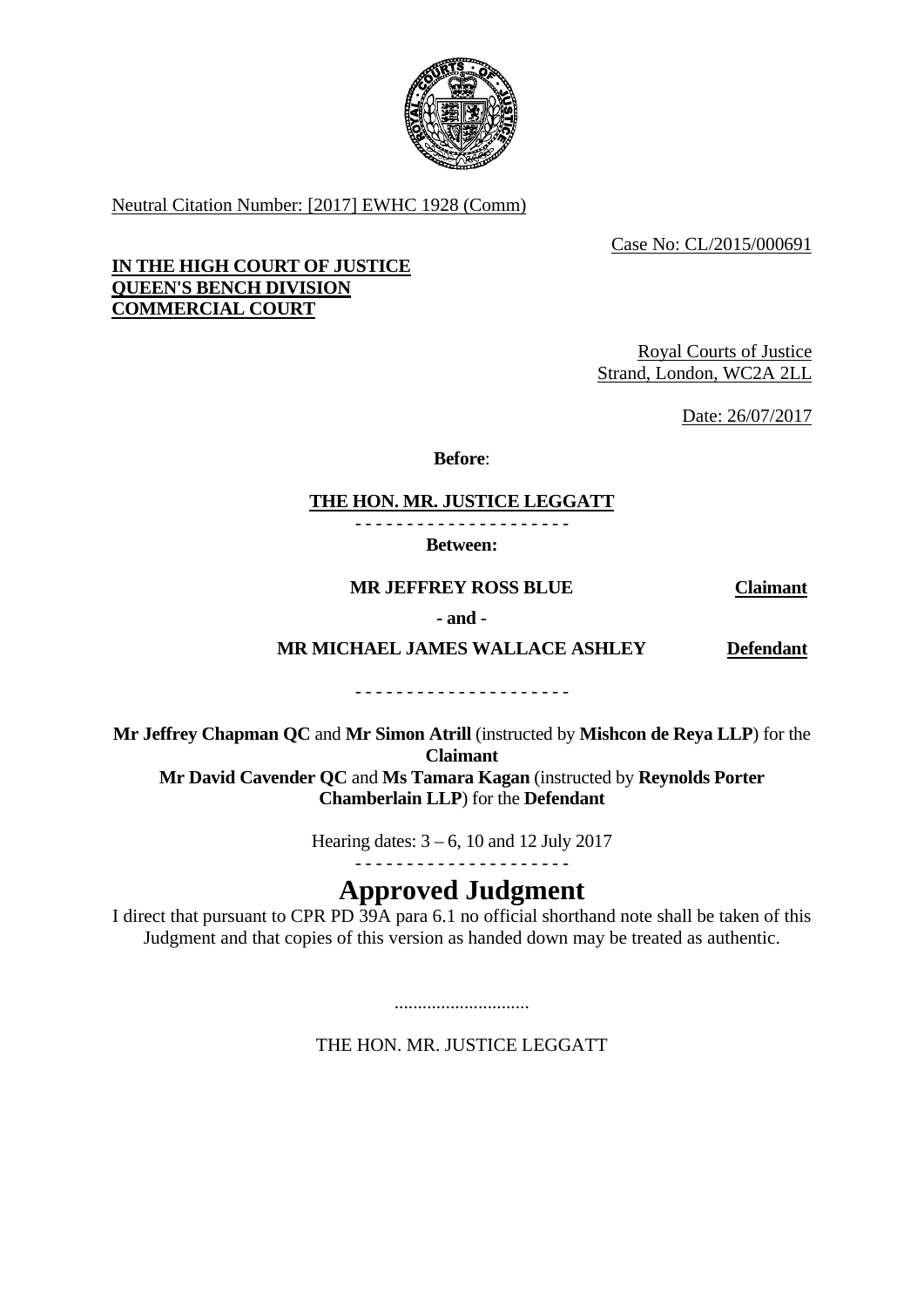# **Mr Justice Leggatt:**

- 1. The question in this case is whether, as a result of a conversation in the Horse  $\&$ Groom public house in Great Portland Street, London W1, on the evening of 24 January 2013, a contract was made between the claimant, Mr Jeffrey Blue, and the defendant, Mr Michael Ashley, under which Mr Ashley owes Mr Blue £14 million.
- 2. This judgment follows the trial of Mr Blue's claim and is arranged as follows:

| $\mathbf{I}$ . | Overview of the evidence          | 3   |
|----------------|-----------------------------------|-----|
| П.             | The dispute                       | 45  |
| Ш.             | The requirements for a contract   | 49  |
| IV.            | Evidence based on recollection    | 65  |
| V.             | What was said on 24 January 2013? | 71  |
| VI.            | Was a binding contract made?      | 80  |
| VII.           | Was payment triggered?            | 137 |
|                | VIII. Conclusion                  | 142 |

#### **I. OVERVIEW OF THE EVIDENCE**

# **Background**

- 3. Mr Blue's background is in investment banking. From January 2001 until March 2007 he worked for Merrill Lynch specialising in corporate finance. At the end of that period he worked on an Initial Public Offering ("IPO") of shares in Sports Direct International Plc, a company which is the UK's largest retailer of sporting goods. Mr Ashley is the founder of Sports Direct and still owns more than 60% of its shares. Mr Blue first met Mr Ashley, and had regular contact with him, when he worked on the IPO. As part of that process, Mr Blue travelled with Mr Ashley and the then Chief Executive of Sports Direct, Mr David Forsey, on a management "roadshow" for two weeks to present the business to potential investors.
- 4. In March 2007 Mr Blue left Merrill Lynch and joined a group of Icelandic investors. However, that business collapsed in the financial crisis. In August 2009 Mr Blue established Aspiring Capital Partners LLP as a vehicle through which to provide his services as a consultant. In March 2010, he acted as an advisor to Sports Direct in connection with a proposed acquisition of Blacks Leisure Group, which ultimately did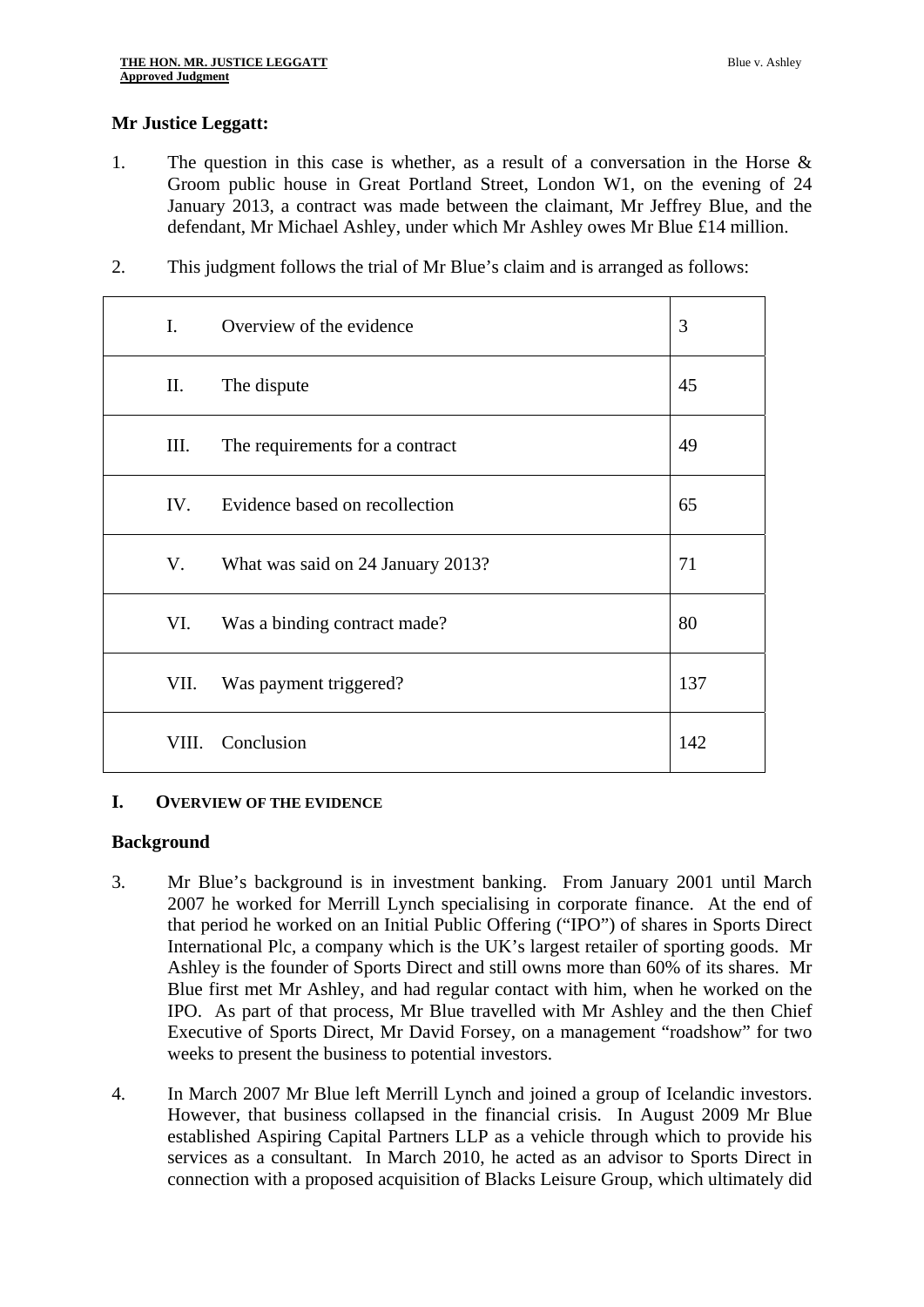Sports Direct in connection with a potential bid to acquire Blacks Leisure Group. Also in late 2011 and early 2012, Mr Blue was involved in a joint venture project to not proceed. In May 2011 Mr Blue joined DC Advisory, a firm which provided corporate finance advice. In December 2011, in that capacity, he again assisted open Sports Direct stores in Iceland and Denmark.

# **The Management Services Agreement**

- 5. Following discussions with Mr Forsey, on 25 October 2012 Mr Blue entered into a Management Services Agreement with Sportsdirect.com Retail Limited (a wholly owned subsidiary of Sports Direct) on behalf of Aspiring Capital Partners, which agreed to provide Mr Blue's services as a consultant for a minimum of three days per week at a fee of £12,500 plus VAT per month. In the event that Mr Blue worked for any additional days, the fee was to be increased *pro rata*. The agreement was to continue for an initial period of two years after which it could be terminated by either party giving three months' written notice.
- 6. Mr Blue started working for Sports Direct on 19 November 2012. From the outset, he spent at least four days a week working for Sports Direct and Aspiring Capital Partners was paid under the Management Services Agreement on that basis. From April 2014 this increased to five days a week.
- 7. I accept Mr Blue's evidence that his discussions with Mr Forsey before the agreement was signed envisaged that his role would be focussed on looking at potential strategic opportunities and acquisitions in the UK and Europe. This is reflected in a draft announcement which Mr Blue prepared in relation to his appointment and also in the terms of the Management Services Agreement itself, which described the services to be provided as "consultancy and advisory services on strategic development opportunities and related matters, as requested by the Company from time to time." In practice, however, the work that Mr Blue did for Sports Direct went well beyond this. An area in which he became involved almost immediately was investor relations, although this was not an area of which Mr Blue had any previous direct experience.

# **Finding a corporate broker**

- 8. As soon as he started work, Mr Blue learnt from the Finance Director of Sports Direct, Mr Bob Mellors, that, although it had not yet been formally announced, Bank of America Merrill Lynch had resigned as Sports Direct's corporate broker. This left a much smaller firm, Oriel Securities Limited, as the only corporate broker retained by Sports Direct. Mr Blue was asked by Mr Mellors to assist in identifying and retaining a new corporate broker to replace Merrill Lynch. To that end Mr Blue drew up a shortlist and contacted a number of institutions to invite them to pitch for the role. However, none of them was interested in doing so. Some of them expressed concerns that, because of Sports Direct's poor reputation in the City, acting as a corporate broker for Sports Direct would risk damaging their own reputation.
- 9. One of Mr Blue's former colleagues at Merrill Lynch was Mr Peter Tracey. Mr Tracey had led the corporate broking team that worked on the IPO for Sports Direct and he therefore already knew Mr Ashley, Mr Forsey and Mr Mellors. Mr Tracey was now the Head of Corporate Broking at Espirito Santo Investment Bank ("ESIB")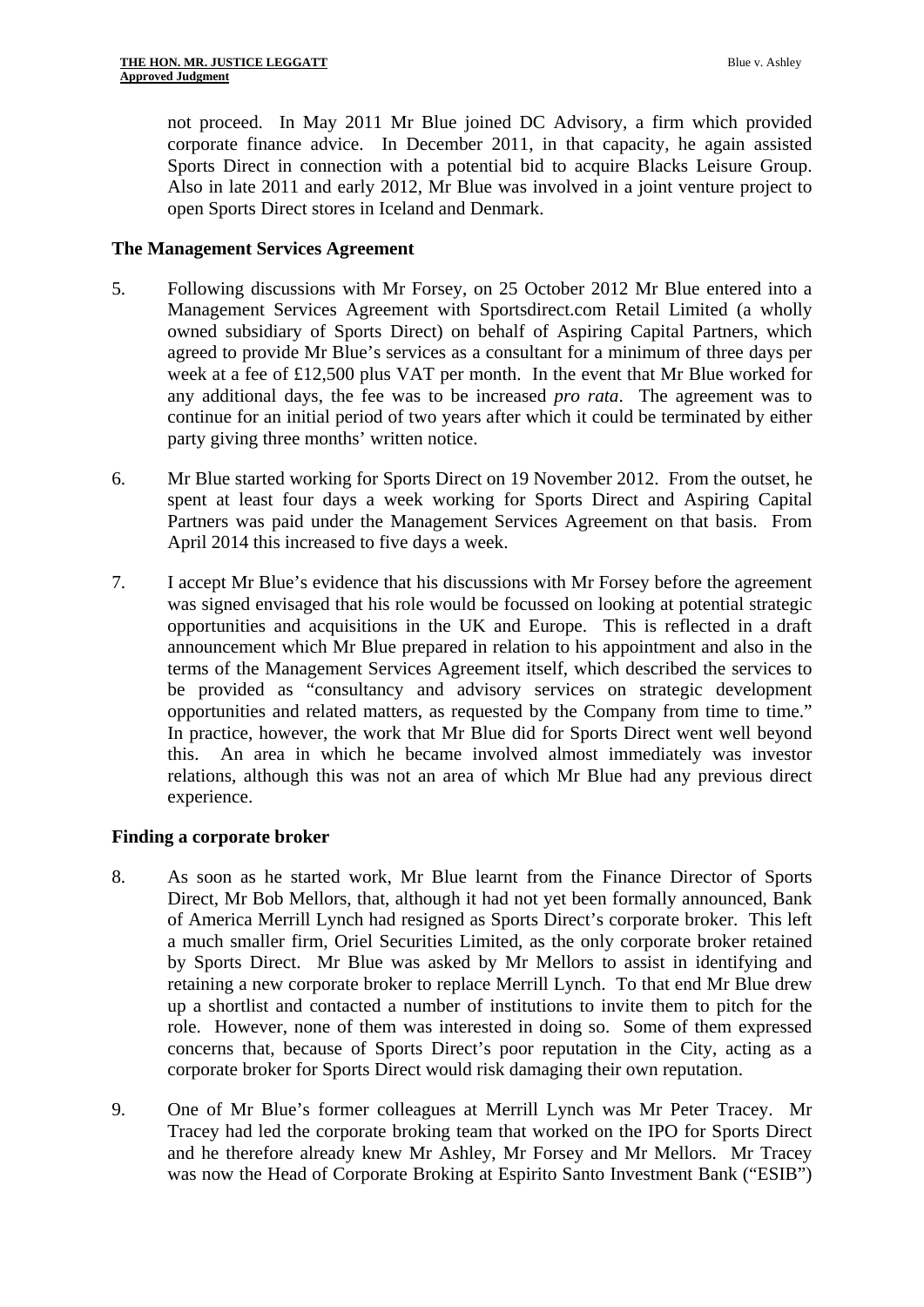and Mr Blue approached him to find out if ESIB would be interested in acting as Sports Direct's corporate broker. Mr Blue and Mr Tracey met at a café at Waterloo Station on their way into work on 7 December 2012 to discuss this proposal. Mr Tracey was keen to work with Sports Direct and in an email sent to Mr Blue after their meeting suggested some other services that ESIB could offer Sports Direct as well as corporate broking. Mr Tracey proposed that, to cement the relationship and as part of what he called the "bonding process", it would be a good idea to arrange an informal meeting between Mr Ashley and the senior members of ESIB's capital markets team. They worked closely with ESIB's corporate brokers in seeking to interest investors in buying shares in companies which the corporate brokers represented, and Mr Tracey regarded their support on the trading floor as important to the success of the relationship with Sports Direct. He thought the best way to get them to "buy in" to the relationship was to arrange for ESIB's Head of Market Making, Mr Simon McEvoy, and Head of Sales Trading, Mr Russell Clifton, to meet Mr Ashley. As Mr Tracey explained in evidence:

"I didn't want [Sports Direct] to just be a faceless client to Mr McEvoy and Mr Clifton, I wanted them to feel like they were working for 'someone' rather than 'a PLC'."

On that basis, Mr Tracey asked Mr Blue to arrange for Mr McEvoy and Mr Clifton to meet Mr Ashley for a drink. This was the genesis of the meeting on 24 January 2013 at the Horse & Groom. All five individuals who were present on that occasion – that is to say, Mr Blue, Mr Ashley and the three representatives of ESIB – gave evidence at the trial.

# **The 24 January 2013 meeting**

- 10. On 24 January 2013, Mr Tracey, Mr McEvoy and Mr Clifton came to Sports Direct's London offices in New Cavendish Street at around 6pm. Mr Ashley and Mr Blue met them in the ground floor lobby area. After making introductions, the group walked to the nearby Horse & Groom public house around the corner in Great Portland Street. The plan was to meet for half an hour or an hour for a chat. In the event the occasion lasted much longer and turned into an evening of drinking. Mr Blue left the pub at around 8:30pm and some time around 9pm the others moved on to a bar in Soho. The gathering broke up after midnight. Mr Clifton then went home, but Mr Tracey and Mr McEvoy left Mr Ashley talking to some other people he knew and went on by themselves to another bar in the same street, where they stayed until two or three o'clock in the morning. Mr Clifton estimated that over the course of the evening he drank at least 8 to 10 pints of beer and it is likely that Mr Ashley drank a similar amount of alcohol. Mr McEvoy probably drank somewhat less. Mr Blue accepted that he drank at least two or three pints of lager before he went home. Mr Tracey was the sole member of the party who did not drink alcohol that evening.
- 11. From Mr Tracey's point of view the evening was a fantastic success. Mr Clifton and Mr McEvoy had a really good time and enjoyed meeting Mr Ashley. There was a lot of conversation about football and in particular about Newcastle United Football Club, which Mr Ashley owns. Mr Tracey also remembers that, while Mr Blue was present, Mr Ashley was talking enthusiastically about Mr Blue, praising him a lot to Mr Clifton and Mr McEvoy. Mr Tracey thought that Mr Ashley was doing this to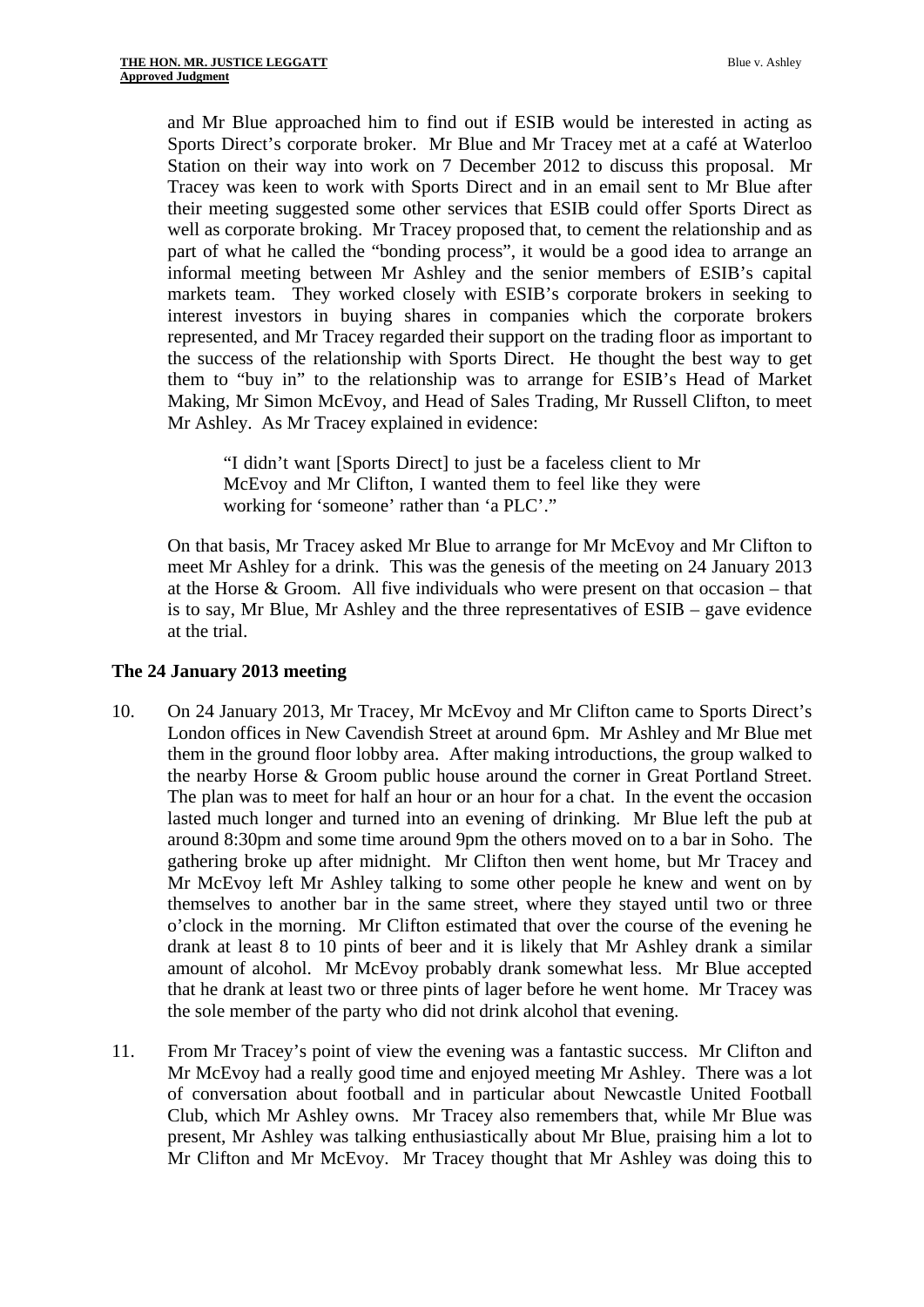make Mr Clifton and Mr McEvoy see Mr Blue as important because he wanted Mr Blue to be the main point of contact for ESIB at Sports Direct.

### **The alleged oral agreement**

- perform well. Mr McEvoy recalls that it was Mr Tracey who initiated this discussion. 12. At one point in the evening, probably around an hour to an hour and a half after the group had started drinking at the Horse & Groom, there was discussion of Sports Direct's share price and what level it might reach if the company continued to I think that he is likely to be right about this, as bringing up this topic would have fitted in with Mr Tracey's game plan for the meeting. At the time, shares in Sports Direct were trading at around £4 per share. Mr Ashley, Mr McEvoy and Mr Clifton all recall discussing how high the Sports Direct share price might go and what the market capitalisation of the company and consequent value of Mr Ashley's shares would be if the share price reached various levels. Mr Clifton and Mr Blue both remember Mr Ashley pointing out that, if Sports Direct's share price were to double to £8 per share, the company would have the same market capitalisation as Marks & Spencer.
- 13. In the course of this discussion, the topic came up of offering Mr Blue an incentive based on the Sports Direct share price. Mr Blue's evidence was that Mr Ashley said words to the following effect:

"What should I do to incentivise Jeff? If he can get the stock to £8 per share why should I give a fuck how much I have to pay him, as I will have made so much money it doesn't matter. So let's say if Jeff can get the stock to £8 per share in the next three years, I'll pay him £10 million. Jeff: what do you think?"

 that he should get the £10 million if the share price reached £7.20 per share. According to Mr Blue, Mr Ashley then asked Mr Tracey what he thought and Mr Mr Blue gave evidence that he was taken by surprise when this was said, as he had not previously discussed any incentive or been expecting any such discussion. However, he stated that he did some quick mental calculations and came back with a proposal Tracey expressed the view that £10 million would be immaterial compared with the increase in the value of Mr Ashley's shares if the share price doubled – a view with which Mr Clifton and Mr McEvoy concurred.

14. Mr Blue stated that, not long after the initial discussion, either Mr Clifton or Mr McEvoy returned from the toilet and said words to the effect of:

> "Look Mike, I've given this some more thought and given how much money you stand to make if Jeff can get the stock to £8 per share, you should really pay him £20 million."

Mr Blue stated that, in response, Mr Ashley said something like: "Now that's more like it, but I'll tell you what let's split the difference and call it £15 million if the stock gets to £8 per share in the next three years." According to Mr Blue, he agreed to this proposal by saying words to the effect of: "Yes, that sounds fair."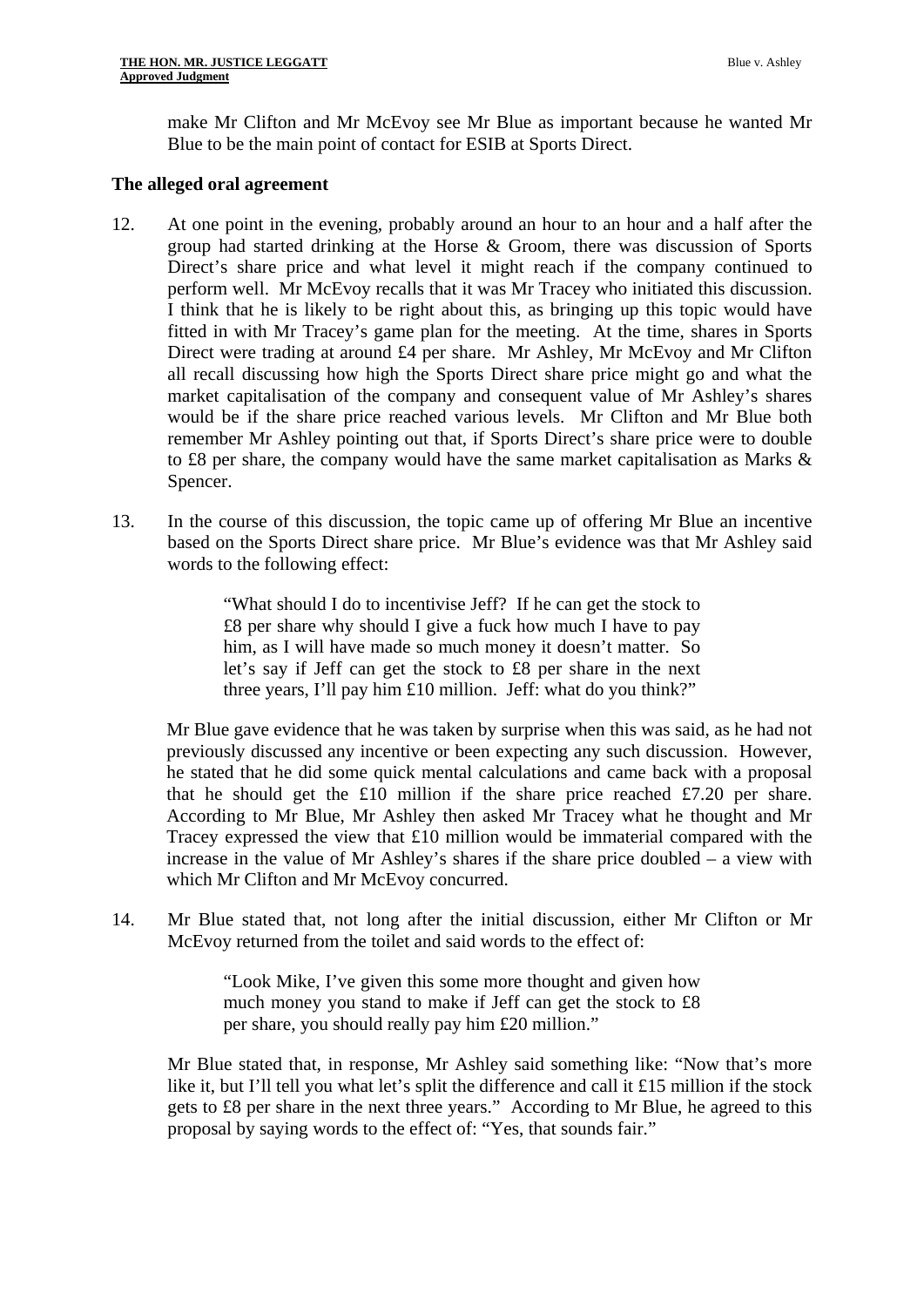- 15. Mr Ashley gave evidence that he recalls talking about the Sports Direct share price and how much he would be worth at different hypothetical share prices but does not recall any discussion of paying Mr Blue a sum of money if the Sports Direct share price reached £8 per share. Mr Ashley accepted that such a conversation may have taken place but said that, if it did, it would have been in the context of the general banter that he was having with Mr McEvoy and Mr Clifton about the share price and it would have been obvious that he was joking. Mr Ashley also claimed that he was trying to get drunk that evening, that Mr McEvoy stood at the bar and "kept the pints coming like machine guns", that they must have had four or five rounds in the first hour and that he (Mr Ashley) was making Mr Blue keep up with the others. I reject most of these claims as a flight of fancy but I do accept, based on the evidence of the three investment bankers as well as Mr Ashley, that the drinks were flowing freely and that, by the time when the discussion of incentivising Mr Blue took place, Mr Ashley had probably consumed four or five pints. It is also evident that the atmosphere at that stage was extremely jovial.
- 16. Mr Tracey said in evidence that he remembers Mr Ashley, Mr Clifton and Mr McEvoy talking about what Mr Ashley should do to incentivise Mr Blue and whether Mr Ashley should pay Mr Blue an amount of money if the share price hit a certain level. Mr Tracey thinks that they settled on a figure of £8 million as a good incentive for Mr Blue if he got the Sports Direct price to £8 per share within 18 months or two years. He recalled Mr Ashley asking everyone whether they thought he should be giving Mr Blue such an incentive. They all agreed that he should and were all laughing about it. Mr Tracey also recalled that during the conversation Mr Blue had a big grin on his face and was looking "over the moon".
- 17. Mr McEvoy's recollection was that Mr Blue suggested a bonus payment for himself if a particular share price could be achieved and talked about targeting £7 per share. Then someone suggested £8 per share and Mr Ashley said words to the effect of: "If the shares go to £8, I'll give you £10 million myself". Mr McEvoy said that everyone was laughing at this. Mr Blue then shook Mr Ashley's hand and said something like, "I'll hold you to that" and everyone continued laughing. When cross-examined, Mr McEvoy said that he also recalled Mr Clifton returning from the toilet and suggesting doubling the amount to be paid to Mr Blue, and Mr Ashley then splitting the difference.
- 18. Mr Clifton's evidence was that he instigated the discussion of a bonus for Mr Blue linked to the Sports Direct share price by saying to Mr Ashley in a mischievous spirit something along the lines of: "Well, how are you going to reward Jeff for doing well?" Everyone then started making suggestions. Mr Clifton said that he left the bar to go to the toilet and thinks that, when he came back, they were talking about £5 million for Mr Blue if the share price reached £8 per share. According to Mr Clifton, he was a bit boisterous and said to Mr Ashley something like:

"Hang on a minute, if it reaches £8 you'll have made something like a billion quid yourself, that seems a bit cheap – you should double it up."

Mr Clifton's recollection was that the figure was then doubled to £10 million, which was the number they settled on. He said that he thought the conversation was no more than banter or "pub chat".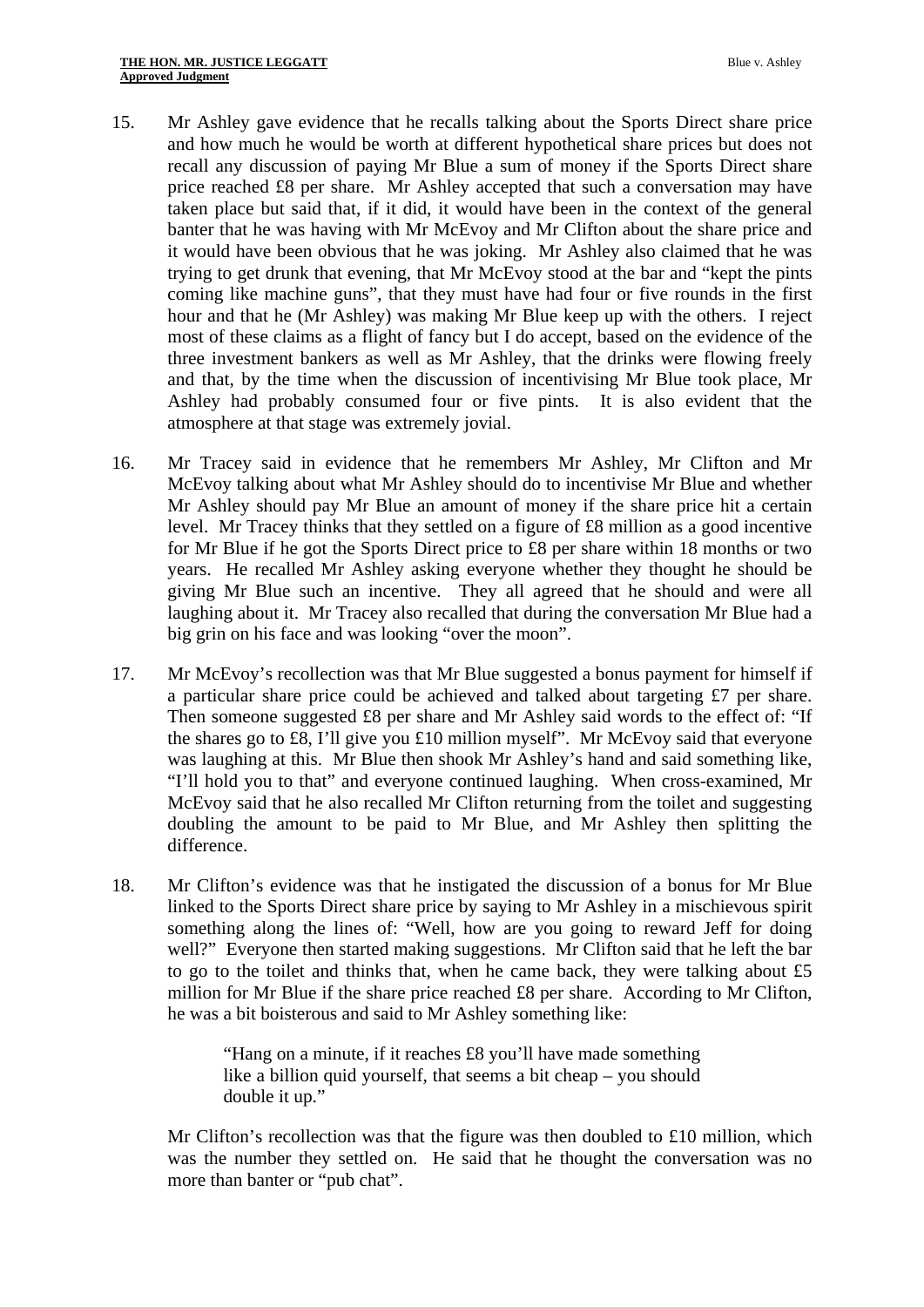# **Mr Blue's later conversations with Mr Tracey**

- 19. Mr Blue did not make any written record of the conversation in the Horse & Groom. Nor in the following days and weeks (or months) did he raise the topic of an incentive payment and what Mr Ashley had said in the pub again with Mr Ashley. He did, however, discuss it several times with Mr Tracey. Mr Tracey's recollection is that on the second or third time that the subject came up it became clear to him that, although he did not think that Mr Ashley had been serious about paying Mr Blue an incentive payment, Mr Blue was taking the conversation very seriously. Mr Tracey recalled one particular occasion when he was invited to Mr Blue's house for a barbecue and was standing outside smoking a cigarette and talking to Mr Blue. Mr Blue made a reference to wanting to buy the next door house and join it up with his own (or something like that) and said that he hoped to be able to do so if his payment from Mr Ashley came through. Mr Tracey said that, once he realised that Mr Blue was taking Mr Ashley seriously, he wanted to help Mr Blue if possible and introduced the idea of aiming to keep the share price above the £8 target for more than 30 consecutive days. This was mentioned in an exchange of text messages between Mr Tracey and Mr Blue on 7 August 2013. In one of the texts, Mr Tracey also referred to seeing Mr Blue on Saturday (10 August 2013) and asked: "What time? What can we bring?" It is agreed that this was the occasion of the barbecue that Mr Tracey recalls.
- 20. The Sports Direct share price, which at the time of the 24 January 2013 meeting in the Horse & Groom had been around £4 per share, rose by £1 in late April and early May. It then climbed further in July. When Mr Blue was exchanging text messages with Mr Tracey on 7 August 2013, the share price was standing at £6.55. By then, a price of £8 per share, which on 24 January 2013 might have seemed a remote prospect, had started to look a real possibility.

# **Alleged discussion with Mr Forsey**

21. Mr Blue stated that on one occasion during 2013 (which he cannot date any more precisely), when he was working at Sports Direct's head office in Shirebrook and was travelling to the office one morning with Mr Forsey, Mr Forsey, completely unprompted, asked him: "So Jeff, what is your deal with Mike?" Mr Blue said that he was taken by surprise at this, as he had not mentioned to Mr Forsey any arrangement with Mr Ashley. He inferred that Mr Forsey's knowledge of such an arrangement must have come directly from Mr Ashley. Mr Blue said that he then referred to the evening at the Horse & Groom and told Mr Forsey that Mr Ashley had agreed to pay him "a sum of money" (thinking it tactful not to specify the amount) if he could help get the Sports Direct share price above £8 per share within three years.

#### **Alleged December 2013 conversation with Mr Ashley**

22. Mr Blue claims that he first raised with Mr Ashley the subject of what he considered to be their agreement on around 19 or 20 December 2013. On 11 December the Sports Direct share price had reached an all time high of £7.71 per share and on 20 December 2013 the closing price was £7.18 per share. Mr Blue's evidence was that he approached Mr Ashley towards the end of the day in Sports Direct's London offices after Mr Ashley had finished a meeting and said something like: "Mike, can I have a word? ... I just want to make sure that we are still on with our agreement." According to Mr Blue, Mr Ashley replied with words along the lines of: "Jeffis, I've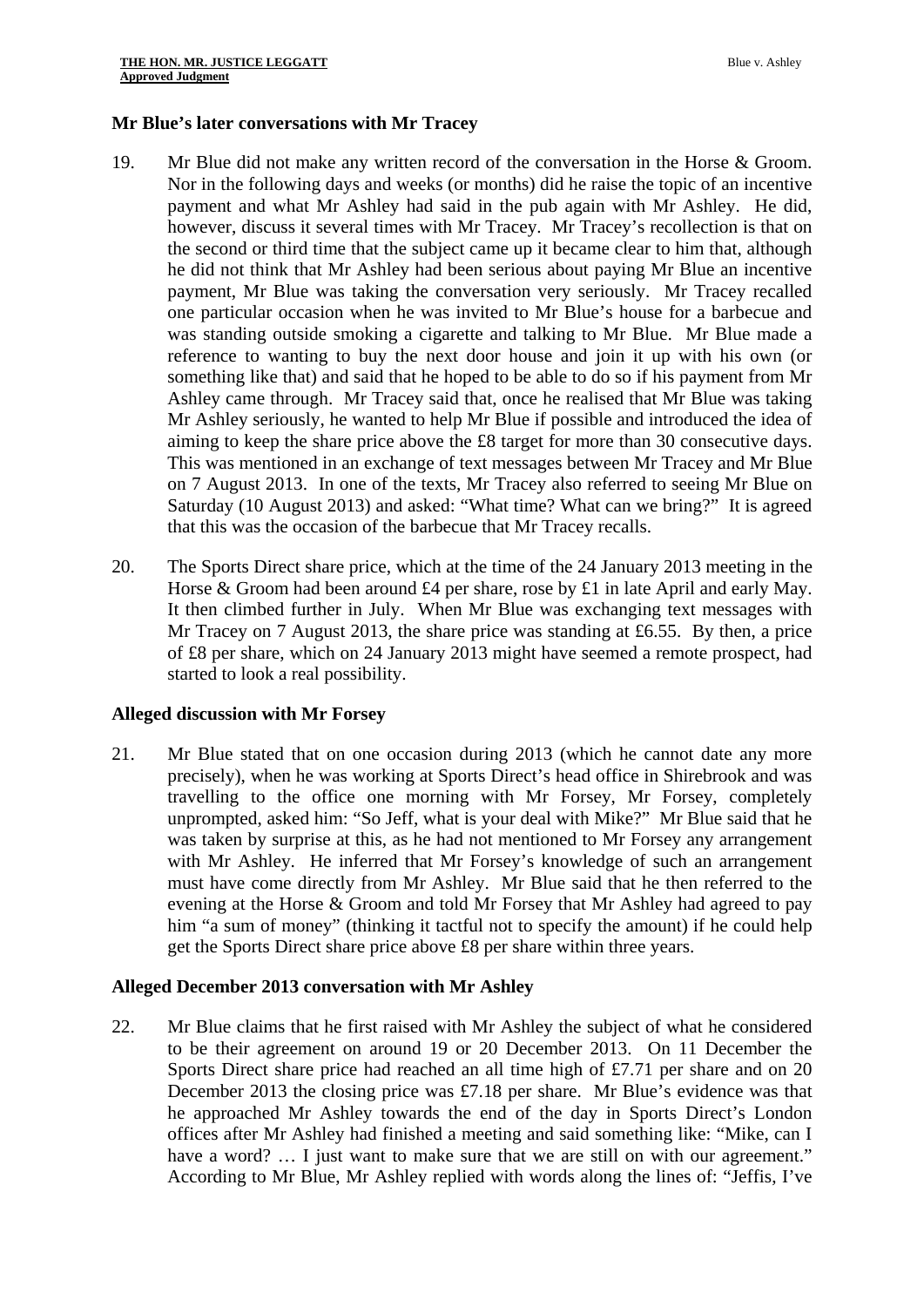got it, I've got it. We're cool, we're cool." Mr Blue said that he understood this to mean that Mr Ashley was acknowledging the existence of their agreement and confirming that he would honour it. Mr Blue made no record of this conversation.

# **The Lion Hotel: 14 January 2014**

- 23. On the evening of 14 January 2014, a meeting of the Sports Direct Brands Division took place at the Lion Hotel in Worksop to receive an update on performance. As well as Mr Ashley and Mr Blue, two other people who were present at the meeting were called as witnesses by Mr Ashley at the trial. They were Mr Barry Leach, who at the time was the head of the Sports Direct Brands Division, and his colleague, Mr Peter Wood, who gave the main presentation that evening. On the day before the meeting it had been announced that Sports Direct had acquired 4.6% of the shares in Debenhams Plc. Mr Blue had been working on that acquisition and gave a short presentation on it. Mr Ashley and Mr Wood said in evidence that the only conversation that they recall from that evening was about the Debenhams transaction. But Mr Blue gave evidence that at one point when he and Mr Ashley were walking back from the toilets to the bar at the same time Mr Ashley began a conversation by saying something like: "I can't believe how quickly the share price has reached almost £8." Mr Blue said that he then explained to Mr Ashley how much time and effort he had invested in improving Sports Direct's relationship with the City.
- 24. Again, Mr Blue made no record of this conversation but some support for his claim that such a conversation took place comes from the evidence of Mr Leach. Mr Leach recalled seeing Mr Ashley and Mr Blue come out of the toilets and walk over towards the bar where the others were standing. He remembered Mr Ashley "talking with his hands", as he often does, and saying to Mr Blue: "If we can move the share price from here to here [gesturing], why wouldn't I pay?"
- 25. When Mr Leach spoke to Mr Blue's solicitors in January 2016, he also recalled a conversation with Mr Blue in a car the following Tuesday, on the way to the next week's management meeting, in which he mentioned having overheard Mr Blue's conversation with Mr Ashley and said to Mr Blue words to the effect of: "If you've got any sort of deal like that with Ashley, you should get it in writing." Mr Leach said that Mr Blue responded with a look which he interpreted as "easier said than done".

# **Mr Leach's evidence**

26. In a witness statement given to Mr Ashley's solicitors in July 2016, Mr Leach referred to the meeting at the Lion Hotel but made no mention of either of these conversations. In his oral evidence at the trial, Mr Leach confirmed what he had told Mr Blue's solicitors about what he had witnessed at the Lion Hotel but said that he assumed that Mr Ashley had been talking about the Debenhams transaction. Mr Leach was unable to explain how the words that he recalled Mr Ashley saying could have related to that transaction. He also said that he recalled the subsequent conversation in the car but (in contradiction to what he had previously told Mr Blue's solicitors) said that it was Mr Blue who brought up the subject of a deal with Mr Ashley. I had the impression that Mr Leach wished to row back from things he had previously said to Mr Blue's solicitors which were unhelpful to Mr Ashley's case.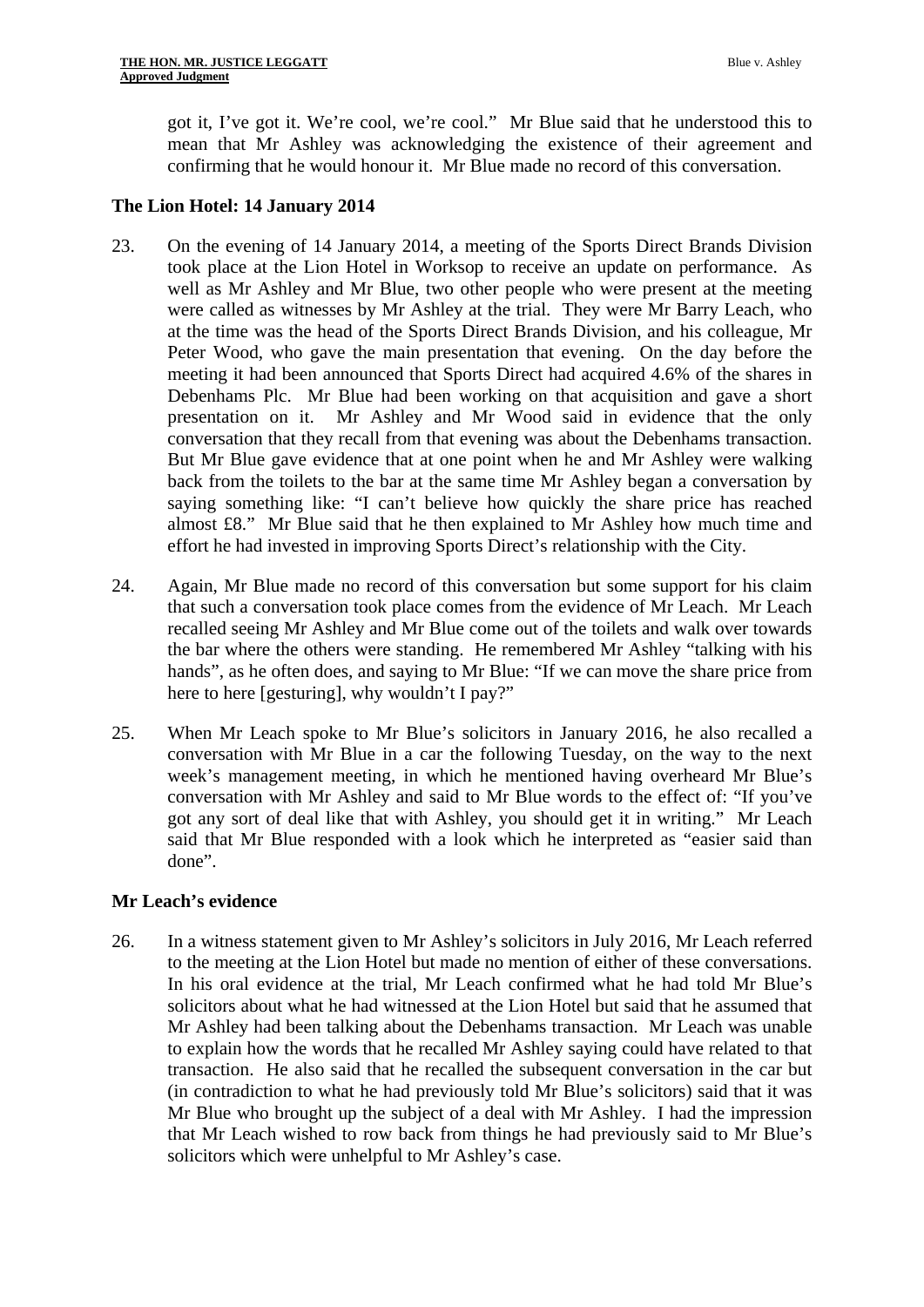27. Mr Leach also gave evidence that he remembered an occasion at the Sports Direct offices in Shirebrook at around the end of January 2014 when Mr Ashley and Mr Blue walked in together and were talking about the next employee bonus share scheme. He recalled Mr Ashley saying to Mr Blue words to the effect that: "You would be on the million shares, same as the rest of them."

# **The share price reaches £8**

28. At around 1:04pm on 25 February 2014, Sports Direct's share price rose above £8. Mr Blue was monitoring the share price closely on the Bloomberg terminal in the office that he shared with other Sports Direct managers and saw that the share price had reached this level. According to Mr Blue, when Mr Ashley entered the office a few minutes later, he asked Mr Ashley whether he had seen that the share price had hit £8, and Mr Ashley replied that he had seen it. Mr Blue then made a note in a Moleskine notebook that he kept, which reads:

"25/2

801.0p Acknowledged

 $13:13"$ 

Mr Blue said that this was a record of Mr Ashley's acknowledgment that the share price had reached £8 per share and – by implication, as he saw it – that Mr Blue had become entitled to a payment of £15 million.

29. Mr Blue's wife had also been watching the Sports Direct share price keenly as it approached £8 and exchanging text messages with her husband which showed mounting excitement. At 1:32pm she sent a message to say: "It's hit 8!!!!!" At 2:07pm Mr Blue texted to say: "Yes. Mr Ashley acknowledged as much just now." His wife replied: "bingo is our nameo!!!" She went on to say: "…but he needs to send you an email today to back this up." Mr Blue did not follow his wife's suggestion. His explanation in evidence was that she did not have his experience of dealing with Mr Ashley and he needed to be cautious in finding the most appropriate opportunity to discuss the matter with him.

# **Conversation with Mr Hellawell**

30. Two days later on 27 February 2014, Mr Keith Hellawell, the Chairman of Sports Direct, and Mr Blue were due to meet representatives of Goldman Sachs at Claridge's Hotel. The Goldman Sachs representatives did not show up and Mr Hellawell and Mr Blue spent some time talking before they left for their next meeting, which was with Citi Group in St James's. Mr Hellawell gave evidence that he recalled Mr Blue telling him that he had an agreement with Mr Ashley to be paid £1 million if he could get the Sports Direct share price to £8 per share. Mr Hellawell recalled Mr Blue expressing concern that, although the share price had reached £8, Mr Ashley was being slow in paying him the £1 million which he thought might be because he had hit the £8 share price target more quickly than Mr Ashley had anticipated. When it was pointed out to Mr Hellawell in cross-examination that the share price had only reached £8 two days earlier, he revised his evidence to say that Mr Blue might have been expressing concern that Mr Ashley might not pay rather than that he was being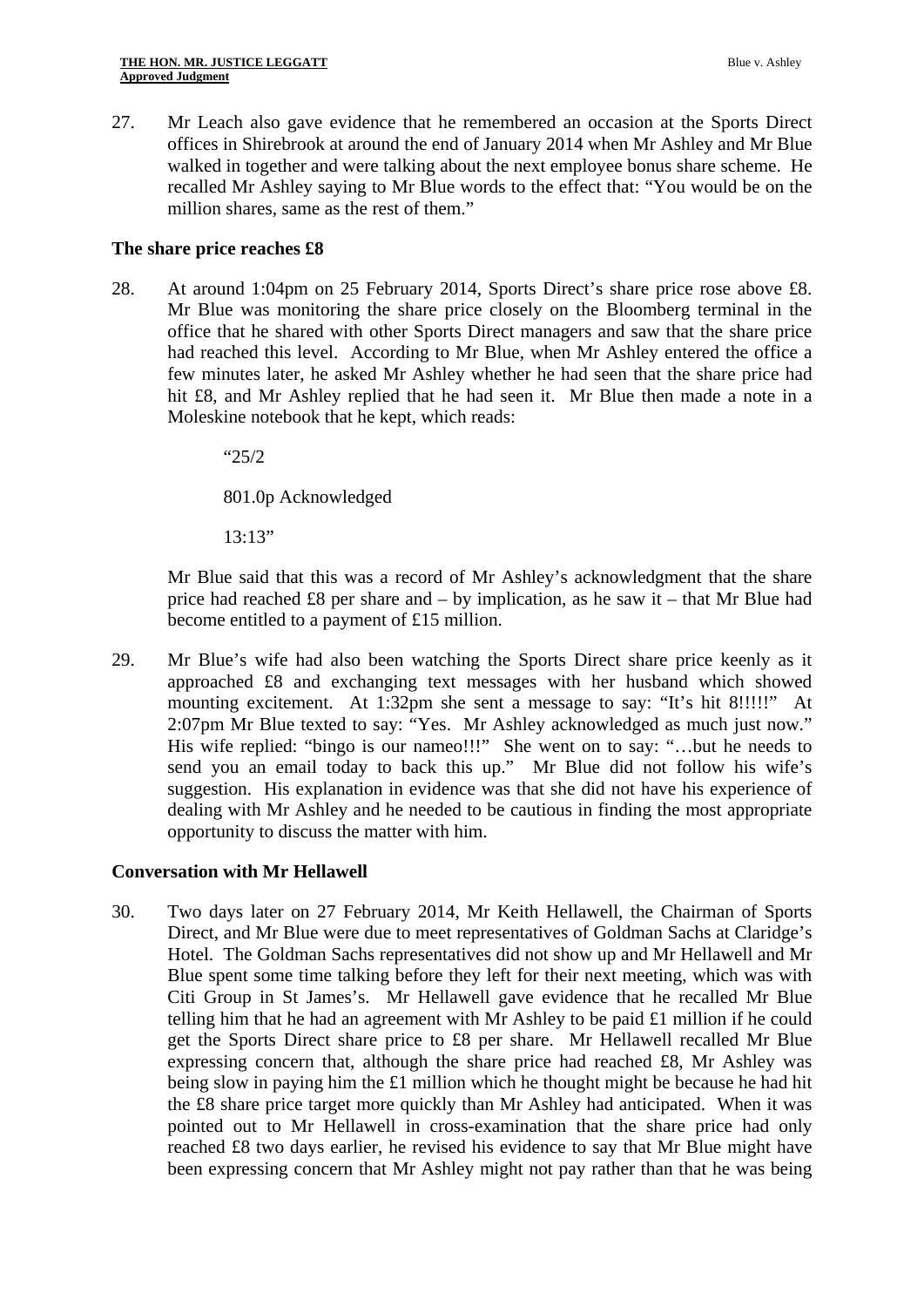slow in paying. Mr Blue did not recall this conversation and said that he would not have mentioned the figure of £1 million to Mr Hellawell as that was not the figure which had been agreed on 24 January 2013 and it is very unlikely in any case that he would have told Mr Hellawell the amount of money that Mr Ashley had agreed to pay him.

# **The Manicomio Café: 7 March 2014**

31. Mr Blue says that he discussed the subject of his bonus payment in a conversation with Mr Ashley in March 2014. In his evidence at the trial he identified the place and time of this conversation as the Manicomio Café in Gutter Lane on the morning of 7 March 2014. At that time Mr Ashley and Mr Blue were spending two days visiting shareholders of Sports Direct to seek to generate support for a new executive bonus share scheme (along similar lines to the scheme previously proposed in September 2012) under which Mr Ashley would have the right to receive eight million additional shares in Sports Direct if certain performance targets were achieved. Mr Blue gave evidence that he and Mr Ashley went to the café to pass time in between meetings and that in their conversation Mr Ashley acknowledged that the £8 per share price target had been achieved and that £10 million was payable to Mr Blue. Mr Blue said that he reminded Mr Ashley that the figure ultimately agreed had been £15 million and not £10 million. He said that Mr Ashley then sought to re-negotiate their deal and said something like:

> "It doesn't matter anyway as what I am going to do is make you Finance Director of Sports Direct so that you can get one million shares under the current executive bonus share scheme, which, based on a share price of £8.50, is worth plus or minus £10 million, and besides you will also then roll into the next executive share scheme."

- 32. Mr Blue said that he pointed out that, as the salary of the Finance Director was £150,000 a year, which was less than his income under the Management Services Agreement, he would have some cash flow issues until he received his bonus shares and could sell them. Mr Ashley's response was to suggest that he could lend Mr Blue £1.5 million in two tranches  $-$  £750,000 on his appointment as Finance Director and another £750,000 in April 2015 when shares were awarded under the executive bonus share scheme.
- 33. Mr Blue said that his conversation with Mr Ashley was reflected in text messages that he exchanged with Mr Tracey on 27 March 2014. In a message sent that day Mr Blue told Mr Tracey: "I have news but Sandy Lane may be slightly postponed." Mr Tracey replied: "What news?" Three minutes later Mr Tracey texted Mr Blue again to say: "You got the CFO role which means you have to roll into LTIP [long term incentive plan]." In this last message Mr Tracey was anticipating that Mr Blue had learnt that he was to be made Chief Financial Officer – which was a role that Mr Blue had previously told Mr Tracey that he was hoping to get. The reference to "Sandy Lane" was to a resort in Barbados where Mr Blue had often said to Mr Tracey that he would go to celebrate with his family, and would take Mr Tracey and his family with them, when he received his bonus payment from Mr Ashley. According to Mr Tracey, this was something of a running joke between them.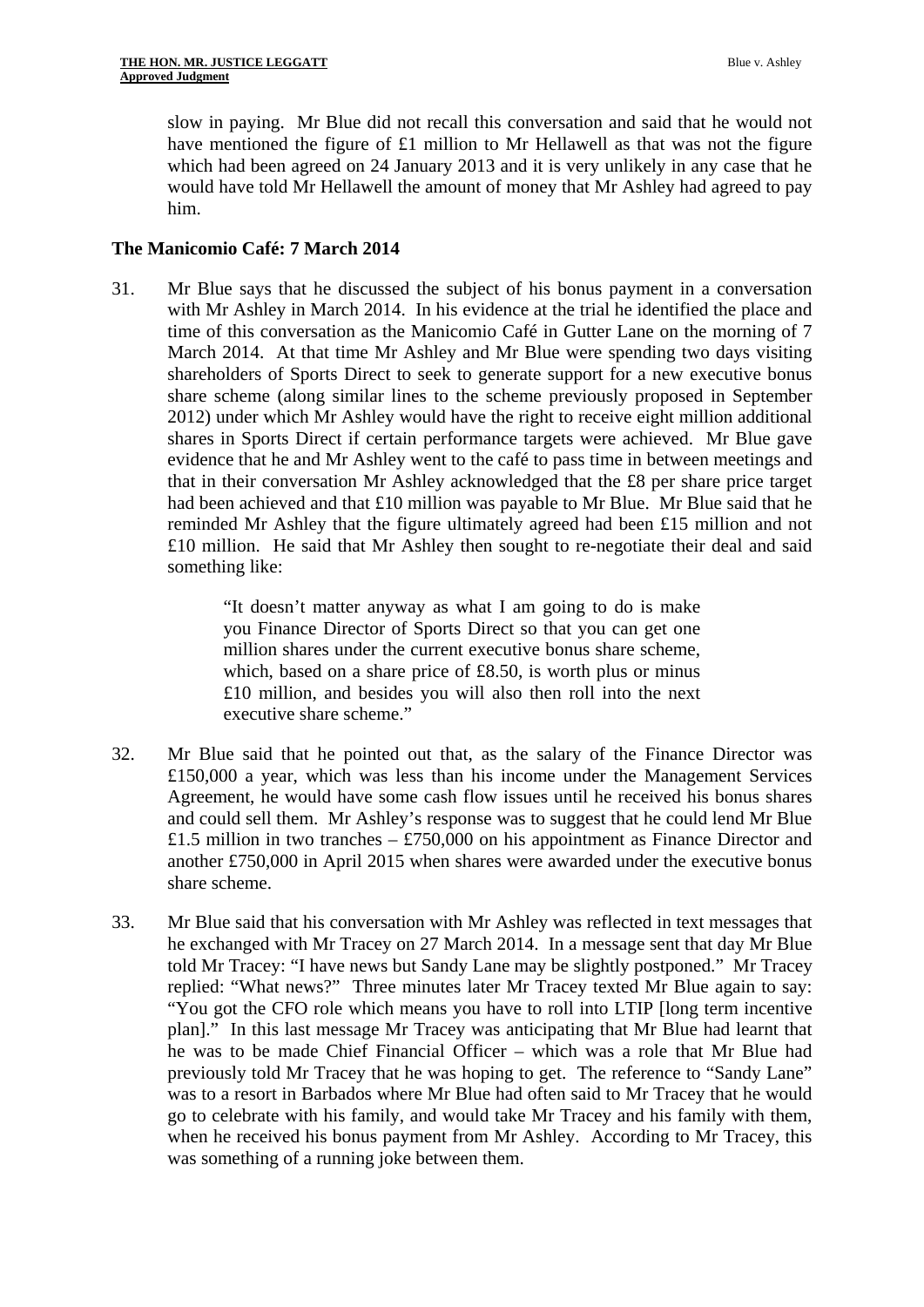# **The £1 million payment**

- 34. A major plank in Mr Blue's case is the undisputed fact that on 27 May 2014 Mr Ashley transferred £1 million to Mr Blue's bank account. Mr Blue says that he understood this payment to be a sign of Mr Ashley's commitment to their agreement.
- 35. Mr Blue's evidence was that this payment was made following a conversation with Mr Ashley at the Sports Direct London offices on 23 May 2014 in which Mr Blue expressed frustration that nothing had happened and said that his wife was also becoming increasingly annoyed and concerned that Mr Ashley might not honour their agreement. According to Mr Blue, Mr Ashley replied that he still intended to honour it. Mr Blue then asked for a sign that he remained committed to doing so and Mr Ashley agreed to pay Mr Blue £1 million as a sign of his commitment. Mr Blue said that, while he was texting Mr Ashley his personal bank account details, Mr Ashley asked whether he wanted anything in writing. Mr Blue replied that it would not be necessary – at which point Mr Ashley commented that Mr Barnes (who also worked as a consultant to Sports Direct) insisted on having everything in writing.
- 36. The explanation given by Mr Ashley in his witness statement for why he paid  $£1$ million to Mr Blue was that the payment was to reward Mr Blue for his contribution in helping to get shareholder approval for the inclusion of Mr Ashley in the Sports Direct employee bonus share scheme. By the beginning of April 2014 it had become apparent that the executive bonus share scheme for Mr Ashley was not going to get the support of a majority of Sports Direct's shareholders (excluding Mr Ashley, who could not vote on the scheme). An announcement made on 2 April 2014 indicated that the proposal would not be pursued and instead the 2015 employee bonus share scheme, to be voted on at the Annual General Meeting, would include Mr Ashley. Mr Ashley was very unhappy with this, as he believed that there should be a separate scheme for him based on achieving much higher profit targets than the employee scheme. He was forced to accept, however, that such an arrangement for him was not going to receive shareholder approval and that he would have to settle for inclusion in the employee share bonus scheme instead.
- 37. Mr Ashley stated that Mr Blue asked him for a discretionary bonus of £1.5 million to reflect his efforts in gaining approval for Mr Ashley's inclusion in the employee share bonus scheme. Mr Ashley's evidence was that he thought the amount too high and offered Mr Blue £1 million as a lump sum, which Mr Blue accepted and Mr Ashley paid. In his oral evidence at the trial, Mr Ashley asserted that the payment also took account of other work that Mr Blue had done for him in his personal capacity, including a property transaction in which Mr Ashley had invested around £8 million to receive 50% of the ground rent in a portfolio of 400-500 properties. Mr Ashley said that the £1 million payment was intended to reward Mr Blue for everything that he had done or was in the process of doing for Mr Ashley personally by wrapping it all up in a single payment.

# **Mr Blue resigns**

38. After receiving the £1 million payment, Mr Blue made no further approach to Mr Ashley for several months. Mr Blue was still hoping to be appointed the Group Finance Director. To clear the way for this by removing a potential conflict of interest, Mr Blue – at the suggestion of Mr Forsey – transferred to Sports Direct some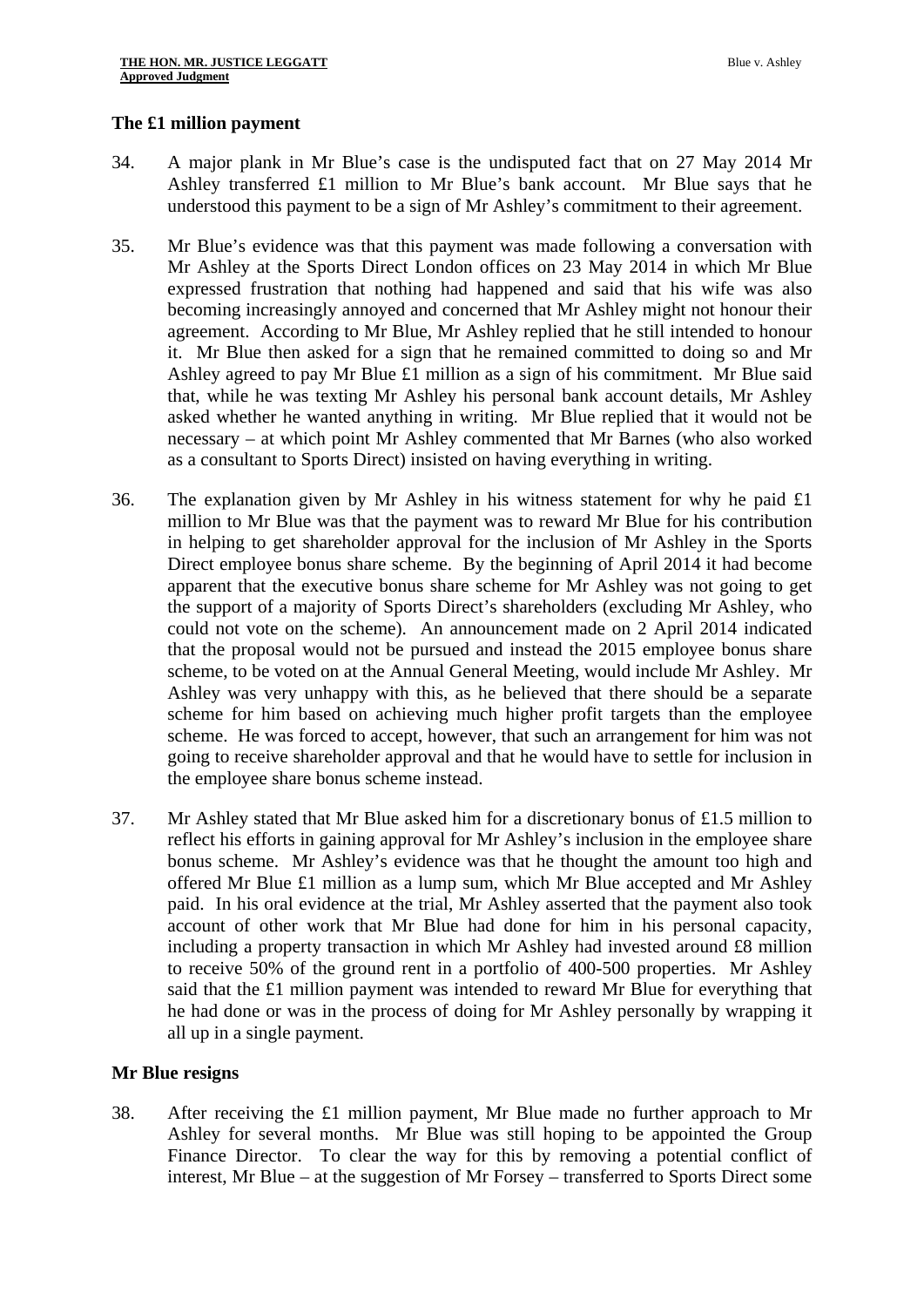shares that he owned in the Icelandic joint venture in which he had been involved before joining Sports Direct. Mr Blue asked for and received only the cost price of the shares, which was £50,000. By the autumn of 2014, however, nothing further had happened about Mr Blue's appointment. It seems that, while Mr Ashley favoured appointing Mr Blue to succeed Mr Mellors as Finance Director, Mr Forsey was blocking the appointment and a stalemate had developed.

39. On 28 November 2014 Mr Blue raised the issue in a conversation with Mr Ashley, of which he made a more or less verbatim note at the time in his Moleskine notebook. According to Mr Blue's note, Mr Blue told Mr Ashley that he was "frustrated by the lack of clarity" and asked: "How are you getting on with Mr Forsey?" Mr Ashley replied that he had "heard nothing". Mr Blue then said that he was "not happy if it's a game or we are kicking the can down the road". The rest of the conversation, as noted by Mr Blue, went as follows:

> "MA: If I say I am going to sort it out that's what I am going to do.

> JB: I can't sit in front of investors without knowing where I stand.

> MA: You want me to bring it on with Dave, then I'll bring it on … and I don't give a fuck which way it goes … have a good weekend – goodbye."

40. It appears that following this conversation Mr Blue still heard nothing further about whether he would be made Finance Director and came to the conclusion that it was not going to happen. To add to his frustrations, Mr Blue had sent a new consultancy agreement to Sports Direct on 26 September 2014 (as the two year initial period of the Management Services Agreement was approaching its end) but the new agreement had not been signed. He also found that strategic development work which had been his responsibility was increasingly being done by Mr Barnes. On 24 December 2014 Mr Blue wrote a letter on behalf of Aspiring Capital Partners, addressed to Mr Ashley, giving notice of termination of the Management Services Agreement. In the letter he explained his decision by saying:

> "Recent changes in role and responsibilities, combined with a complete lack of clarity in regards to my position going forward make the current situation untenable."

# **The tape-recorded conversation and the letter of claim**

41. During his three months' notice period, Mr Blue attempted to arrange a meeting with Mr Ashley in London. On two occasions in February 2015 meetings were arranged but Mr Ashley did not show up. On 13 March 2015 Mr Ashley was in the London office and Mr Blue accosted him. Mr Blue secretly tape-recorded the conversation. Mr Blue had written a letter which he handed to Mr Ashley and asked him to read. The letter began as follows:

> "As you know, we agreed an incentive bonus arrangement in January 2013. The terms of our agreement were clear: you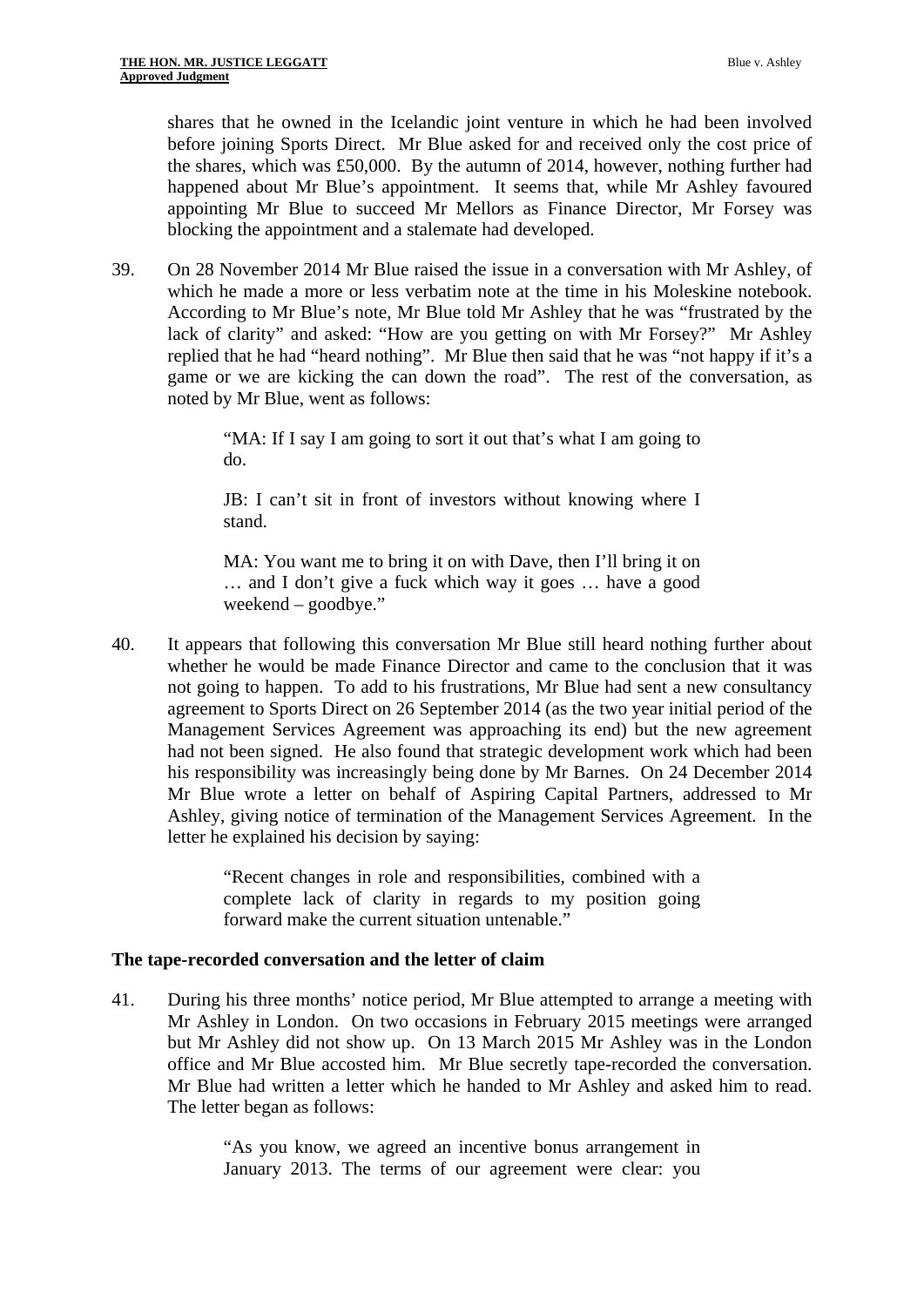agreed to pay me £15 million if the Sports Direct share price reached £8 per share.

This arrangement was subsequently discussed between us on numerous occasions as the share price increased towards and eventually above the £8 per share target, including March  $27<sup>th</sup>$ , 2014 (where you proposed that I become Finance Director at Sports Direct) and May  $28<sup>th</sup>$ , 2014 (where you made an interim payment to show your ongoing commitment to our agreement). It was originally agreed that, once the target had been achieved, you would pay me personally in cash. In March 2014 you raised the possibility of settling the amount due to me via the Sports Direct Executive Bonus Share Scheme. However, that never came to fruition."

The letter went on to say that Mr Blue wanted to find "a mutually agreeable solution in terms of the outstanding payment".

42. Mr Ashley scanned the letter and said that he would have to take it away and read it slowly and properly and then think about it. Mr Blue emphasised that he did not want to fall out with Mr Ashley and the conversation ended.

#### **These proceedings**

- 43. Mr Ashley did not respond to Mr Blue's letter. On 7 April and again on 29 May 2015 solicitors instructed by Mr Blue wrote to Mr Ashley. The second of these letters was a formal letter of claim. In June Mr Ashley also instructed solicitors but still no substantive response was provided on his behalf. During this period Mr Blue had a conversation (on 12 May 2015) with Mr Peter Cowgill of JD Sports Fashion plc in which he mentioned his claim against Mr Ashley. Mr Cowgill was called by Mr Ashley as a witness and gave evidence about this conversation at the trial. Mr Cowgill recalled Mr Blue saying that he had a deal linked to increasing the Sports Direct share price under which Mr Ashley should have paid him a sum of £8 million. In addition, in August 2015 representatives of Mr Blue's solicitors spoke on the telephone to each of Mr Tracey, Mr McEvoy and Mr Clifton, to ask them about their recollections of the meeting in the Horse & Groom. Mr McEvoy and Mr Clifton were not prepared to assist but Mr Tracey answered questions asked by Mr Blue's solicitors. The attendance notes of these telephone conversations were put in evidence by Mr Blue. No challenge was made by counsel for Mr Ashley to the accuracy of these notes as a record of what was said.
- 44. Mr Blue commenced this action in the High Court on 23 September 2015.

#### **II. THE DISPUTE**

45. Mr Blue's claim is simple. He claims that in the conversation in the Horse & Groom on 24 January 2013 to which I have referred Mr Ashley made an oral agreement with him – the essence of which was that, if Mr Blue deployed his experience, skills and contacts in relation to corporate finance to get the Sports Direct share price above £8 per share within three years, Mr Ashley would pay Mr Blue £15 million. Mr Blue contends that this agreement was legally binding, that he duly deployed his skills and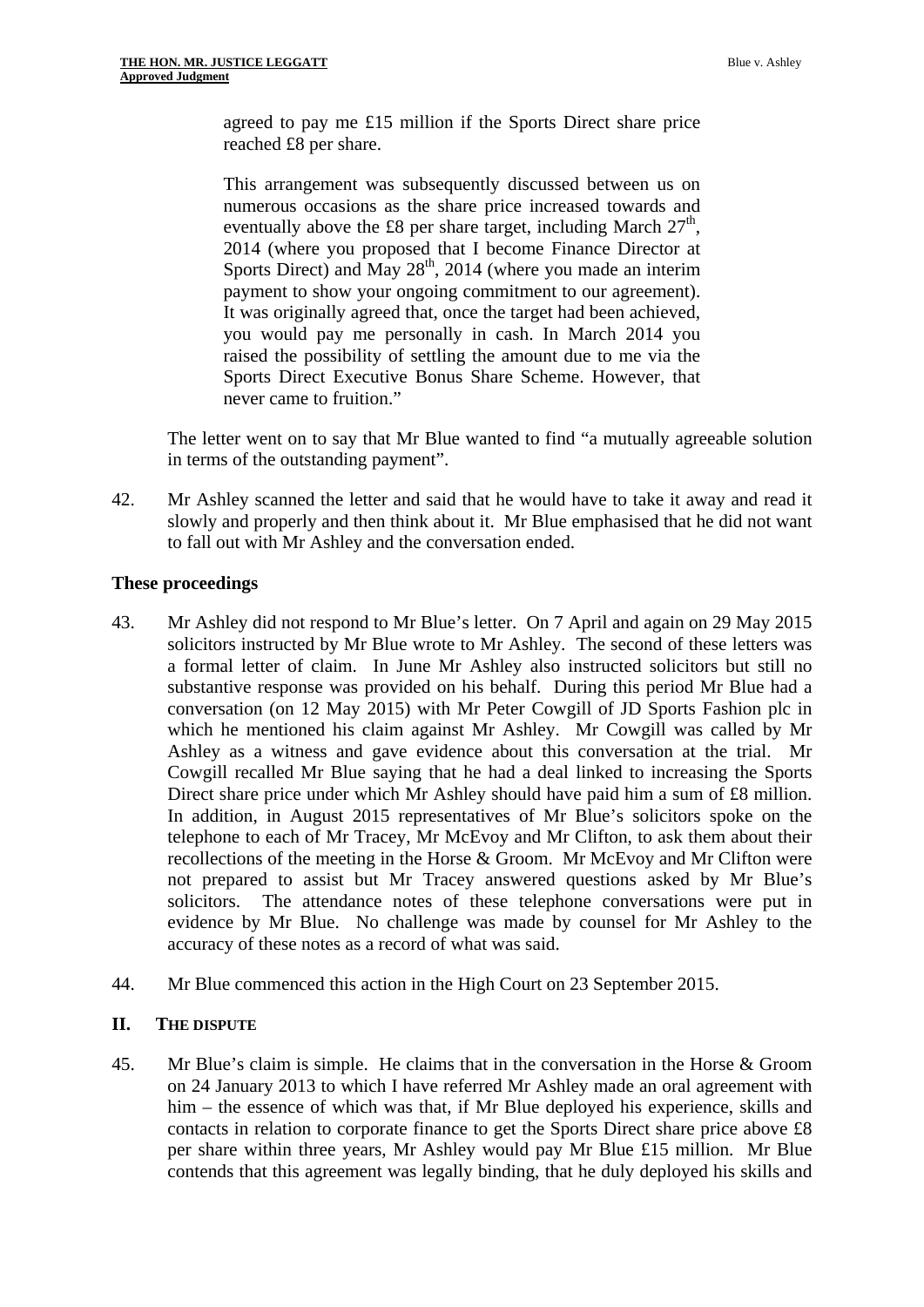contacts and undertook various initiatives in reliance on the agreement and that, pursuant to it, Mr Ashley became obliged to pay him £15 million when the share price closed above £8 on 25 February 2014. He says that Mr Ashley acknowledged this obligation by paying him a sum of £1 million on 27 May 2014 as an interim payment, but that Mr Ashley has since reneged on the deal.

- 46. Although (as mentioned) Mr Ashley says that he does not remember it, he does not positively deny that there a discussion in the Horse & Groom of incentivising Mr Blue and of Mr Ashley paying him a large sum of money if he could get the share price to £8. But Mr Ashley's case is that, if did say anything to that effect, it was just banter which was not meant seriously and was not capable of giving rise to a legally binding contract; nor was there the necessary certainty of terms to create a contract. He also argues that, even if there was a binding contract on the terms alleged, to qualify for the payment Mr Blue would have to show that his actions caused the share price to rise above £8 per share, which he cannot do.
- 47. In short, whether Mr Blue is entitled to be paid the money that he is claiming from Mr Ashley depends on the answers to three questions:
	- i) What was said in the Horse & Groom on 24 January 2013?
	- ii) Did what was said create a legally binding contract?
	- iii) If so, what had to happen for Mr Blue to become entitled to payment under the contract and did that event occur?
- 48. Before addressing these questions, I will first outline the legal requirements which have to be satisfied in order to establish that a contract was created.

# **III. THE REQUIREMENTS FOR A CONTRACT**

- 49. Generally speaking, it is possible under English law to make a contract without any formality, simply by word of mouth. Of course, the absence of a written record may make the existence and terms of a contract harder to prove. Furthermore, because the value of a written record is understood by anyone with business experience, its absence may – depending on the circumstances – tend to suggest that no contract was in fact concluded. But those are matters of proof: they are not legal requirements. The basic requirements of a contract are that: (i) the parties have reached an agreement, which (ii) is intended to be legally binding, (iii) is supported by consideration, and (iv) is sufficiently certain and complete to be enforceable: see e.g. Burrows, "*A Restatement of the English Law of Contract*" (2016) section 2. Points have been taken by Mr Ashley in relation to each of these requirements.
- (i) Agreement
- 50. In general, the agreement necessary for a contract is reached either by the parties signing a document containing agreed terms or by one party making an offer which the other accepts. Acceptance may be by words or conduct. Typically, acceptance involves promising to do something but in one kind of contract known as a "unilateral contract", where the offer made by A is to reward someone for doing something, a contract is established when the recipient of the offer (B) starts to perform the action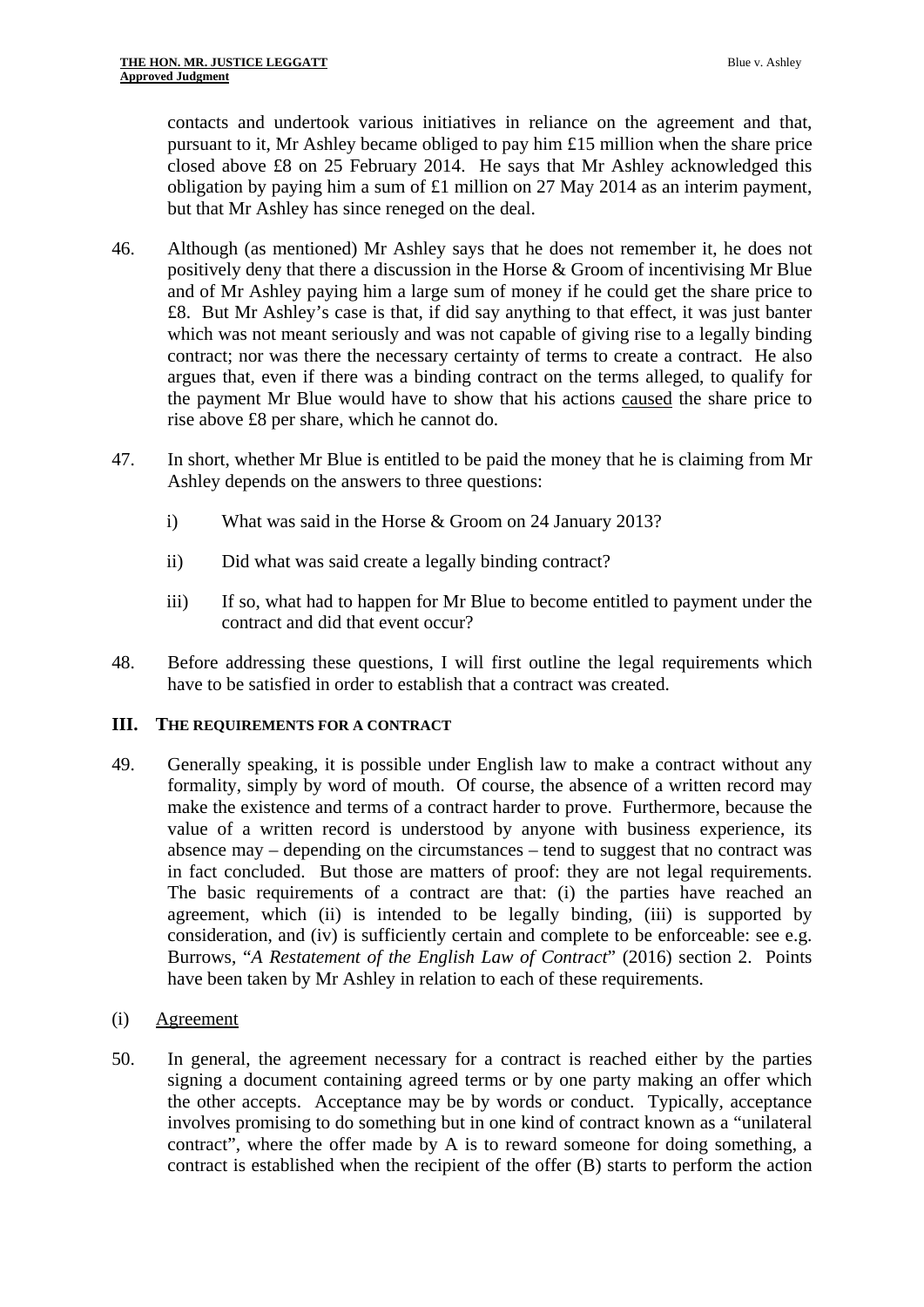required to earn the reward, even though B does not promise A to do anything. The example of a "unilateral contract" taught to all first year law students is an offer by A to pay B £100 if B walks from London to York.<sup>1</sup> B is not obliged to walk to York, but if B sets out on the journey, A's offer becomes contractually binding.

- 51. Counsel for Mr Blue submitted that the most accurate legal characterisation of the offer which they say was made by Mr Ashley in this case is that it was a unilateral offer: Mr Blue did not undertake on 24 January 2013 to do any work directed towards increasing the share price of Sports Direct, but the offer became binding once Mr Blue began to undertake such work.
- 52. For the purpose of the law of contract, an offer is an expression, by words or conduct, of a willingness to be bound by specified terms as soon as there is acceptance by the person to whom the offer is made: see e.g. Burrows, "*A Restatement of the English Law of Contract*" (2016) section 7.3; and *Chitty on Contracts* (32<sup>nd</sup> Edn, 2015), vol 1, para 2-003. There can be circumstances in which a person uses the language of offer without expressing a genuine willingness to be bound. For example, if someone says at a party "I will give you a million pounds, if you can speak for a minute on [a random subject] without hesitation, deviation or repetition", this is unlikely to be interpreted as an offer despite the literal words used. That is because it is unlikely that anyone would reasonably have thought that the words were meant seriously. In such circumstances the words uttered would not be capable of creating any obligation, even a purely moral obligation, let alone one that is legally enforceable.
- 53. This point can be illustrated by *Carlill v Carbolic Smoke Ball Co* [1892] 1 QB 256, another case which all law students learn. In that case the defendant company published an advertisement offering to pay £100 to anyone who contracted influenza despite having used one of the company's smoke balls three times daily for two weeks according to the printed directions supplied with each ball. The plaintiff dutifully followed the instructions but nevertheless contracted influenza. She claimed the sum of £100, which the company refused to pay. One of the company's defences was that the statement made in the advertisement was not intended to be a promise or offer at all, as it could not reasonably be supposed that the company seriously meant to promise to pay money to anyone who contracted influenza at any time after using one of its smoke balls. That argument failed on the facts, not least because the advertisement stated that the company had deposited a sum of £1,000 with a bank to show its sincerity in the matter. But it is clear that on different facts such an "offer" might be regarded as a mere "puff".
- 54. A key question in this case is whether what Mr Ashley said in the conversation on 24 January 2013 was a serious offer which expressed a willingness to be bound.
- (ii) Intention to make a legally binding contract

1

55. Even when a person makes a real offer which is accepted, it does not necessarily follow that a legally enforceable contract is created. It is a further requirement of such a contract that the offer, and the agreement resulting from its acceptance, must be intended to create legal rights and obligations which are enforceable in the courts, and not merely moral obligations. Not every agreement that people make with each

The example is based on the old case of *Rogers v Snow* (1573) Dalison 94.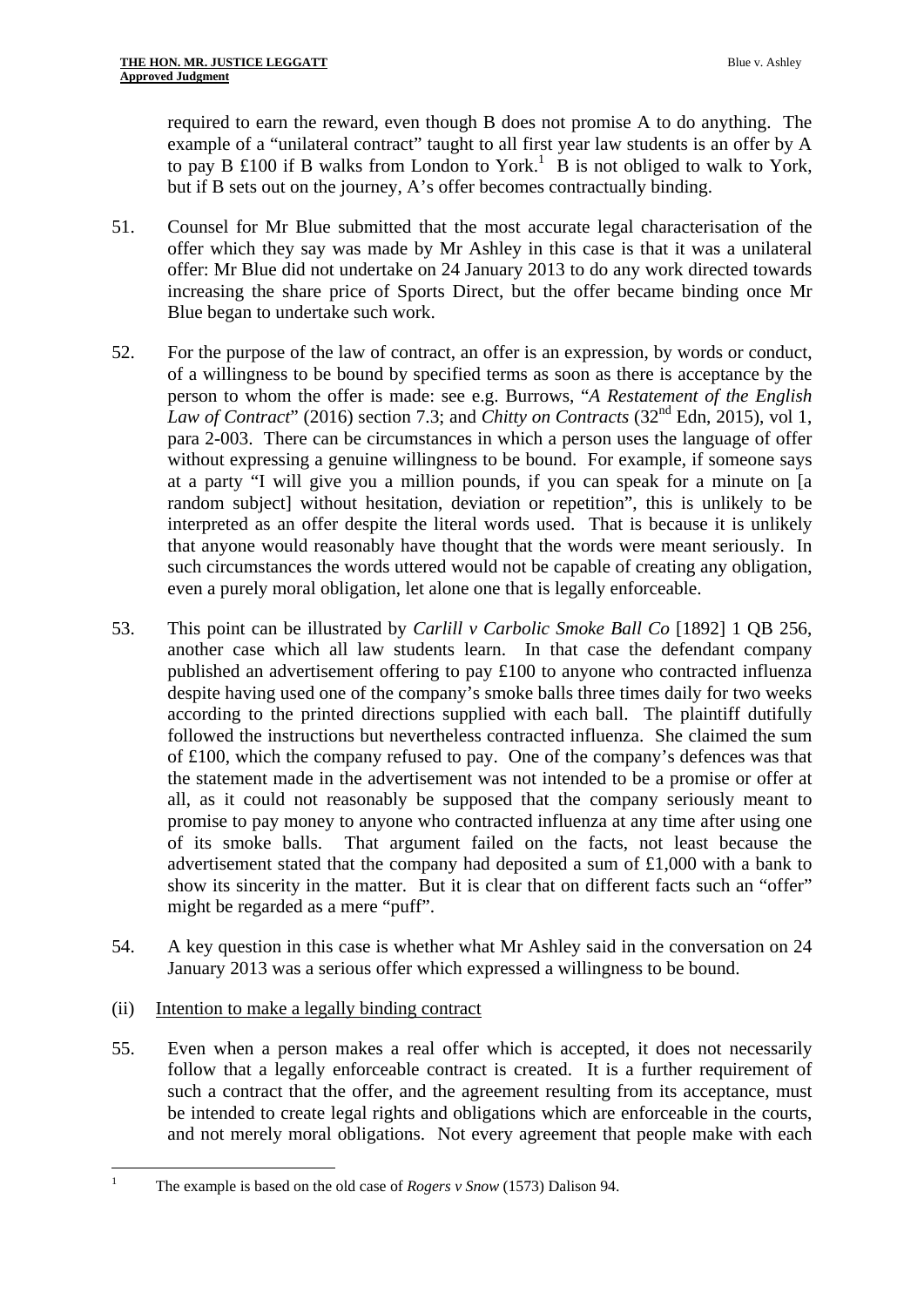other, even if there is consideration for it and the terms are certain, is reasonably intended to be enforceable in the courts. For example, if two people agree to meet for a drink at an appointed place and time and one does not turn up, no one supposes that the other could sue to recover his wasted travel expenses. Examples of agreements which have been held not to amount to contracts for this reason include an agreement to give a prize to the winner of a golf competition where "no one concerned with that competition ever intended that there should be any legal results flowing from the conditions posted and the acceptance by the competitor of those conditions": *Lens v Devonshire Club*, The Times, 4 December 1914, referred to in *Wyatt v Kreglinger & Fernau* [1933] 1 KB 793, 806. The same conclusion was reached in relation to an agreement between members of a band who were also friends to share publishing income from songs credited to one of the band members: *Hadley v Kemp* [1999] EMLR 589, 623. Many other examples can be found but it is not helpful to multiply them as each case depends on its own facts.

- 56. Factors which may tend to show that an agreement was not intended to be legally binding include the fact that it was made in a social context, the fact that it was expressed in vague language and the fact that the promissory statement was made in anger or jest: see *Chitty on Contracts* (32<sup>nd</sup> Edn, 2015), vol 1, paras 2-177, 2-194 and 2-195.
- 57. Again, it is in issue in this case whether, if any genuine agreement was made as a result of anything said by Mr Ashley on 24 January 2013, that agreement was intended to be legally binding.

# **(iii) Consideration**

- 58. It is traditionally said that, to be legally binding, an agreement (unless made by deed) must be supported by consideration. The basic idea is that English law will not enforce a promise for which nothing at all has to be done in return. Thus, an offer to pay Mr Blue £15 million if the Sports Direct share price reached £8 per share which Mr Blue merely said that he was accepting without doing or promising to do anything at all on his part could not give rise to a legally binding contract. On any view of what was discussed, however, Mr Blue had to "get" the Sports Direct share price to £8, or at least to do work which was aimed at increasing the share price to that level, in order to qualify for the payment. The requirement of consideration therefore does not cause a problem. It would be unusual if it did, as I am not aware of any case in the twenty-first century in which a claim founded on an agreement has failed for want of consideration.
- 59. In Mr Ashley's statement of case a defence was put forward that there was no consideration for his alleged offer of payment because the services which Mr Blue says that he provided in reliance on it were services that he was already obliged to provide under the Management Services Agreement. There used to be a rule that a promise to perform, or actual performance of, a pre-existing duty could not constitute consideration. That rule may sometimes have helped to protect contracting parties against exploitation through the other party refusing to do what it had contracted to do unless some extra payment or other benefit was provided. But it is now recognised that this mischief is better addressed by other doctrines such as economic duress and public policy. The decision of the Court of Appeal in *Williams v Roffey Bros & Nicholls (Contractors) Ltd* [1999] 1 QB 1 effectively rendered the rule obsolete by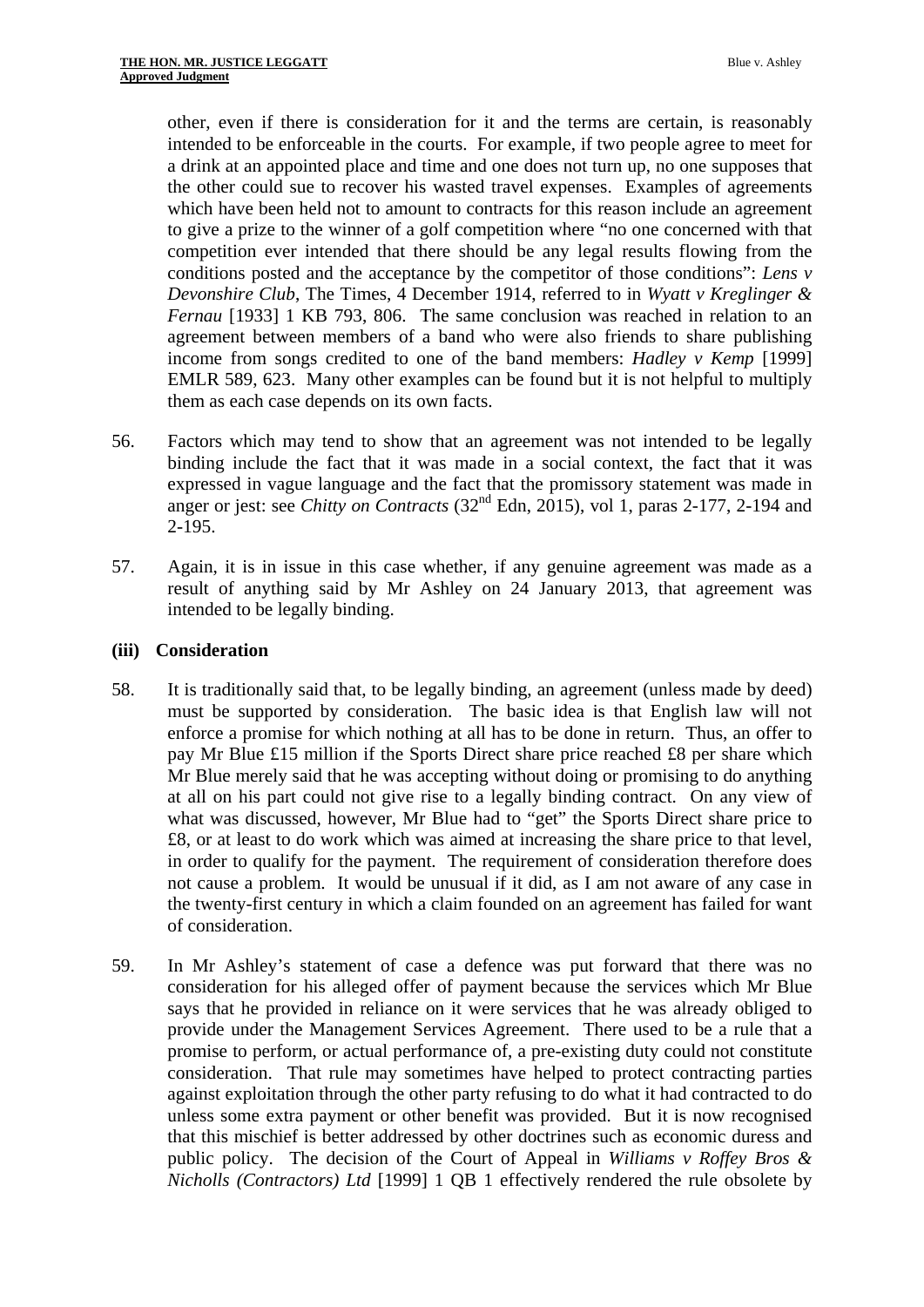accepting that performance or a promise to perform an existing duty can satisfy the requirement of consideration by providing a practical benefit to the other party, which it will invariably do. In any event, the purported rule could not have applied in this case as the duties under the Management Services Agreement were owed by Aspiring Capital Partners to Sportsdirect.com Retail Limited, whereas any duty to provide services under the alleged oral agreement would have been owed by Mr Blue to Mr Ashley.

- 60. The defence of lack of consideration was accordingly hopeless and was quite rightly not pursued by counsel for Mr Ashley at the trial.
- (iv) Certainty and completeness of terms
- 61. Vagueness in what is said or omission of important terms may be a ground for concluding that no agreement has been reached at all or for concluding that, although an agreement has been reached, it is not intended to be legally binding. But certainty and completeness of terms is also an independent requirement of a contract. Thus, even where it is apparent that the parties have made an agreement which is intended to be legally binding, the court may conclude that the agreement is too uncertain or incomplete to be enforceable – for example, because it lacks an essential term which the court cannot supply for the parties. The courts are, however, reluctant to conclude that what the parties intended to be a legally binding agreement is too uncertain to be of contractual effect and such a conclusion is very much a last resort. As Toulson LJ observed in *Durham Tees Valley Airport v bmibaby* [2010] EWCA Civ 485, [2011] 1 Lloyd's Rep 68, at para 88:

"Where parties intend to create a contractual obligation, the court will try to give it legal effect. The court will only hold that the contract, or some part of it, is void for uncertainty if it is legally or practically impossible to give to the agreement (or that part of it) any sensible content." (citing *Scammell v Dicker*  [2005] EWCA Civ 405, para 30, Rix LJ)."

62. It has nevertheless been argued on behalf of Mr Ashley that the alleged oral agreement on which Mr Blue's claim is based was so vague and uncertain that, even if it was intended to create a contractual obligation, it cannot be given any sensible content and is unenforceable for that reason.

# **The objective test and evidence of subjective belief**

63. In determining whether an agreement has been made, what its terms are and whether it is intended to be legally binding, English law applies an objective test. As stated by Lord Clarke in *RTS Flexible Systems Ltd v Molkerei Alois Muller GmbH and Co KG*  [2010] UKSC 14; [2010] 1 WLR 753:

> "The general principles are not in doubt. Whether there is a binding contract between the parties and, if so, upon what terms depends upon what they have agreed. It depends not upon their subjective state of mind, but upon a consideration of what was communicated between them by words or conduct, and whether that leads objectively to a conclusion that they intended to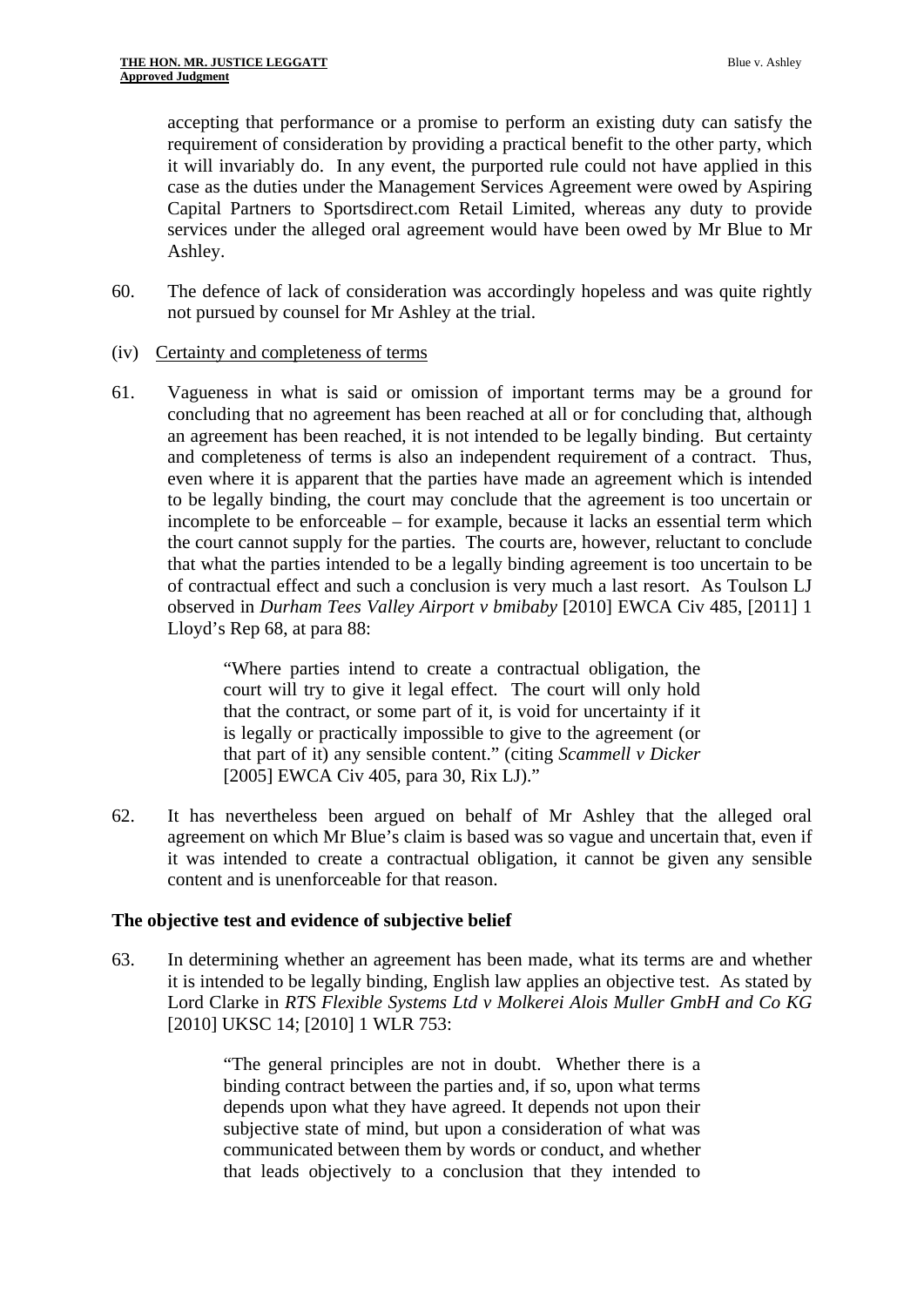create legal relations and had agreed upon all the terms which they regarded or the law requires as essential for the formation of legally binding relations."

As with all questions of meaning in the law of contract, the touchstone is how the words used, in their context, would be understood by a reasonable person. For this purpose the context includes all relevant matters of background fact known to both parties.

64. There is, at least arguably, a limitation on the objective nature of the test where one party's subjective intention is actually known to the other: see *Novus Aviation Ltd v Alubaf Arab International Bank BSC(c)* [2016] EWHC 1575 (Comm); [2017] 1 BCLC 414, para 56. But no reliance has been placed on any such principle in this case. What is accepted by counsel on both sides is that where, as here, the court is concerned with an oral agreement, the test remains objective but evidence of the subjective understanding of the parties is admissible in so far as it tends to show whether, objectively, an agreement was reached and, if so, what its terms were and whether it was intended to be legally binding. Evidence of subsequent conduct is admissible on the same basis. In the case of an oral agreement, unless a recording was made, the court cannot know the exact words spoken nor the tone in which they were spoken, nor the facial expressions and body language of those involved. In these circumstances, the parties' subjective understanding may be a good guide to how, in their context, the words used would reasonably have been understood. It is for that reason that the House of Lords in *Carmichael v National Power Plc* [1999] 1 WLR 2042 held that evidence of the subjective understanding of the parties is admissible in deciding what obligations were established by an oral agreement.

#### **IV. EVIDENCE BASED ON MEMORY**

- 65. It is rare in modern commercial litigation to encounter a claim, particularly a claim for millions of pounds, based on an agreement which is not only said to have been made purely by word of mouth but of which there is no contemporaneous documentary record of any kind. In the twenty-first century the prevalence of emails, text messages and other forms of electronic communication is such that most agreements or discussions which are of legal significance, even if not embodied in writing, leave some form of electronic footprint. In the present case, however, such a footprint is entirely absent. The only sources of evidence of what was said in the conversation on which Mr Blue's claim is based are the recollections reported by the people who were present in the Horse & Groom on 24 January 2013 and any inferences that can be drawn from what Mr Blue and Mr Ashley later said and did. The evidential difficulty is compounded by the fact that most of the later conversations relied on by Mr Blue were also not recorded or referred to in any contemporaneous document.
- 66. I have no reason to think that (with the possible exception of Mr Leach when he retreated from what he had said to Mr Blue's solicitors) any of the witnesses were doing anything other than stating their honest belief based on their recollection of what was said in relevant conversations. But evidence based on recollection of what was said in undocumented conversations which occurred several years ago is problematic. In *Gestmin SGPS SA v Credit Suisse (UK) Limited* [2013] EWHC 3560 (Comm), at paras 16-20, I made some observations about the unreliability of human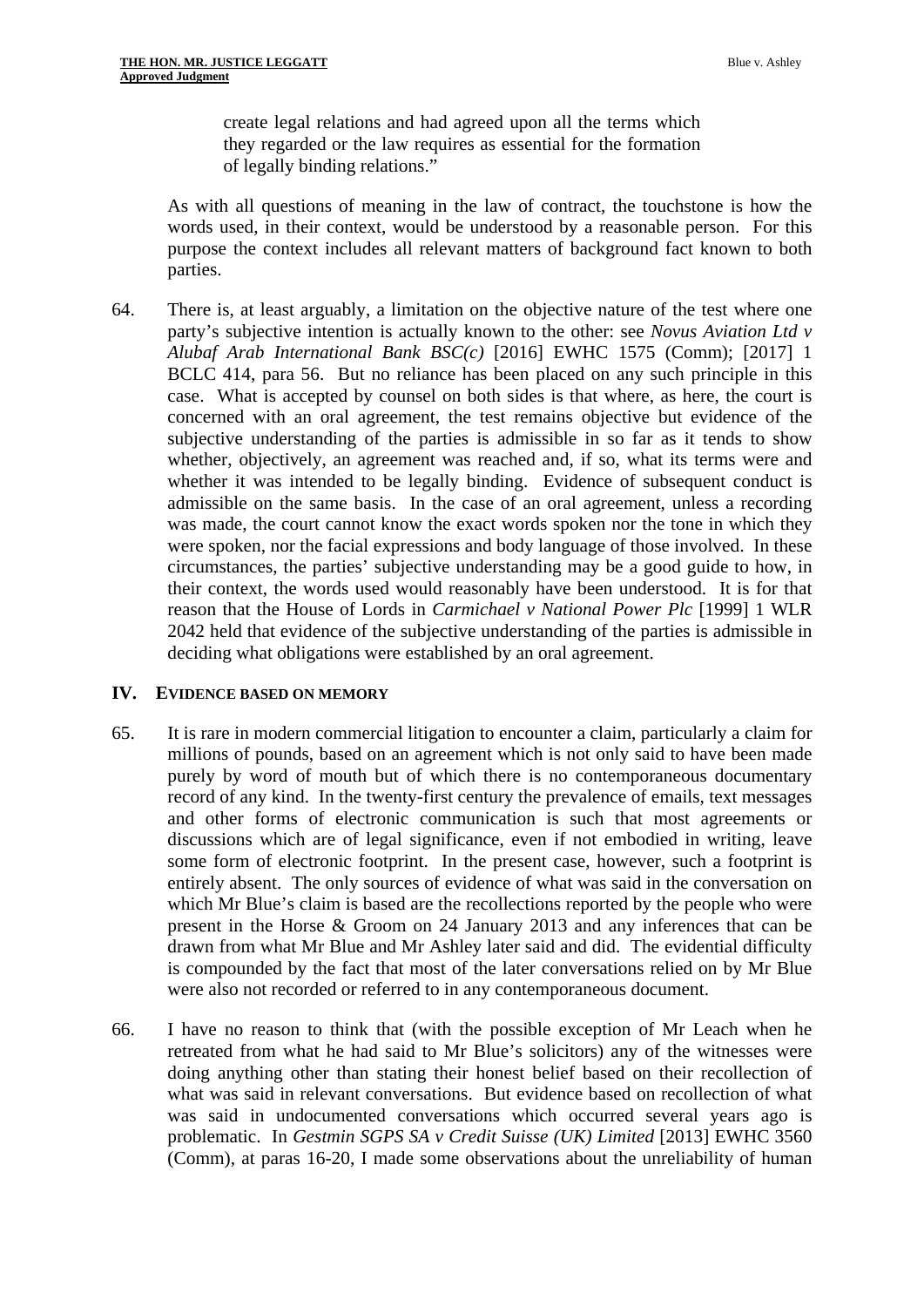memory which I take the liberty of repeating in view of their particular relevance in this case:

"16. While everyone knows that memory is fallible, I do not believe that the legal system has sufficiently absorbed the lessons of a century of psychological research into the nature of memory and the unreliability of eyewitness testimony. One of the most important lessons of such research is that in everyday life we are not aware of the extent to which our own and other people's memories are unreliable and believe our memories to be more faithful than they are. Two common (and related) errors are to suppose: (1) that the stronger and more vivid is our feeling or experience of recollection, the more likely the recollection is to be accurate; and (2) that the more confident another person is in their recollection, the more likely their recollection is to be accurate.

17. Underlying both these errors is a faulty model of memory as a mental record which is fixed at the time of experience of an event and then fades (more or less slowly) over time. In fact, psychological research has demonstrated that memories are fluid and malleable, being constantly rewritten whenever they are retrieved. This is true even of so-called 'flashbulb' memories, that is memories of experiencing or learning of a particularly shocking or traumatic event. (The very description 'flashbulb' memory is in fact misleading, reflecting as it does the misconception that memory operates like a camera or other device that makes a fixed record of an experience.) External information can intrude into a witness's memory, as can his or her own thoughts and beliefs, and both can cause dramatic changes in recollection. Events can come to be recalled as memories which did not happen at all or which happened to someone else (referred to in the literature as a failure of source memory).

18. Memory is especially unreliable when it comes to recalling past beliefs. Our memories of past beliefs are revised to make them more consistent with our present beliefs. Studies have also shown that memory is particularly vulnerable to interference and alteration when a person is presented with new information or suggestions about an event in circumstances where his or her memory of it is already weak due to the passage of time.

19. The process of civil litigation itself subjects the memories of witnesses to powerful biases. The nature of litigation is such that witnesses often have a stake in a particular version of events. This is obvious where the witness is a party or has a tie of loyalty (such as an employment relationship) to a party to the proceedings. Other, more subtle influences include allegiances created by the process of preparing a witness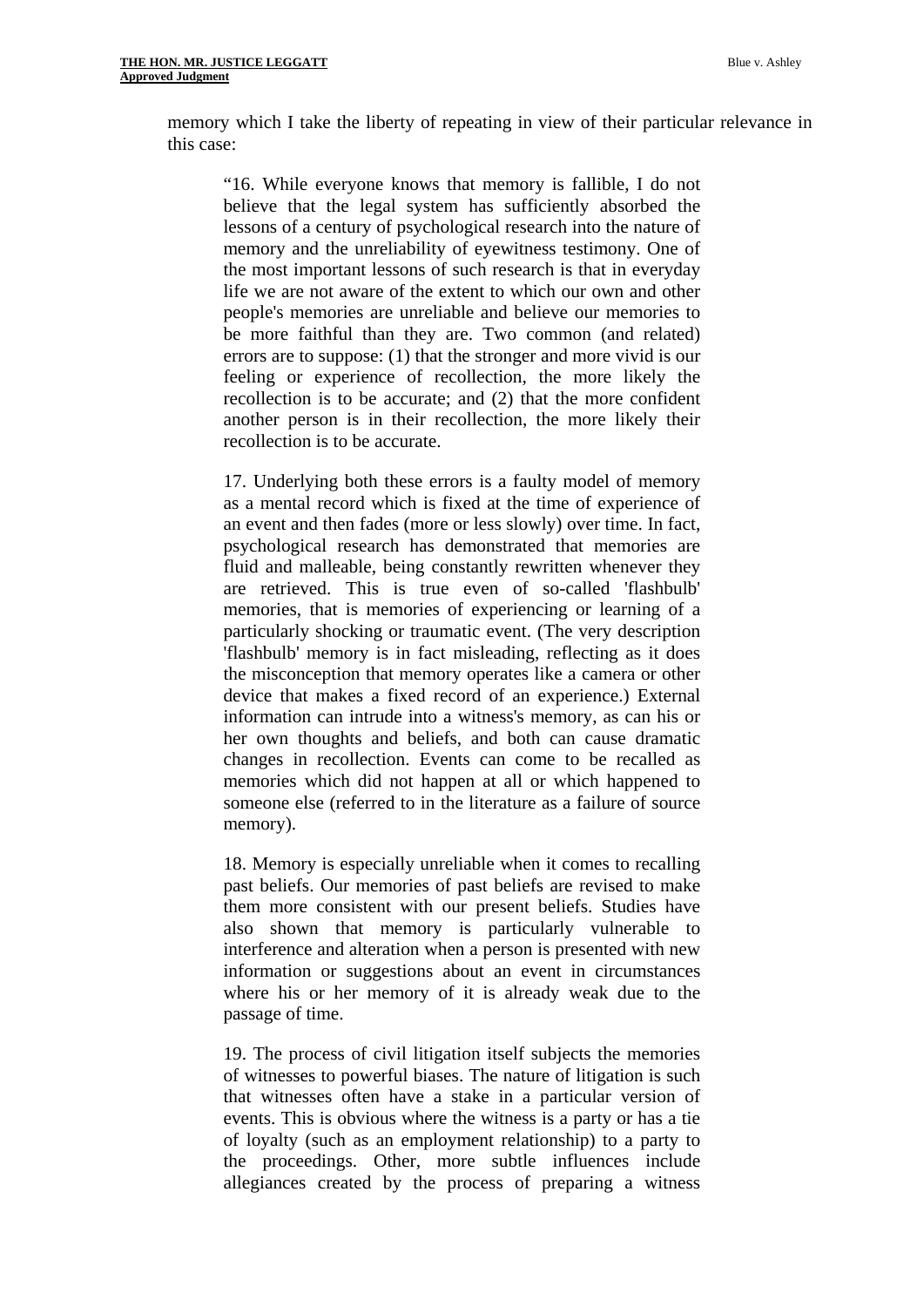statement and of coming to court to give evidence for one side in the dispute. A desire to assist, or at least not to prejudice, the party who has called the witness or that party's lawyers, as well as a natural desire to give a good impression in a public forum, can be significant motivating forces.

original experience of the events." 20. Considerable interference with memory is also introduced in civil litigation by the procedure of preparing for trial. A witness is asked to make a statement, often (as in the present case) when a long time has already elapsed since the relevant events. The statement is usually drafted for the witness by a lawyer who is inevitably conscious of the significance for the issues in the case of what the witness does nor does not say. The statement is made after the witness's memory has been 'refreshed' by reading documents. The documents considered often include statements of case and other argumentative material as well as documents which the witness did not see at the time or which came into existence after the events which he or she is being asked to recall. The statement may go through several iterations before it is finalised. Then, usually months later, the witness will be asked to re-read his or her statement and review documents again before giving evidence in court. The effect of this process is to establish in the mind of the witness the matters recorded in his or her own statement and other written material, whether they be true or false, and to cause the witness's memory of events to be based increasingly on this material and later interpretations of it rather than on the

- 67. In the light of these considerations, I expressed the opinion in the *Gestmin* case (at para 22) that the best approach for a judge to adopt in the trial of a commercial case is to place little if any reliance on witnesses' recollections of what was said in meetings and conversations, and to base factual findings on inferences drawn from the documentary evidence and known or probable facts.
- 68. A long list of cases was cited by counsel for Mr Blue showing that my observations in the *Gestmin* case about the unreliability of memory evidence have commended themselves to a number of other judges. In some of these cases they were also supported by the evidence of psychologists or psychiatrists who were expert witnesses: see e.g. *AB v Catholic Child Welfare Society* [2016] EWHC 3334 (QB), paras 23-24, and related cases. My observations have also been specifically endorsed by two academic psychologists in a published paper: see Howe and Knott, "*The fallibility of memory in judicial processes: Lessons from the past and their modern consequences*" (2015) Memory, 23, 633 at 651-3. In the introduction to that paper the authors also summarised succinctly the scientific reasons why memory does not provide a veridical representation of events as experienced. They explained:

"… what gets *encoded* into memory is determined by what a person attends to, what they already have stored in memory, their expectations, needs and emotional state. This information is subsequently integrated (*consolidated*) with other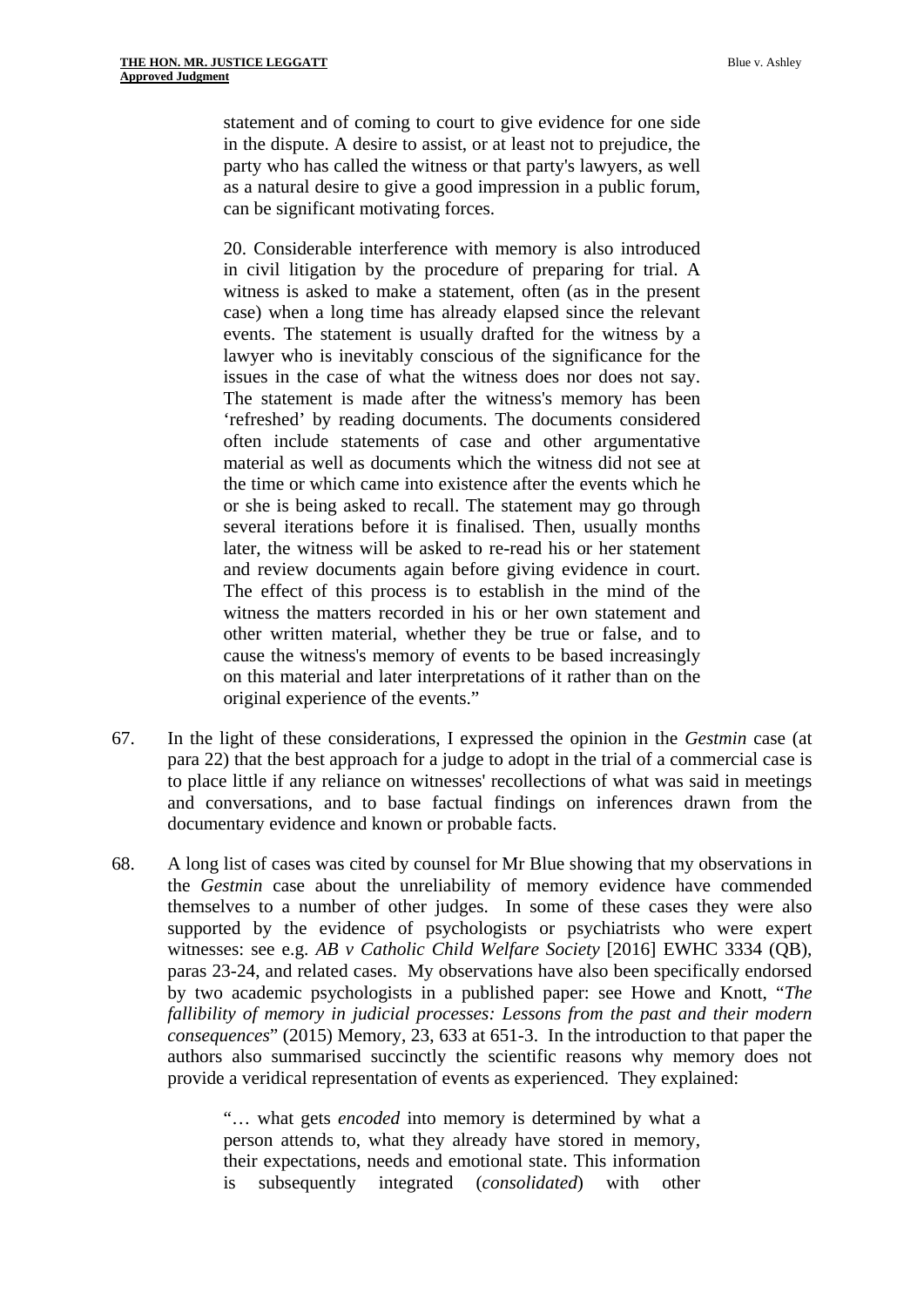information that has already been stored in a person's longterm, autobiographical memory. What gets *retrieved* later from that memory is determined by that same multitude of factors that contributed to encoding as well as what drives the recollection of the event. Specifically, what gets retold about an experience depends on whom one is talking to and what the purpose is of remembering that particular event (e.g., telling a friend, relaying an experience to a therapist, telling the police about an event). Moreover, what gets remembered is reconstructed from the remnants of what was originally stored; that is, what we remember is constructed from whatever remains in memory following any forgetting or interference from new experiences that may have occurred across the interval between storing and retrieving a particular experience. Because the contents of our memories for experiences involve the active manipulation (during encoding), integration with preexisting information (during consolidation), and reconstruction (during retrieval) of that information, memory is, by definition, fallible at best and unreliable at worst."

- 69. In addition to the points that I noted in the *Gestmin* case, two other findings of psychological research seem to me of assistance in the present case. First, numerous experiments have shown that, when new information is encoded which is related to the self, subsequent memory for that information is improved compared with the encoding of other information. Second, there is a powerful tendency for people to remember past events concerning themselves in a self-enhancing light.<sup>2</sup>
- 70. Mindful of the weaknesses of evidence based on recollection, I will make such findings as I can about what was said in the conversations on which Mr Blue relies and in particular in the crucial conversation on 24 January 2013 on which his claim is founded.

# **V. WHAT WAS SAID ON 24 JANUARY 2013?**

71. Everyone present at the drinks in the Horse & Groom on 24 January 2013 recalls that there was some talk about the Sports Direct share price and how much Mr Ashley's shares would be worth if the share price reached various levels. I think it likely that this conversation was mostly between Mr Ashley, Mr McEvoy and Mr Clifton, as they and Mr Tracey all recall. That would have been natural both because the object of the drinks was for Mr Ashley to "bond" with Mr McEvoy and Mr Clifton and because, as traders, share prices are their bread and butter. It was probably Mr Clifton who introduced the question of how Mr Ashley was going to reward or incentivise Mr Blue on the basis of the share price, as Mr Clifton recalls himself doing. No doubt various different numbers were suggested and Mr Blue may well have proposed a target for himself of £7.20, as he says he did. All the participants (except for Mr Ashley, who remembers none of this part of the conversation) remember the group

<sup>1</sup>  2 For example, when US college students were asked to remember their high school grades and their memories were checked against records of their actual results, they were highly accurate for A grades (89% correct) but extremely inaccurate for D grades (29% correct). See Daniel Schacter, "*How the Mind Forgets and Remembers: The Seven Sins of Memory*" (2001) pp150-1.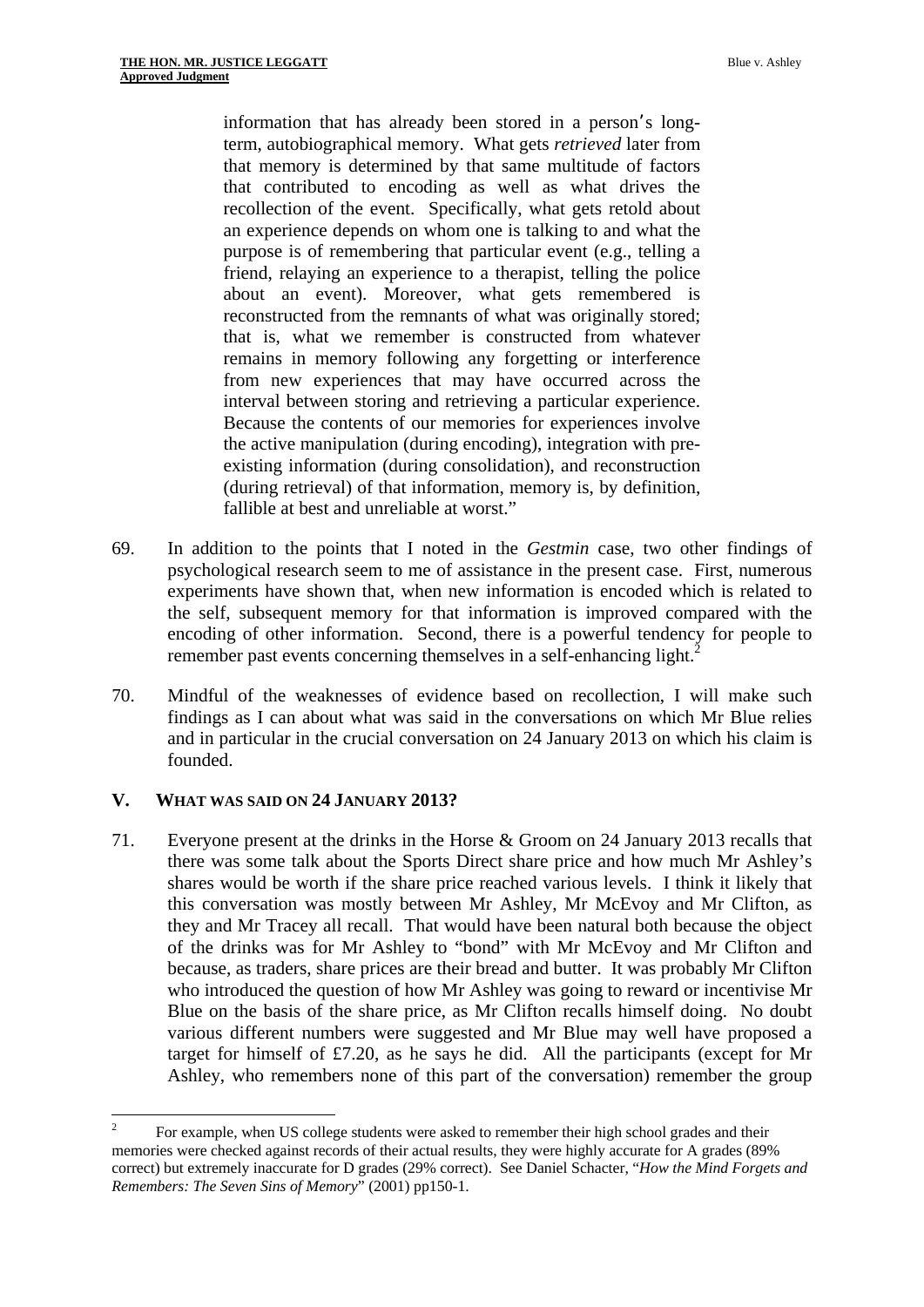settling on a target of £8 per share. It is inherently probable that they are right about this, as a target of £8 had an obvious logic to it, being approximately double the then current price of Sports Direct's shares.

- 72. I think it likely that in this conversation Mr Ashley did say something along the lines recalled by Mr Blue to the effect that, if Mr Blue could get the stock to £8 per share, why should he (Mr Ashley) care how much he paid Mr Blue, as he would have made so much money that it would not matter. No doubt others concurred with this sentiment. It is in keeping with what seems to have been the general tone of the conversation, including the comparison which Mr Clifton as well as Mr Blue recalled that, if the Sports Direct share price were to reach £8 per share, its market capitalisation would be the same as that of Marks & Spencer.
- 73. Recollections of particular numbers mentioned are much more problematic. It is apparent, however, that this conversation meant much more to Mr Blue, who was the subject of it, than it did to the others – or at any rate than it did to the ESIB representatives for whom it could have been no more than some amusement. I am prepared in the circumstances to accept as more likely than not to be correct Mr Blue's recollection of the discussion first settling on a figure of £10 million and of this figure then being increased to £15 million. Mr Blue's recollection that either Mr Clifton or Mr McEvoy, on returning from the toilets, suggested doubling the number in view of how much money Mr Ashley would make if Mr Blue could get the stock to £8 a share is supported by Mr Clifton's independent recollection of saying something exactly along these lines when he re-joined the group after a visit to the toilets. I note too that, although when his witness statement was prepared Mr Blue could not remember whether it was Mr Clifton or Mr McEvoy who came back from the toilets and suggested doubling the amount, an email sent by Mr Blue's solicitors in June 2015 shows that Mr Blue's recollection at that time was that it was Mr Clifton.
- 74. Mr Clifton thought that  $£10$  million was the final number, arrived at by adopting his suggestion of doubling the amount, and did not recall Mr Ashley saying that he would split the difference. Mr McEvoy also thought that the final number was  $\pounds 10$  million and Mr Tracey thought that it might have been £8 million. However, as I have indicated, I consider that they are less likely than Mr Blue to remember accurately how the conversation ended and what the final figure was. The fact that Mr McEvoy said in evidence that he recalled Mr Clifton suggesting that the amount should be doubled and Mr Ashley then splitting the difference provides some additional support for Mr Blue's recollection of the process by which the final figure was reached. No one has ever suggested that the final figure might have been £7.5 million and it is impossible using round numbers to arrive at £10 million by first doubling a figure and then splitting the difference.<sup>3</sup> I therefore think it most likely that the final number was £15 million, as Mr Blue recalls, and that the £10 million recalled by Mr Clifton was the number arrived at before it was increased after Mr Clifton's return from the toilets.
- 75. Mr McEvoy may well be right in recalling that, when the final number was settled by Mr Ashley, Mr Ashley and Mr Blue shook hands. I see no reason to doubt the evidence of Mr Tracey and Mr McEvoy that everyone was laughing during the

<sup>1</sup>  3 The starting figure would have to be £6,666,666, which is highly unlikely to have been a figure suggested.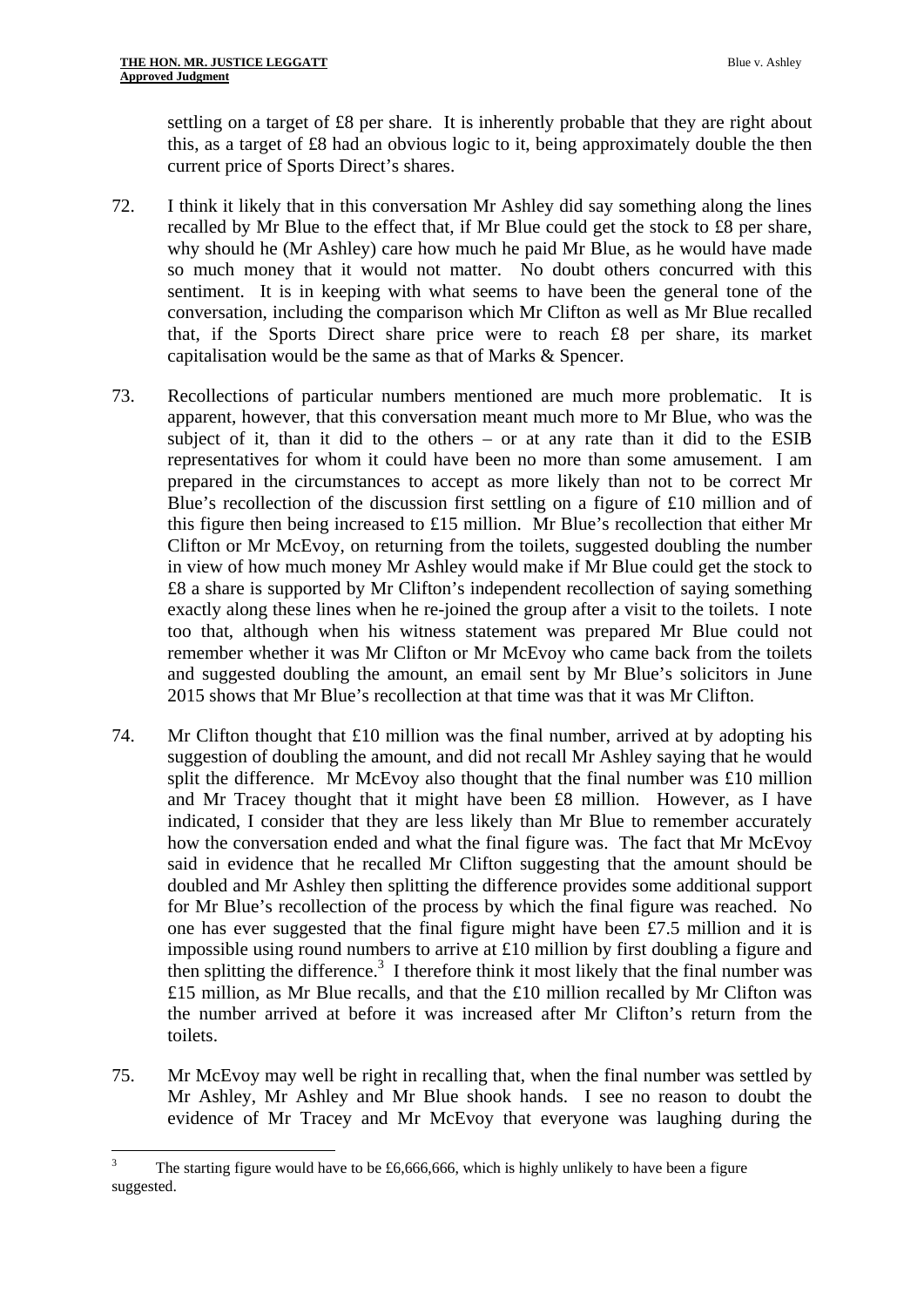conversation, nor the evidence of Mr Tracey that during the conversation Mr Blue had a big grin on his face and was looking "over the moon".

- 76. I am not, however, prepared to place reliance on Mr Blue's evidence that a period of three years in which to reach the share price target was specified. As with the final figure of £15 million, Mr Blue is the only person who recalls this. (As mentioned earlier, Mr Tracey recalled a period of 18 months or two years, while neither Mr Clifton nor Mr McEvoy recalled any period of time being discussed.) However, whereas the sum of £15 million is mentioned in the timeline that Mr Blue prepared in January 2015 and in the letter that he handed to Mr Ashley on 13 March 2015, there is no reference in either document to a three year timescale for achieving the £8 target and I think it likely that this is a later reconstruction on his part.
- 77. In accepting Mr Blue's evidence that the figure of £15 million was settled on, I have not overlooked the evidence of those witnesses who recalled Mr Blue mentioning different figures to them in subsequent conversations. Referring first to Mr Hellawell, none of the participants in the conversation on 24 January 2013 recalled a figure anywhere near as low as £1 million being discussed – which is the number that Mr Hellawell recalls Mr Blue mentioning in a conversation which he believes took place on 27 February 2014 (see paragraph 30 above). If a figure of one million was indeed mentioned to Mr Hellawell it is likely to have been the million shares that Mr Blue stood to receive if he joined the employee share scheme. Mr Leach remembered overhearing a conversation between Mr Ashley and Mr Blue at around the end of January 2014 in which Mr Ashley said that Mr Blue would be "on the million shares, same as the rest of them" – which Mr Leach took to be referring to what would happen if Mr Blue became the Finance Director – and Mr Blue might well have mentioned this to Mr Hellawell.
- 78. As for Mr Cowgill, the conversation that he recollects occurred on 12 May 2015, some two months after Mr Blue had written to Mr Ashley maintaining that there was an agreement to pay him £15 million and only around two weeks before this allegation was repeated and amplified by Mr Blue's solicitors in a formal letter of claim. Mr Cowgill gave evidence that Mr Blue told him that Mr Ashley should have paid him £8 million. But I am sure that Mr Blue would not have mentioned a different amount of money to Mr Cowgill from the amount that he was in fact already claiming. Indeed, I think it unlikely that Mr Blue would have mentioned a specific amount of money to Mr Cowgill at all. Mr Cowgill may well have confused a reference to the share price target of £8 per share.
- 79. I accordingly find that the substance of the "agreement" made between Mr Ashley and Mr Blue at the Horse & Groom on 24 January 2013 was that, if Mr Blue could get the Sports Direct share price to £8 per share (within an unspecified time), Mr Ashley would pay him £15 million.

# **VI. WAS A BINDING CONTRACT MADE?**

80. The next question is whether what was said on 24 January 2013 gave rise to a binding contract. In answering this question, the key issue is whether, when Mr Ashley said that he would pay Mr Blue £15 million if he could get the Sports Direct share price to £8 per share, this would reasonably have been understood as a serious offer capable of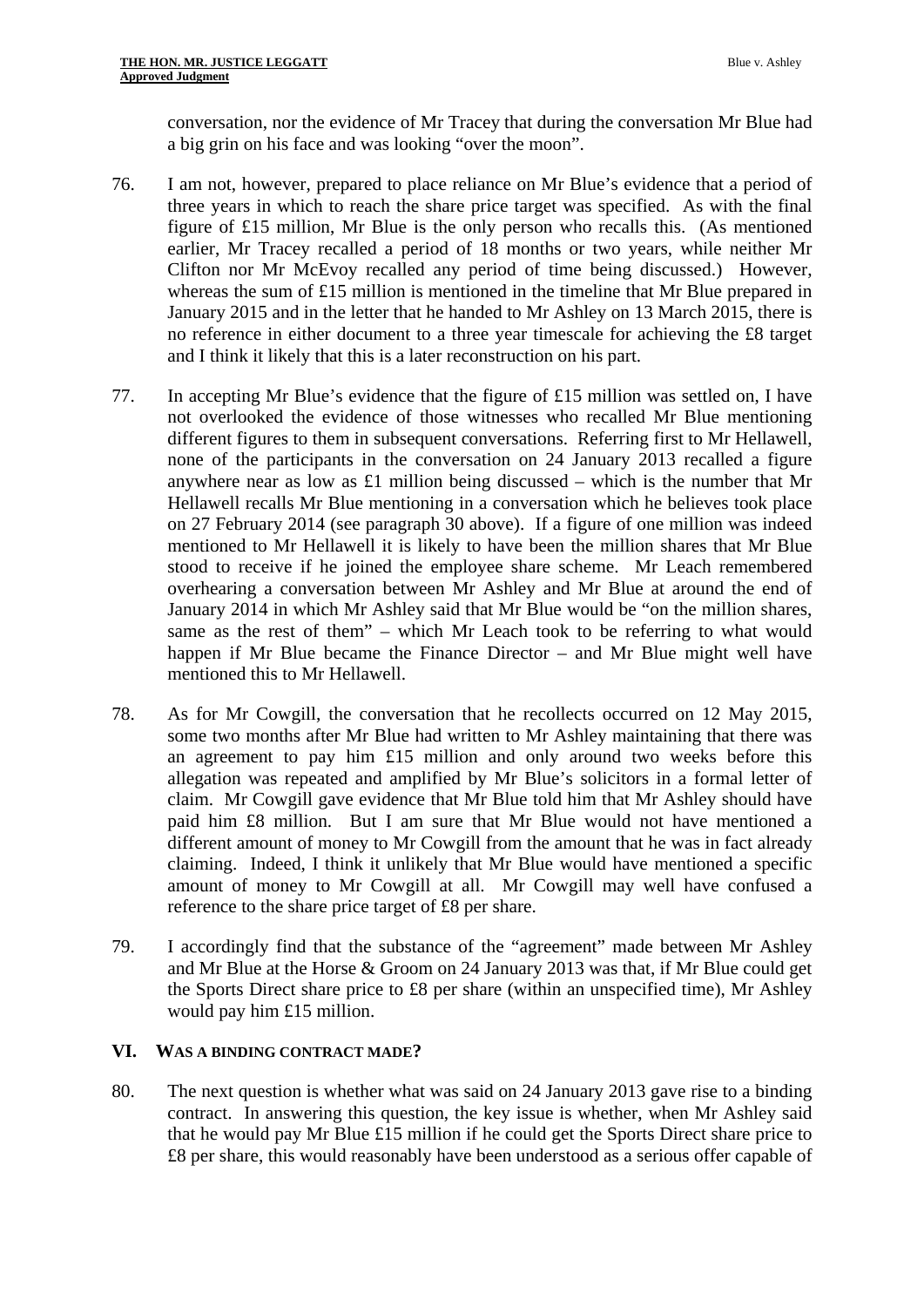creating a legally binding contract. Having heard the evidence, I am quite sure that it would not. I have reached this conclusion for eight main reasons.

#### The setting

- 81. The first is the setting. As described by Mr Tracey, it was "five guys and a barman in a pub". A fair amount of alcohol had been consumed. Those circumstances by themselves do not prevent a contract from being made – any more than did the fact that in *MacInnes v Gross* [2017] EWHC 46 (QB) the relevant discussion took place over dinner in a smart restaurant. As Coulson J said in that case (at para 81), a contract can be made anywhere in any circumstances. But an evening of drinking in a pub with three investment bankers is an unlikely setting in which to negotiate a contractual bonus arrangement with a consultant who was meeting them on behalf of the company.
- 82. It was argued on behalf of Mr Blue that, while this might be true in the case of an ordinary businessman, Mr Ashley is not an ordinary businessman but is someone who adopts an "unorthodox approach to taking business decisions in informal settings while consuming substantial amounts of alcohol". In particular, Mr Blue relied on the fact that, at Sports Direct's weekly senior management meetings he had witnessed Mr Ashley (and others) drinking alcohol, sometimes allegedly in copious quantities. When Mr Blue was working at Sports Direct such meetings were held at the Lion Hotel in Worksop. Between 10 and 20 members of Sports Direct's senior management would typically attend and Mr Blue attended these meetings regularly. The meetings would begin by, at latest, 8pm with people first congegrating in the bar area. There is a conference facility at the hotel where the main part of the meeting would take place and where food would be served at around 9:30pm. The purpose of the meetings was for senior managers to update each other on the performance of the business and current developments. The meetings were divided into two parts, each around an hour long. One part would consist of a presentation from someone on a particular topic. Topics that featured regularly included: (i) retail operations, (ii) online strategy, (iii) IT and infrastructure, (iv) international expansion, (v) brand management, and (vi) property. The other part of the meeting consisted of going through a "management pack" of information and receiving a weekly update on each area of the business.
- 83. Mr Ashley agreed that at these meetings alcohol was frequently consumed and said that, at a typical meeting, he might drink four pints of beer followed by wine with the food or, if he stayed with beer, say six pints of beer during the evening. Mr Blue said that he thought Mr Ashley made alcohol freely available at these meetings as a deliberate strategy to encourage his senior managers to speak more openly than might otherwise be the case in a more formal meeting environment. He described this approach as typical of Mr Ashley's personality and business style. He may well be right about this but the evidence about these meetings does not seem to me to carry Mr Blue's case very far. The Sports Direct senior management meetings certainly show that Mr Ashley is happy to combine discussion of business matters with the consumption of alcohol. But there is no evidence to suggest that Mr Ashley has ever negotiated or concluded a contract at one of these meetings. The evening at the Horse & Groom was, in any event, a considerably less formal occasion than the senior management meetings, as there was no agenda or structure for the occasion and the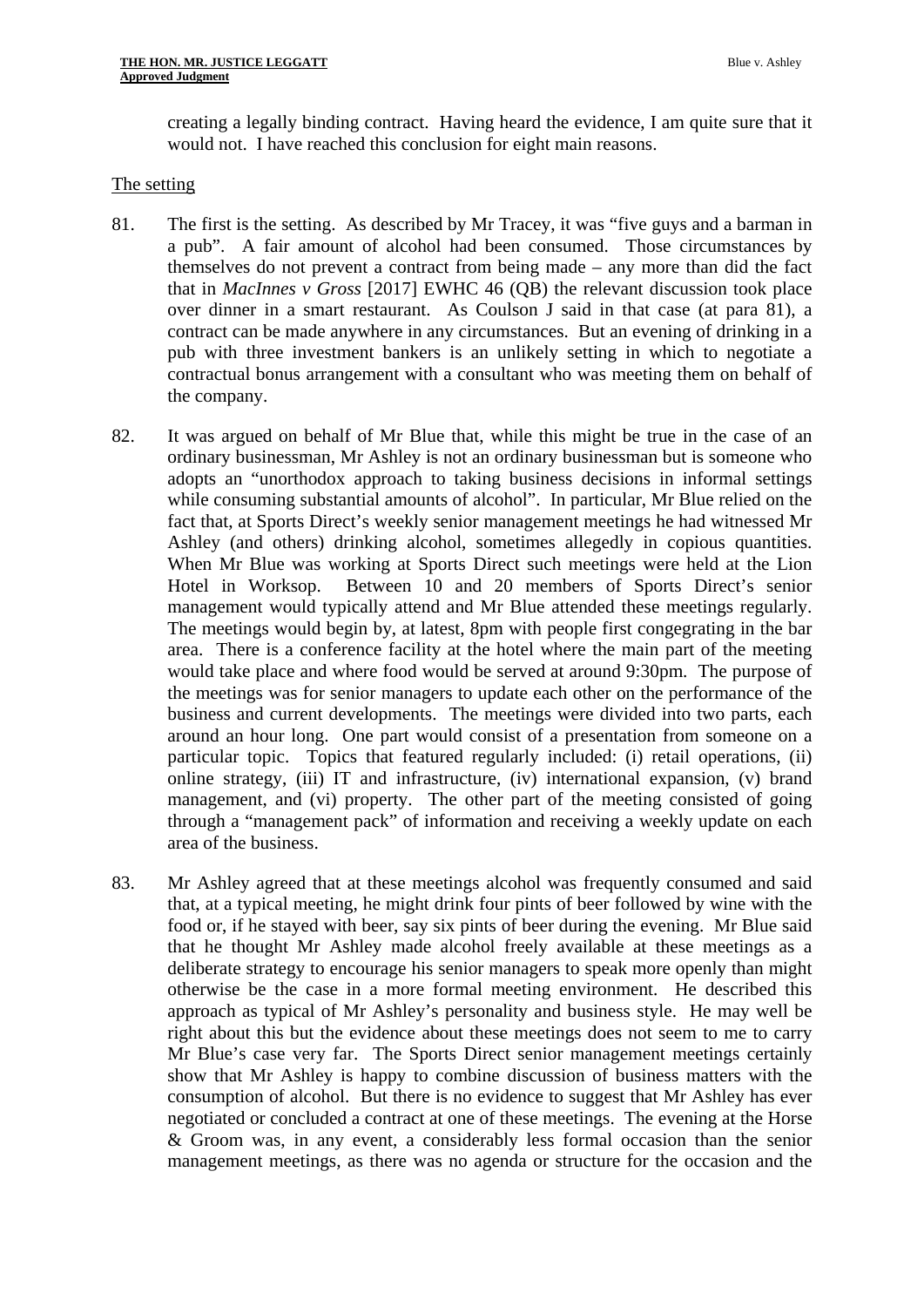conversation was largely social or general chat, rather than being specifically directed to any business subject.

- (ii) The purpose of the occasion
- 84. In addition to its setting, a second significant feature of the context in which the conversation on 24 January 2013 took place is the purpose of the occasion. Counsel for Mr Blue are plainly right in saying that the meeting with the ESIB traders was not merely social and that it had a business purpose. But that purpose was not to discuss Mr Blue's work for Sports Direct or terms for his remuneration. It was an outwardfacing occasion in which Mr Ashley and Mr Blue were both representing Sports Direct in meeting the representatives of a prospective service provider. In particular, the aim was to enable the senior people on the trading side of ESIB to meet Mr Ashley in an informal setting in order to build a commercial relationship with Mr Ashley / Sports Direct. I accept Mr Blue's evidence that, given the demands on his time, Mr Ashley would not have agreed to attend the meeting, let alone have invested the time and energy in it that he did, had he not believed that securing the services and enthusiastic support of ESIB as the company's new corporate broker was important for Sports Direct. But that very fact is inconsistent with the notion that it was an occasion to agree with Mr Blue a personal incentive bonus plan. Not only is it inherently unlikely that a matter personal to Mr Blue would have been the subject of serious discussion in the presence of strangers, but such a discussion would have been completely extraneous to the serious purpose which the meeting had.

#### (iii) The nature and tone of the conversation

- 85. The third feature of the occasion which is inconsistent with an intention to make a serious contractual offer to Mr Blue is the nature and tone of the conversation. Before the topic of the Sports Direct share price came up, there had been talk about football in which Mr Ashley had been impressing and flattering the ESIB traders by talking about potential purchases of players in the transfer market and making them feel they were getting an inside track on Mr Ashley's role as the owner of a Premier League club. When the conversation turned to the Sports Direct share price, it was obviously jocular, with some joshing about just how wealthy Mr Ashley would be if the share price were to reach various levels. It was, as I have found, probably not Mr Ashley who introduced the idea of a payment to incentivise Mr Blue, but rather Mr Clifton who was (in his own description) "feeling a bit mischievous". Mr Ashley took up the idea but, apart from asking Mr Blue what he thought an appropriate share price target might be, carried on the conversation primarily with the ESIB traders, who made their own obviously facetious suggestions about how Mr Blue should be incentivised or rewarded. I have found, based partly on Mr Blue's own recollection, that the final figure was arrived at after Mr Clifton proposed doubling the number on his return from a visit to the gents. Mr Ashley then said that he would split the difference between the new number (of £20 million) and the previous figure (of £10 million) and Mr Blue said that he thought this sounded fair.
- 86. No skilled businessman in Mr Ashley's position would have fixed the amount of a contractual bonus payment for a consultant on the basis of numbers being bandied about by some City traders who had no knowledge of or particular interest in how much Mr Blue was paid – all the more so when it must have been obvious that Mr Clifton's proposal to double up was being made with tongue in cheek. The tone of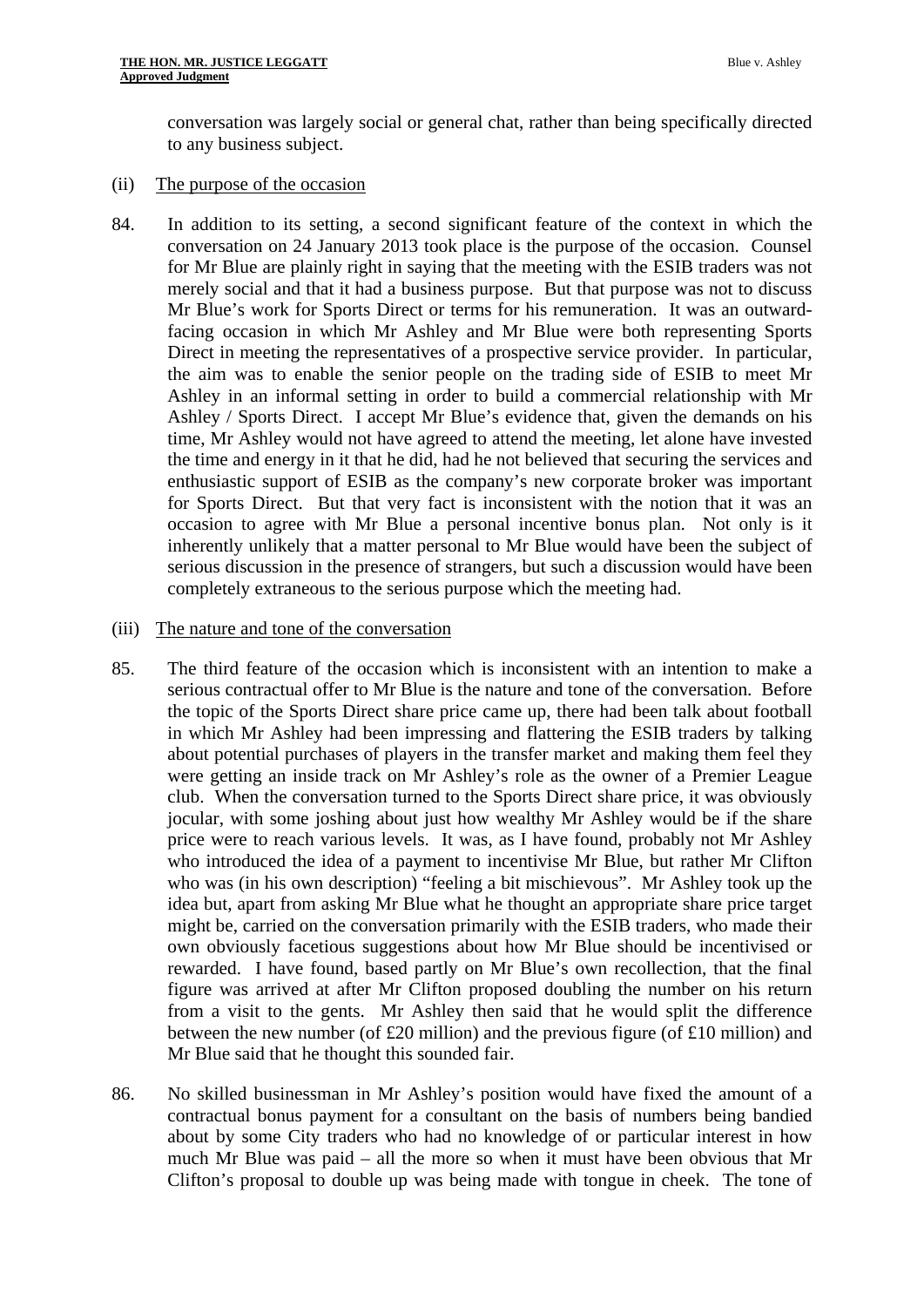the discussion is also apparent from the evidence of the ESIB witnesses, which I accept, that everyone was laughing throughout. No one could reasonably have understood this to be a serious business discussion.

87. I do accept that "banter", as the ESIB witnesses all described it, can have a more serious underlying intent. Mr Tracey's perception was that Mr Ashley was using the discussion about how high the Sports Direct share price might go and how to incentivise Mr Blue as a way of conveying to the traders his faith in the company and the potential for its shares to increase in price. Mr Tracey also thought that Mr Ashley was trying to make Mr Clifton and Mr McEvoy view Mr Blue as important and assumed that he was doing this because he wanted Mr Blue rather than himself to be the main point of contact for ESIB. I see no reason to doubt Mr Tracey's reading of the situation. It reinforces the point that Mr Ashley was not interested in making a deal with Mr Blue but was focussed on cultivating the relationship with ESIB.

#### (iv) Lack of commercial sense

- 88. The fourth reason why no reasonable business person would have thought that a serious contractual offer was being made is that Mr Ashley had no commercial reason to offer to pay Mr Blue £15 million as an incentive to do work aimed at increasing the Sports Direct share price. I do not accept the submission made on Mr Blue's behalf that he was at that stage "a trusted and close business associate of Mr Ashley". He had only been working as a consultant for Sports Direct for around two months and Mr Ashley did not know Mr Blue particularly well. Their only period of close contact had been two weeks spent making "roadshow" presentations to investors during the Sports Direct IPO some six years earlier. Mr Blue's main point of contact when he did some work for Sports Direct in connection with the Debenhams bids had been Mr Mellors. It was Mr Forsey who had engaged Mr Blue's services as a consultant under the Management Services Agreement: Mr Ashley was not involved in the discussions. And in the two months since he had started work most of Mr Blue's dealings had been with Mr Forsey and Mr Mellors. There is no suggestion that Mr Blue had expressed any dissatisfaction with the remuneration that Sports Direct had agreed to pay for his services or had asked for any kind of bonus or incentive. Nor is there any evidence that Mr Ashley has ever offered anyone at Sports Direct – even those at the heart of the business – an incentive payment or bonus of anything like as much as £15 million.
- 89. Counsel for Mr Blue argued that promising to pay Mr Blue  $\pounds$ 15 million if he could get the share price above £8 made "obvious" or "perfect" commercial sense for Mr Ashley. Their argument was that, if Mr Blue managed to achieve the £8 share price target, Mr Ashley would personally be worth an additional £1.6 billion – or around a hundred times what he would have to pay Mr Blue. If, on the other hand, the share price did not reach £8 per share, Mr Ashley would still benefit from Mr Blue's efforts without them costing him anything at all.
- 90. It seems to me that there are two major flaws in this argument. The first is that, had Mr Ashley been having a serious business discussion about paying Mr Blue an incentive bonus, I am sure that he would not have approached it by remarking how enormously the value of his shares in Sports Direct would increase if the share price were to double to £8 per share. No entrepreneur who has built up a successful business decides whether or how much money to pay for something purely on the basis of what they might gain: they are also concerned not to incur an unnecessary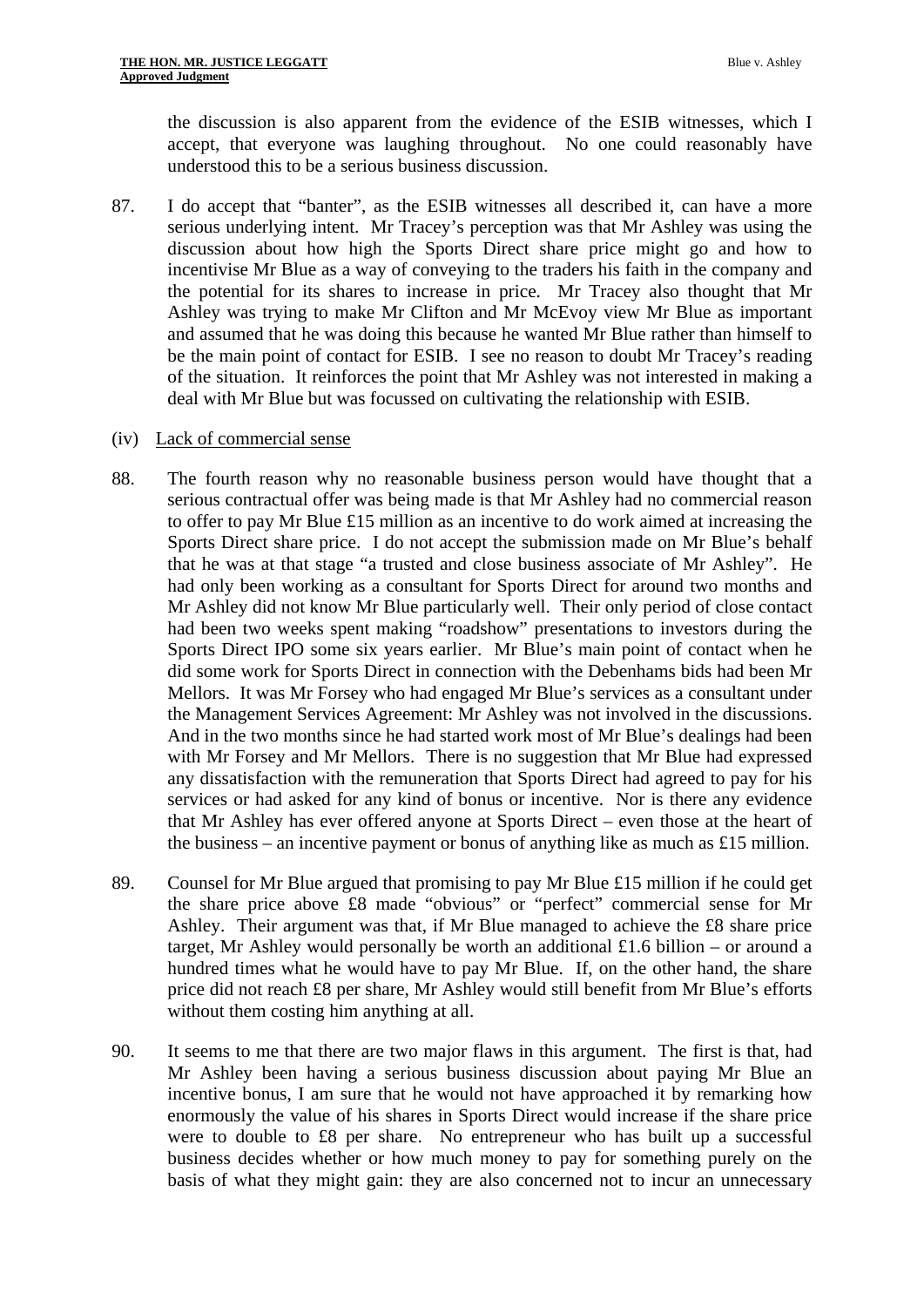cost. My impression from the evidence accords with the submission of Mr Blue's counsel (made in the context of the £1 million payment) that Mr Ashley is "clearly a person who understands the value of money … He is simply not the kind of person to throw one million pounds at Mr Blue ..." The same applies with all the more force to a sum of £15 million. Had Mr Ashley thought that Mr Blue's efforts could make a significant difference to the share price and that it was desirable to offer Mr Blue a bonus to incentivise him, I am sure that he would have assessed how much he would need to offer in order to provide such an incentive. For that purpose he would have looked at how much Mr Blue was being paid by Sports Direct – which amounted to £250,000 per year if Mr Blue were to work a five day week. It would plainly have provided a massive incentive to Mr Blue to offer him a bonus of, say,  $\pounds 2.5$  million (that is, ten times his annual earnings). A sum of  $£10$  million or  $£15$  million was on any view far more than Mr Ashley could possibly have thought it necessary or sensible to offer: it would simply have involved throwing money at Mr Blue. Nor in any serious business discussion would Mr Ashley, having arrived at a figure which itself would have far exceeded Mr Blue's wildest hopes or expectations, then have increased it by a further 50% through an arbitrary process of splitting the difference between the figure first arrived at and a figure which was double that amount.

- 91. In short, it is plain from the way in which big numbers were being tossed around that the conversation in the Horse & Groom was not a serious discussion about creating an incentive bonus arrangement for Mr Blue but was banter in which Mr Ashley was displaying his wealth and the scale of his ambitions.
- 92. A second flaw in the argument made by Mr Blue's counsel is that it assumes that Mr Blue's efforts had the potential to increase the Sports Direct share price by a substantial amount. I see no reason to make any such assumption, nor to suppose that Mr Ashley would have made such an assumption, having regard to Mr Blue's role at Sports Direct.
- brokers in their efforts to improve relations with investors and potential investors. 93. Plainly, there is room for many different opinions about the relative importance of different factors in influencing a company's share price. No expert evidence was adduced by Mr Blue to support his assertion that the kind of work that he did is likely to have had a significant impact on the share price of Sports Direct. In the absence of such evidence, I see no reason to suppose that it did. As discussed in section VII below, I do not doubt that Mr Blue did useful work in supporting the corporate But I see no *a priori* reason to assume that such steps would have a significant effect on the investment decisions made by experienced fund managers.
- Incongruity with Mr Blue's role
- (v) Incongruity with Mr Blue's role<br>94. This point goes further than merely showing the absence of a good commercial reason to offer Mr Blue a £15 million incentive. Mr Blue's evidence – which I have accepted as probably accurate – is that Mr Ashley said he would pay the £15 million to Mr Blue if Mr Blue could "get" the Sports Direct share price above £8 per share. However, on even the most generous view of the value of Mr Blue's services, the idea that he could somehow, through his skills and contacts in corporate finance, "get" the share price to double its then level seems plainly fanciful. No one would seriously suppose that any human being has such powers, let alone someone performing a role which, as Mr Blue agreed, would typically command remuneration of no more than,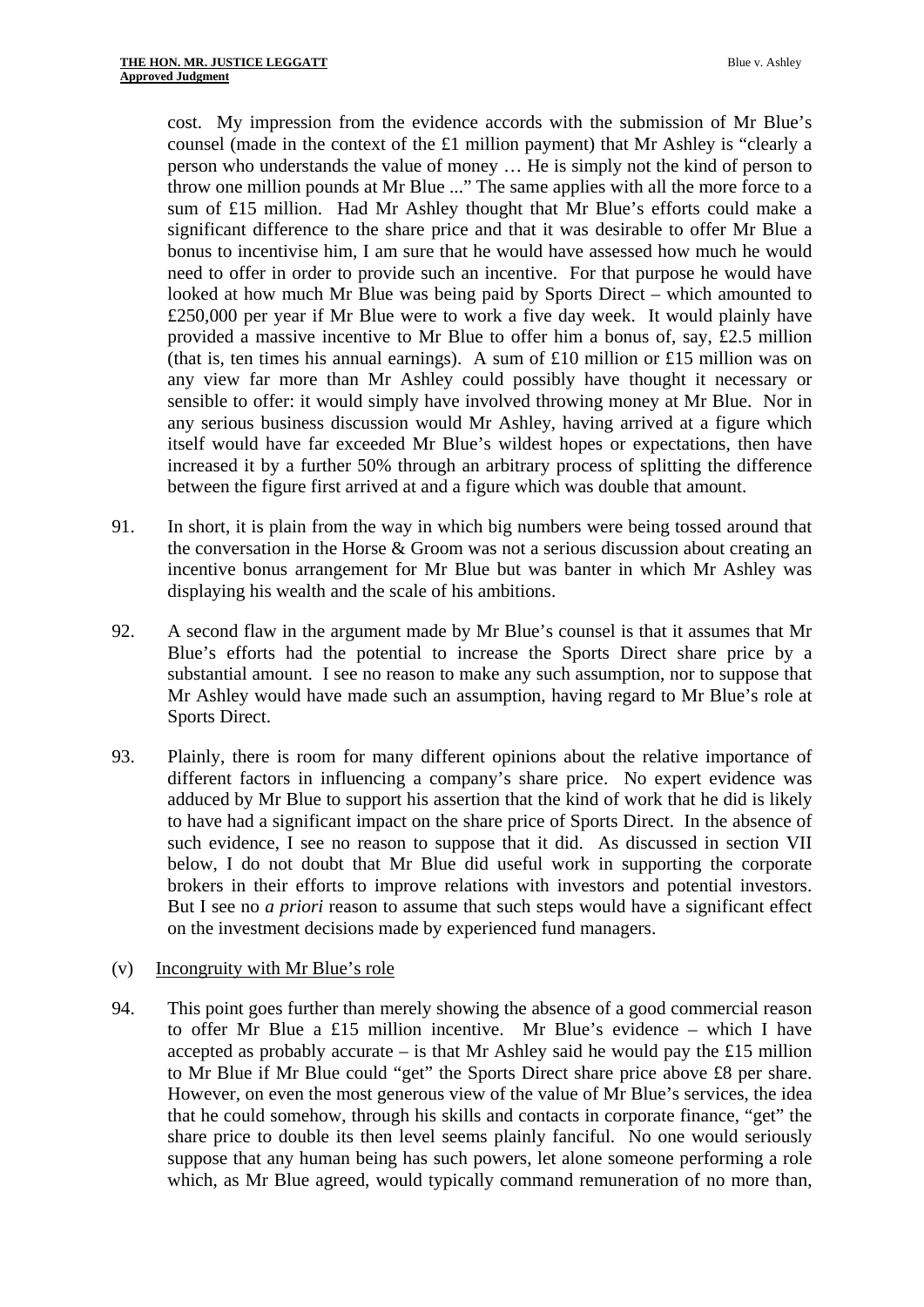say, £300,000 to £400,000 per year (and was also a role of which Mr Blue had no previous direct experience). I think it would have been obvious to anyone with any experience of investment and financial markets that such an offer could not be meant seriously. That was certainly the perception of Mr McEvoy who said in evidence:

"Being a trader, for me, for the share price to double based on Jeff's role I just thought that was – obviously it was a joke."

- 95. Mr Blue's response to this point was to suggest that Mr Ashley did not actually mean what he said and that what he must in fact have meant, or should reasonably be understood to have meant, is that he would pay Mr Blue £15 million if (a) Mr Blue did work with the aim of increasing Sports Direct's share price and (b) the share price in fact rose above £8 per share – without it being necessary to show any connection between the work done by Mr Blue and the increase in the share price. It seems to me that the fact that Mr Blue is seeking to re-cast Mr Ashley's "offer" in this way only serves to underline the point that it could not have been seriously meant.
- 96. Furthermore, if the offer made by Mr Ashley had been the version suggested by Mr Blue, it would no doubt have seemed less humorous to the City traders but would not have been any less absurd. To pay Mr Blue £15 million if the share price – for reasons which may have had nothing whatever to do with him – subsequently reached £8 on condition only that Mr Blue could show he had done some work (the nature and extent of which were left completely unspecified) with the aim in mind of increasing the share price, would be an utterly unbusinesslike arrangement. It is unrealistic to suppose that anyone with business experience – let alone someone with the business acumen of Mr Ashley – would seriously entertain it. Thus, the fifth reason for my conclusion that no reasonable person would have understood Mr Ashley to be making a serious offer is that a contract made on the terms discussed would have been inherently absurd.
- (vi) Vagueness of the "offer"
- 97. This leads to the sixth reason why no reasonable person would have understood Mr Ashley to be making a contractual offer, which is that the "offer" was far too vague to have been seriously meant. Any serious discussion of a £15 million payment to incentivise Mr Blue would have required consideration of exactly what work Mr Blue was going to do to earn this bonanza and how the utility or effect of his work was going to be measured. It is not suggested by Mr Blue that such matters came into the conversation in the pub at all (or were ever mentioned afterwards). An essential element of any contract would also have been a specified period within which the share price target would have to be achieved. As indicated earlier, I am not satisfied that any timescale was agreed. Furthermore, if, as suggested by Mr Blue, the potential benefit to Mr Ashley would be the increased value of his shares (at least on paper), it would be reasonable to expect discussion of a period of time for which the share price would need to stay above the target price in order for the bonus payment to accrue. For the share price to peak above £8 for a day or an hour or a minute before falling precipitously would defeat the suggested object of the incentive. Precisely for that reason, when Mr Tracey realised that Mr Blue was taking Mr Ashley seriously, he suggested that Mr Blue should aim at trying to keep the share price above £8 for at least 30 days. But no such discussion ever took place with Mr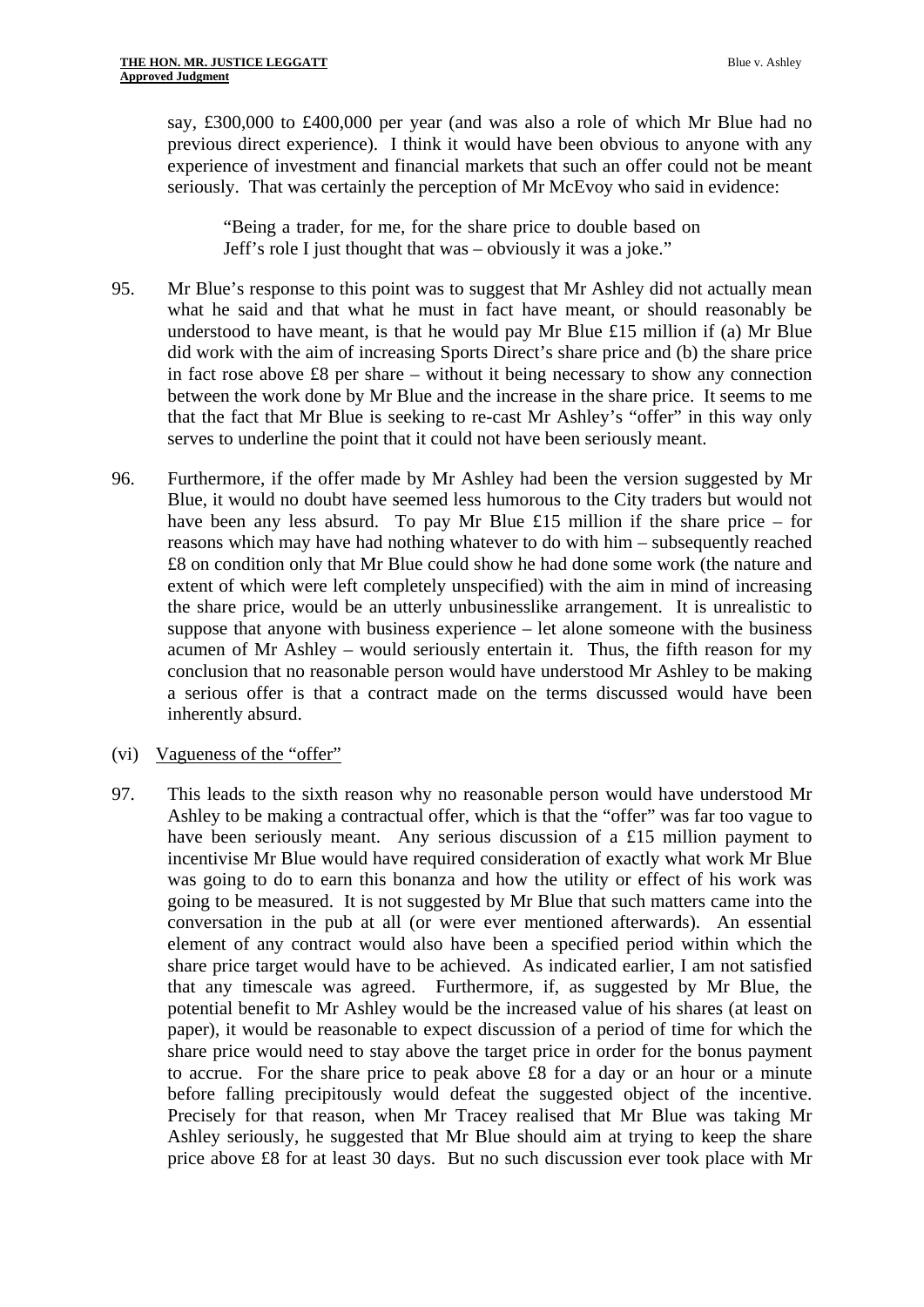Ashley. That is yet another indication that no binding agreement between Mr Ashley and Mr Blue was ever seriously contemplated.

- (vii) Perceptions of the ESIB witnesses
- 98. The seventh reason why I am confident that no reasonable person would have understood Mr Ashley to be making a contractual offer is that none of the three witnesses from ESIB who took part in the conversation thought that he was being serious.
- 99. I have noted that, although the test of whether an offer was made and intended to be legally binding is objective, in a case such as this where the relevant statements were oral, evidence of how they were understood by the parties themselves is admissible. That logic applies equally to the subjective understanding of other people who witnessed or took part in a conversation. It is therefore telling that all three of the ESIB representatives – Mr Tracey, Mr McEvoy and Mr Clifton – perceived the conversation about incentivising Mr Blue as no more than banter.
- 100. Counsel for Mr Blue did not suggest that the evidence given by these witnesses of their understanding was untruthful. But it was argued that what may have seemed like banter to them would not have seemed so if they had had the same prior knowledge as Mr Blue of Mr Ashley and his "unorthodox" business practices. This comes back to the contention that Mr Ashley was not an ordinary businessman but was, extraordinarily, the sort of person who would be willing to make a legally binding deal through what would seem to those who did not know him like banter in a pub. For reasons already given, the evidence relied on by Mr Blue does not bear out that contention.
- 101. It may be added that Mr Tracey did have a previous acquaintance with Mr Ashley, having been head of the team at Merrill Lynch that worked on the Sports Direct IPO. He was also a friend of Mr Blue and discussed with Mr Blue on several occasions in the following months what had been said by Mr Ashley in the Horse & Groom. An additional advantage enjoyed by Mr Tracey as an observer is that he was the only person present who was not drinking alcohol. It is clear – and Mr Blue did not dispute – that Mr Tracey's perception was that Mr Ashley was not being serious when he said that he would pay Mr Blue a bonus if Mr Blue got the share price to £8. Mr Tracey was in a much better position to take an objective view than Mr Blue, who had not only drunk two or three pints of lager on an empty stomach by the time the conversation took place, but whose judgment may have been impaired by the excitement of hearing his name mentioned in connection with very large sums of money.
- (viii) Mr Blue's perception
- 102. My eighth and last main reason for concluding that, objectively, there was no intention to make a contract is that I am satisfied that Mr Blue himself did not understand there to be such an intention at the time when the conversation in the Horse & Groom took place or in the period immediately afterwards. That is indicated by Mr Tracey's evidence that he did not understand Mr Blue to be taking the conversation seriously when they first spoke about the evening (probably within the next day or so) but only gained this impression some months later at or around the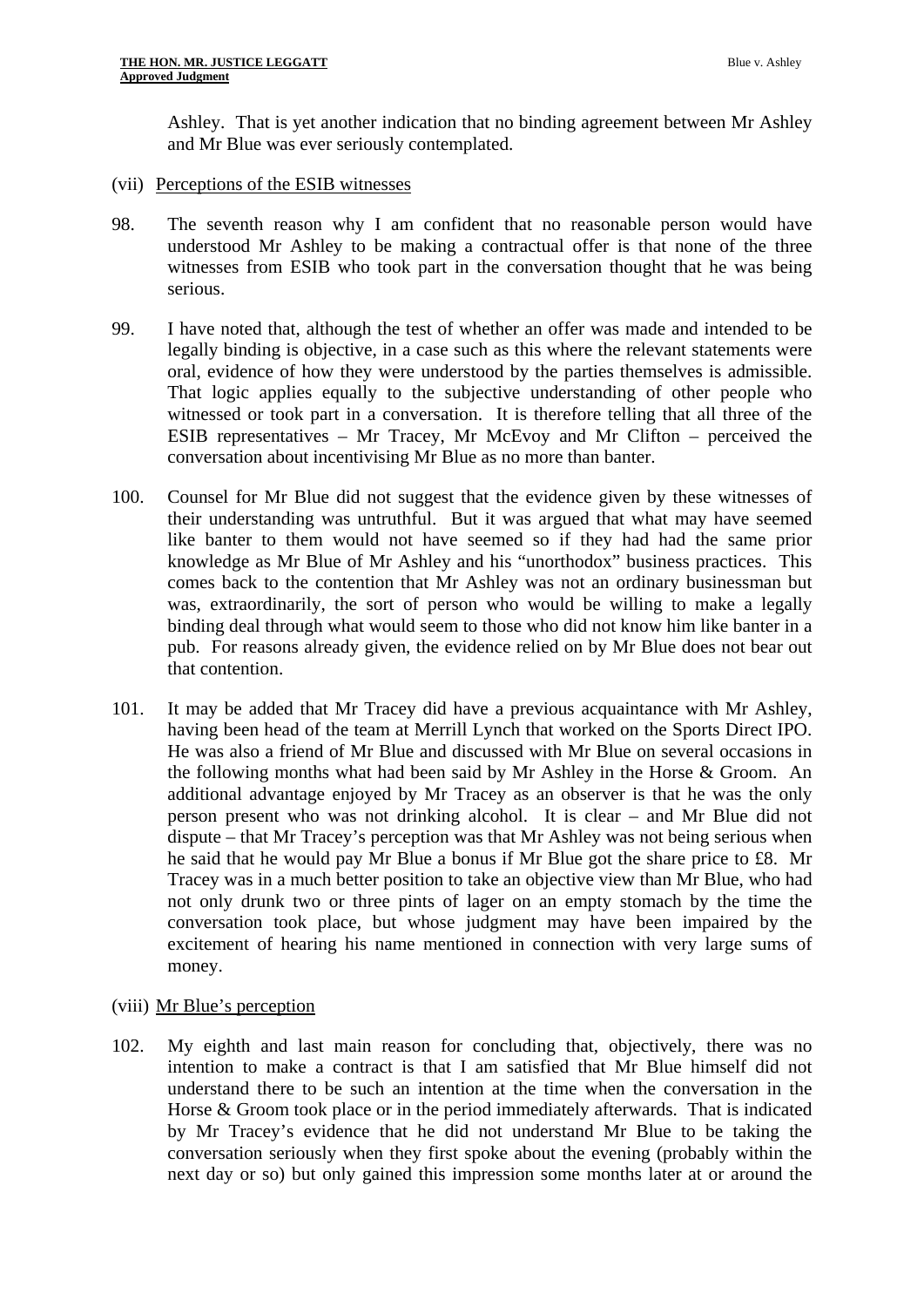time of the barbecue at Mr Blue's house on 10 August 2013. This conclusion is also demonstrated by the objective facts. It is improbable that a person with as much business experience as Mr Blue, had he truly believed when the conversation in the Horse & Groom took place that Mr Ashley had agreed to pay him £15 million if he got the Sports Direct share price to £8 (or if the Sports Direct share price got to £8) would have thought it unnecessary to make any written record of what had been agreed. It is even more improbable – indeed, in my view, wholly incredible – that, if Mr Blue had believed there to be a binding oral agreement, he would have waited nearly a year – as on his own case he did – before ever mentioning what had been said in the Horse & Groom to Mr Ashley.

- 103. Mr Blue's explanation for why he did not mention the subject to Mr Ashley until, on his evidence, late December 2013 is that he saw no need to do so because their agreement was clear and he trusted Mr Ashley to honour it. But that explanation does not stand a moment's scrutiny. Even if Mr Blue had believed that Mr Ashley was being serious, the circumstances in which the conversation took place – an informal meeting with Sports Direct's new corporate brokers in a pub in which the drinks were flowing, people were laughing, and when Mr Blue (on his own admission) had been surprised when the idea of offering him an incentive had been discussed – would at the very least have signalled the need to get Mr Ashley's confirmation of the arrangement in the light of day. The ambiguity about what Mr Blue had to do in order to become entitled to the payment would also have cried out for some clarification. Moreover, if, as Mr Blue claims, he did work of various kinds on the strength of what Mr Ashley had said, I find it unbelievable that he would not have mentioned to Mr Ashley that he was embarking on such work.
- 104. Furthermore, it was not just a matter of clarity and trust. There was a need to make sure that Mr Ashley remembered what had been said and had the same recollection as Mr Blue. Even if Mr Blue is right that Mr Ashley was not at all drunk when the conversation took place, he must have learnt (from Mr Tracey, if not from Mr Ashley himself) that after he had left the pub at around 8.30pm the drinking session carried on late into the night. Given the well known fact that alcohol consumption impairs memory, I cannot believe that, if Mr Blue had thought at the time that he had made a contract with Mr Ashley under which he stood potentially to receive £15 million, he would have regarded it as unnecessary for months afterwards ever to check that Mr Ashley recalled what had been said.
- 105. All these points would have force enough if it had been expected on 24 January 2013 that the Sports Direct share price might double within the next few weeks or months. But, realistically, no one present in the Horse & Groom could have thought it likely that the share price would double within that sort of time frame. As mentioned, Mr Blue's evidence is that a period of three years was specified. I have not found this proved. But on any view, Mr Blue must have contemplated that it might be a matter of years rather than months before the £8 target was reached, if it was ever reached at all. However much Mr Blue trusted Mr Ashley, he could not sensibly count on Mr Ashley remembering what might be a year or more later an arrangement agreed in a conversation in a pub, if the arrangement had never been put in writing or ever mentioned again in the meantime. In my view, the irresistible inference from the fact that Mr Blue did not, on his own evidence, make any reference at all in any conversation with Mr Ashley to what had been said in the Horse & Groom (let alone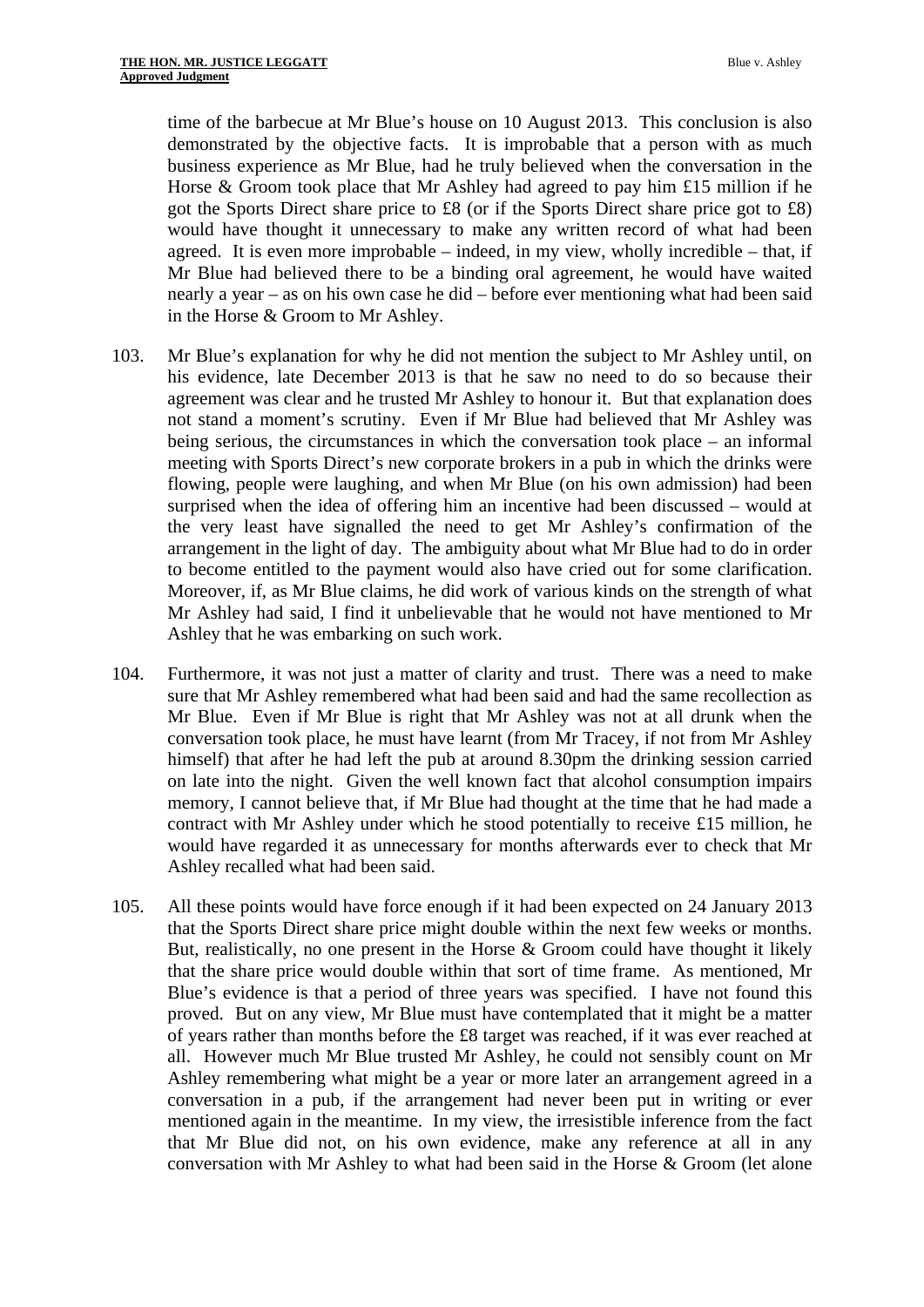any written record of it) for the next 11 months is that Mr Blue did not believe at the time of that conversation that he and Mr Ashley had made an agreement.

- 106. I think it likely that Mr Blue started to attach more significance to the conversation and invested it with more weight in hindsight when the Sports Direct share price climbed rapidly in around June and July 2014. At that point, as mentioned earlier, the possibility of the share price reaching £8, which may have seemed remote in January, no doubt started to seem realistic. It was then that Mr Blue made it clear to Mr Tracey that he was taking what Mr Ashley had said seriously and began to dream of holidays in Barbados and buying the next door house.
- 107. Mr Tracey said that, when he realised that Mr Blue was taking Mr Ashley seriously, he advised Mr Blue to get their agreement put in writing. It was obvious advice to give and advice which I am sure that Mr Blue would himself have given if someone else in such a situation had spoken to him. Not only did Mr Blue not follow Mr Tracey's advice, he still even then did not raise the subject of the potential bonus payment in conversation with Mr Ashley. The reason why he did not, as it seems to me, must have been that, although he was by now convinced (or had convinced himself) that Mr Ashley had been serious when he had said that he would pay Mr Blue £15 million if he got the share price to £8 per share, Mr Blue still did not believe that Mr Ashley had intended to make a legally binding agreement. Rather, Mr Blue's silence only seems to me explicable on the basis that he was regarding what Mr Ashley had said as a statement of intention which he hoped that Mr Ashley would adhere to but which might at most have given rise to a moral obligation rather than a legally binding contract.

# **Work done by Mr Blue**

- 108. Mr Blue has claimed that, although he did not mention the conversation in the Horse & Groom to Mr Ashley for the next eleven months, he was nevertheless doing a lot of work during that time in reliance on what Mr Ashley had said which was outside the scope of his consultancy agreement with Sports Direct. Mr Blue has said that such work fell into the following four categories:
	- i) The appointment of corporate brokers;
	- ii) Expanding the range and quality of equity research coverage;
	- iii) Improving investor relations; and
	- iv) Improving the liquidity of Sports Direct shares by arranging the sale of blocks of Mr Ashley's shares, thereby increasing the "free float".
- 109. More particularly, as regards the second and third of these categories, Mr Blue gave evidence that his work included meeting and arranging visits to the Sports Direct headquarters in Shirebrook for equity research analysts, attending over one hundred meetings with shareholders or potential investors, preparing and frequently updating a presentation to investors and financial model, launching a new corporate website and drafting announcements for Sports Direct and the company's interim and annual reports.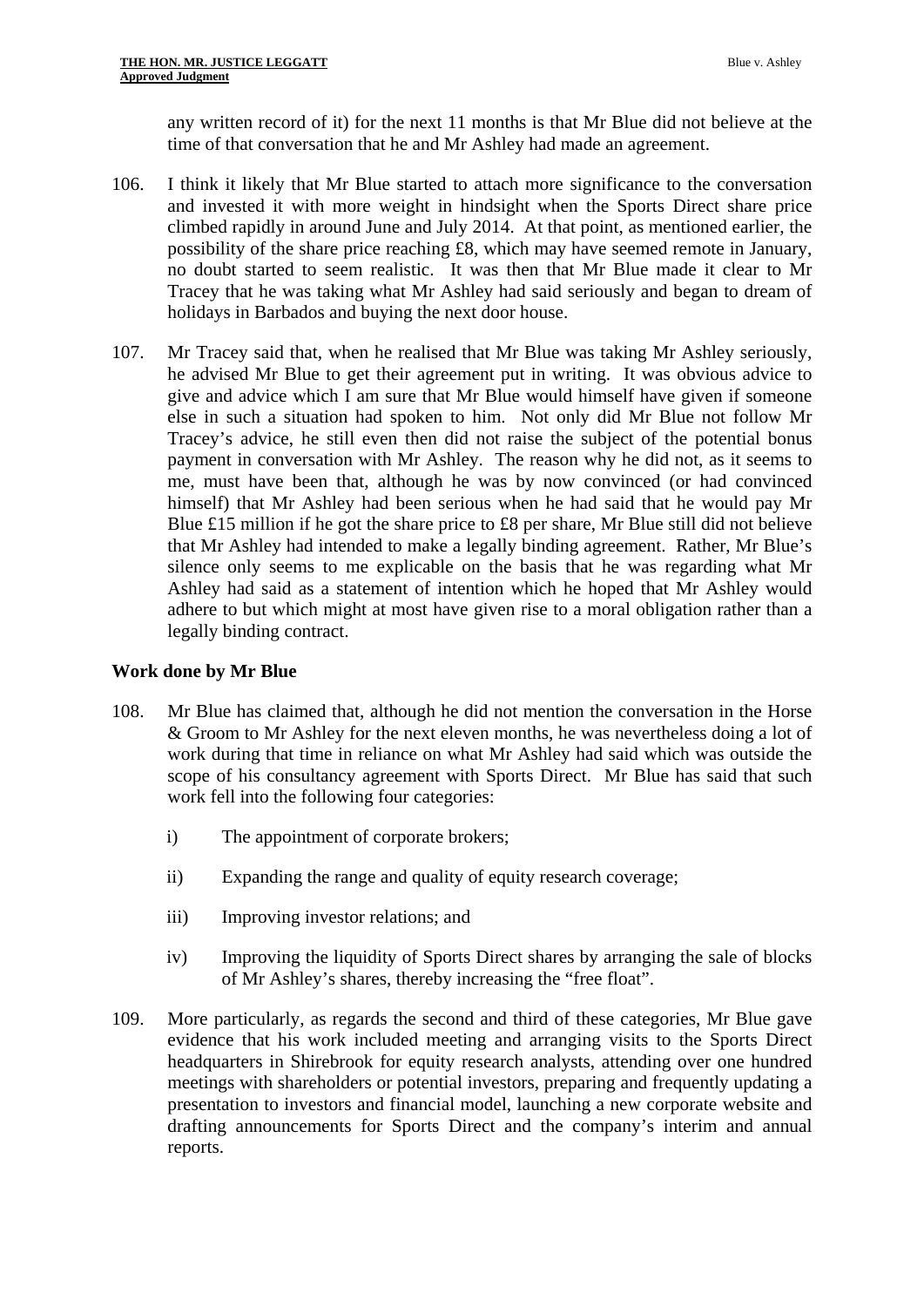- 110. I agree that this work is outside the scope of the Management Services Agreement, as that agreement had been drafted, but I do not accept that Mr Blue did the work as a result of anything said by Mr Ashley in the Horse & Groom. I noted earlier that, although the services specified in the Management Services Agreement were services on "strategic development opportunities and related matters", from the moment he started working for Sports Direct Mr Blue became involved in other areas which could not fairly be described as related to strategic development opportunities, including work concerned with improving investor relations. Mr Blue was asked by Mr Forsey to do this work because, although Mr Blue had never done it before, he had general familiarity with such work through his experience in the City and, by taking it on, helped to reduce the heavy burden on Mr Forsey. This did not occur, however, as a result of anything said by Mr Ashley in the Horse & Groom. It occurred at the request of Mr Forsey and Mr Mellors, and Mr Blue was already engaged in such work by the time of the meeting with the ESIB brokers on 24 January 2013. Indeed, that meeting was part of it. As well as looking for a new corporate broker, other work in the field of investor relations on which Mr Blue had by that time already embarked included the preparation of the investor presentation and financial model, which he undertook at Mr Forsey's request.
- 111. Moreover, although the wording of the Management Services Agreement was not apt to cover investor relations work and some of the other work that Mr Blue did, it is clear that no one in practice paid any attention to that fact or saw any need to amend the agreement. The work was simply treated as part of Mr Blue's role as it evolved and was counted as part of the four days – and later five days – per week for which his firm, Aspiring Capital Partners, charged and was paid for his services by Sportsdirect.com Retail Limited. Thus, the monthly invoices which he submitted on behalf of Aspiring Capital Partners contained descriptions of work done which included frequent references to "corporate broking", "IR presentation", "IR materials", "investor meetings", "corporate website" and other matters which Mr Blue now says were not part of his role because they were not covered by the wording of the agreement. The itemised work even included work for MASH Holdings Limited, the company through which Mr Ashley owned his shares in Sports Direct. It is plain that all this work was treated, without distinction, as part and parcel of the services that Mr Blue (through Aspiring Capital Partners) was providing and being paid for under the Management Services Agreement.
- 112. Despite this, Mr Blue in his oral evidence denied that he had billed Sports Direct for items relating to corporate broking and investor relations, maintaining that he had included such references in the invoices that he submitted only so that "Mr Forsey had complete oversight in terms of the work I was doing". This piece of sophistry did Mr Blue no credit and showed the extent to which his evidence has been shaped by the claim he is making in these proceedings rather than the other way around.

#### **Mr Blue's evidence of later conversations**

113. In reaching a conclusion about whether Mr Ashley made a contractual offer, I have considered Mr Blue's evidence of conversations which he allegedly had with Mr Ashley from December 2013 onwards, in which he claims that Mr Ashley acknowledged an obligation to pay him a bonus arising from what had been said in the Horse  $&$  Groom. I have also taken account of the payment of £1 million made by Mr Ashley on 27 May 2014 which has been put at the forefront of Mr Blue's case. It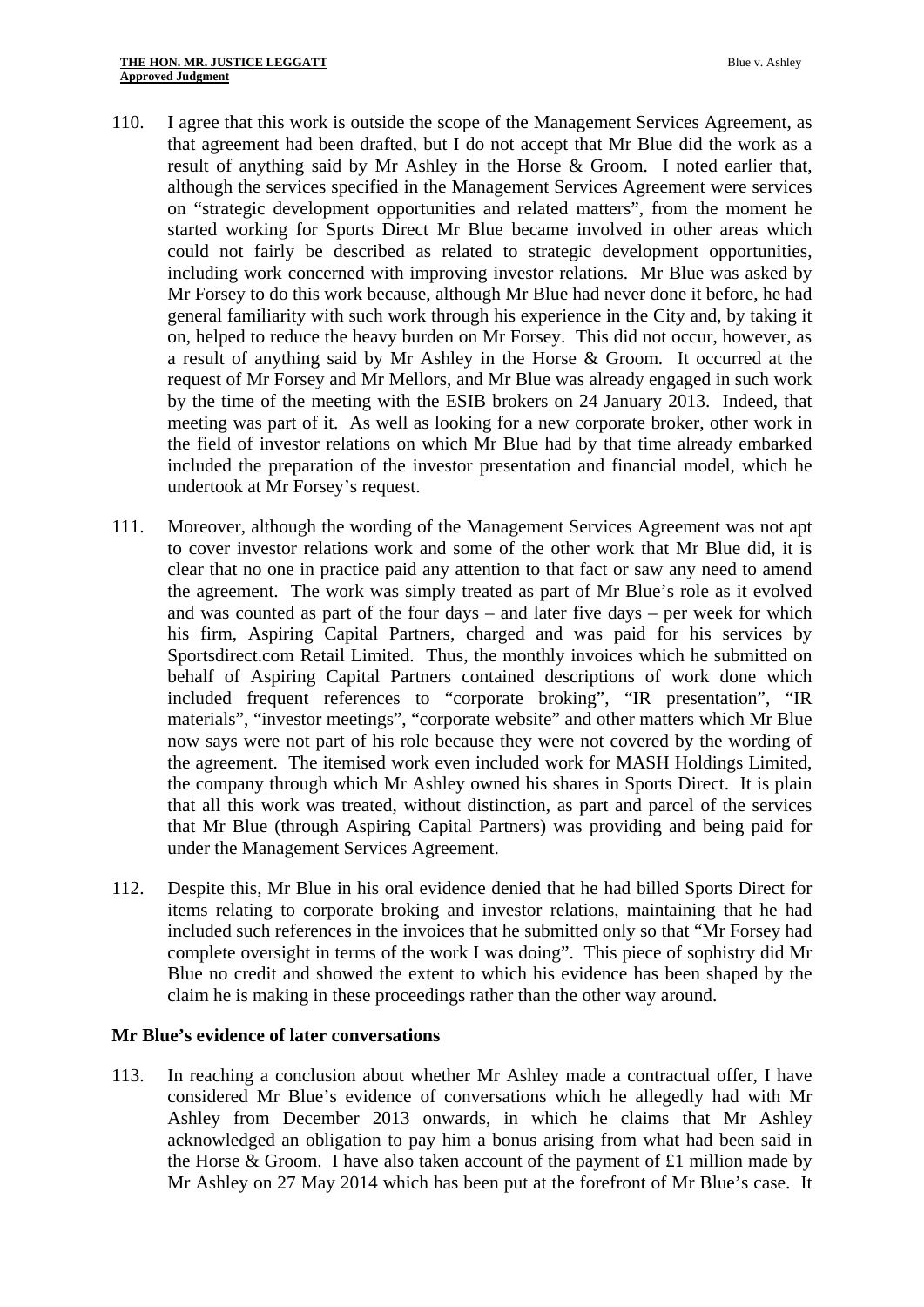is important to note, however, the limited extent to which this evidence is relevant. Mr Blue has not advanced any case that, if what Mr Ashley said on 24 January 2013 did not give rise to a contract, a contract nevertheless arose from something that Mr Ashley said or did afterwards. The later conversations and the payment of £1 million are relevant and are relied on by Mr Blue only in so far as they shed any light on what the state of mind of Mr Ashley (and that of Mr Blue) was on 24 January 2013 at the moment when Mr Ashley said that he would pay Mr Blue £15 million if Mr Blue could get the Sports Direct share price to £8 per share. Their states of mind at that time are in turn relevant only in so far as they tend to show how a reasonable person would have understood what Mr Ashley was saying. There are, however, a number of difficulties in relying on the evidence of later events to reason backwards in this way.

- 114. One difficulty is that, as already mentioned, apart from the note that Mr Blue made in his Moleskine notebook on 25 February 2014 (quoted at paragraph 28 above), there is no written record or reference in any contemporaneous document to any of the later conversations on which Mr Blue relies. In addition, apart from a snippet of conversation which Mr Leach overheard at the Lion Hotel on 14 January 2014, there was no independent witness to any of these later conversations. Moreover, from having heard and seen him give evidence, I think it plain that Mr Ashley has no recollection of any of them. That is unsurprising given that any mention of a bonus for Mr Blue was a matter of far more significance to Mr Blue than it was to Mr Ashley. With very limited exceptions, therefore, the only evidence of the alleged conversations consists of Mr Blue's testimony based on his memory. I do not regard that without more as a reliable basis on which to make factual findings.
- thirteen months earlier and was willing to pay Mr Blue a bonus on the strength of it. Such an interpretation, however, seems irrationally optimistic. 115. Second, the fact that by late 2013 Mr Blue had, as I have found, come to believe that Mr Ashley had been serious about paying him a bonus if the share price rose to £8 per share created ample scope for Mr Blue to over-interpret casual remarks in a way that reinforced his belief by reading much more into them than was warranted. The very brief exchange with Mr Ashley on 25 February 2014 which Mr Blue noted in his Moleskine notebook is a case in point. On Mr Blue's own account of this conversation, it involved no more than Mr Blue asking Mr Ashley whether Mr Ashley had seen that the share price had reached £8 and Mr Ashley replying that he had seen it. It is possible to conceive how Mr Blue could have interpreted a response which, from Mr Ashley's point of view, was no more than an acknowledgment that the share price had reached £8 as a sign that Mr Ashley recalled the conversation in the pub
- 116. Mr Blue's earlier conversation with Mr Ashley in December 2013, assuming that there was such a conversation, could well have been along similar lines. I do not find it credible that Mr Blue, without ever having mentioned what was said in the Horse & Groom again to Mr Ashley in the meantime, had only to say "Mike, can I have a word? … I just want to make sure that we're still on with our agreement", in order for Mr Ashley immediately to recall – without any need for any further reminder – exactly what had been said on 24 January 2014 and to tell Mr Blue that he had "got it" and was "cool" with it. I am sure that, if Mr Blue made any allusion at around that time in any brief exchange with Mr Ashley to his hope of a bonus, it would have been expressed in different – although no doubt equally oblique – terms and that he would not have referred to "our agreement".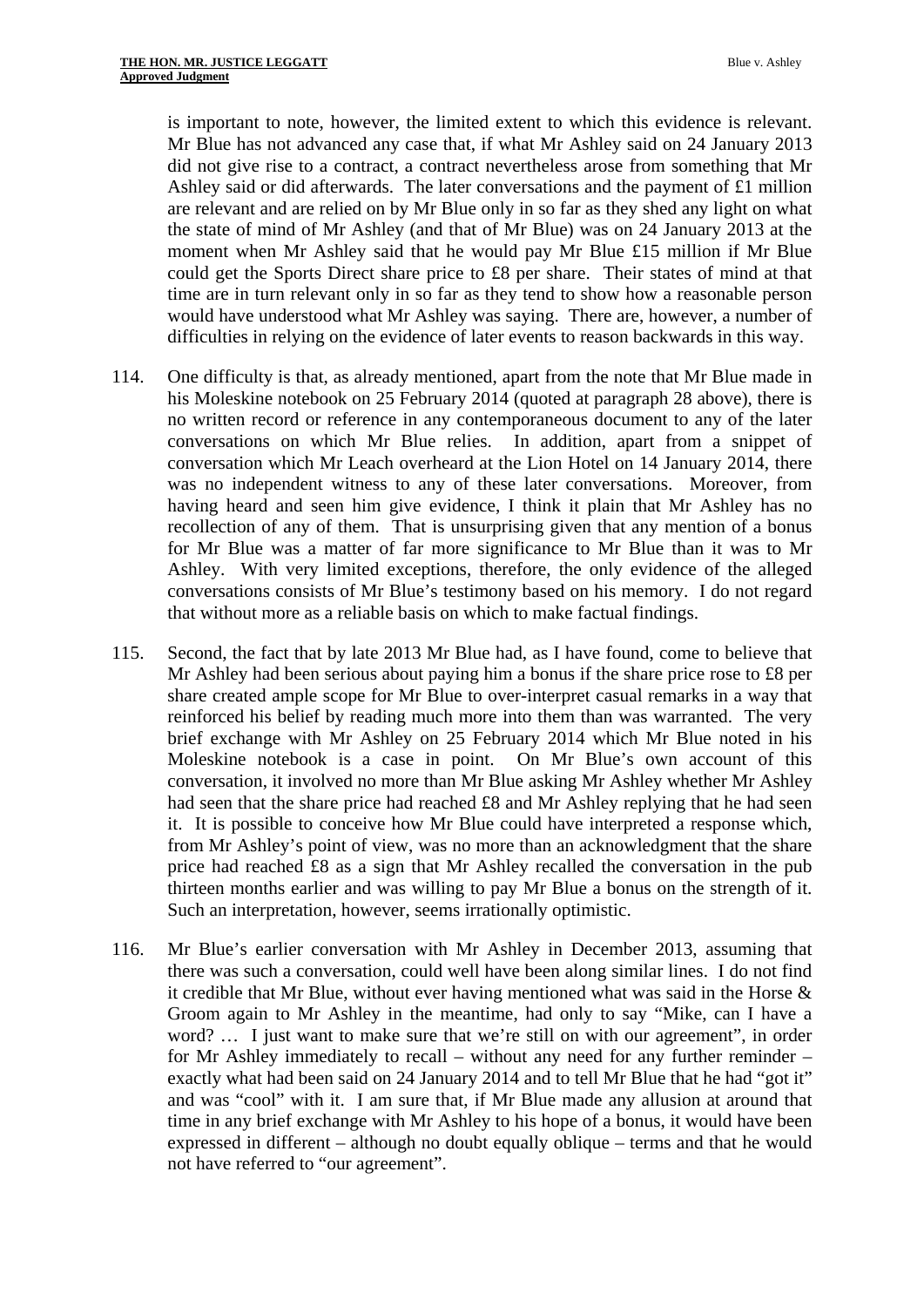- 117. The question that Mr Blue recalls being asked on some unspecified occasion by Mr Forsey may also be an instance of over-interpretation by Mr Blue. According to Mr Blue, Mr Forsey unexpectedly asked him: "So what's your deal with Mike, then?" Mr Blue has not suggested that Mr Forsey told him that he (Mr Forsey) had been told by Mr Ashley of any deal with Mr Blue. The hypothesis that there had been such a prior conversation between Mr Ashley and Mr Forsey which prompted Mr Forsey's question is unfounded speculation on Mr Blue's part. If Mr Forsey did indeed ask Mr Blue such a question (an assertion first made in Mr Blue's witness statement), it seems to me most likely to have been prompted by something that Mr Blue had previously said – either to Mr Forsey or to someone else such as Mr Leach or Mr Hellawell who had spoken to Mr Forsey – to suggest that he might have some deal with Mr Ashley.
- 118. Counsel for Mr Blue submitted that the court ought to draw an adverse inference from the failure of Mr Ashley to call Mr Forsey as a witness to address this point in Mr Blue's evidence. Such an inference could only be appropriate, however, if Mr Blue's evidence about the question Mr Forsey allegedly asked would, if not rebutted, found the edifice that Mr Blue has sought to build on it regarding a putative prior discussion between Mr Ashley and Mr Forsey. In my view, it does not begin to do so.
- 119. In the same vein, counsel for Mr Blue submitted that the court should infer from the refusal of Sports Direct in June 2016 to conduct a voluntary search for potentially relevant documents, in circumstances where Sports Direct had previously given Mr Ashley's solicitors access to Mr Blue's archived emails, that such a search would have revealed evidence supporting Mr Blue's case. I do not accept this. An inference of that kind may be legitimate where, for example, a party who has a duty to disclose relevant documents is found to have deliberately destroyed or concealed such documents. However, it has not been argued on behalf of Mr Blue that Sports Direct had a duty to provide documents to Mr Ashley for the purpose of disclosure in these proceedings, nor that Mr Ashley had the power or duty to obtain and disclose documents in the custody of Sports Direct. If any such argument was to be made, it would need to have been made much earlier in the proceedings at a case management conference. In these circumstances, although the request made by Mr Ashley's solicitors to the in-house lawyer at Sports Direct for the company's agreement to search for documents may be described as, at best, perfunctory, I do not consider that any adverse inference of the kind suggested can properly be drawn from the response.
- 120. I attach somewhat greater weight to Mr Blue's evidence that the subject of a prospective bonus was mentioned at the Lion Hotel on 14 January 2013 (see paragraph 23 above). The conversation must again have been extremely brief because it is said to have occurred in whatever short time it took for Mr Ashley and Mr Blue to walk from the men's toilets to the bar. But Mr Blue's evidence that the rise in the Sports Direct share price was mentioned on that occasion is supported by the evidence of Mr Leach. The remark that Mr Leach remembers overhearing is consistent at least with Mr Blue having claimed credit for initiatives which he believed had helped to boost the Sports Direct share price and asking whether Mr Ashley was willing to pay him a bonus. I therefore think it possible that Mr Ashley did say something on that occasion which encouraged Mr Blue's hopes.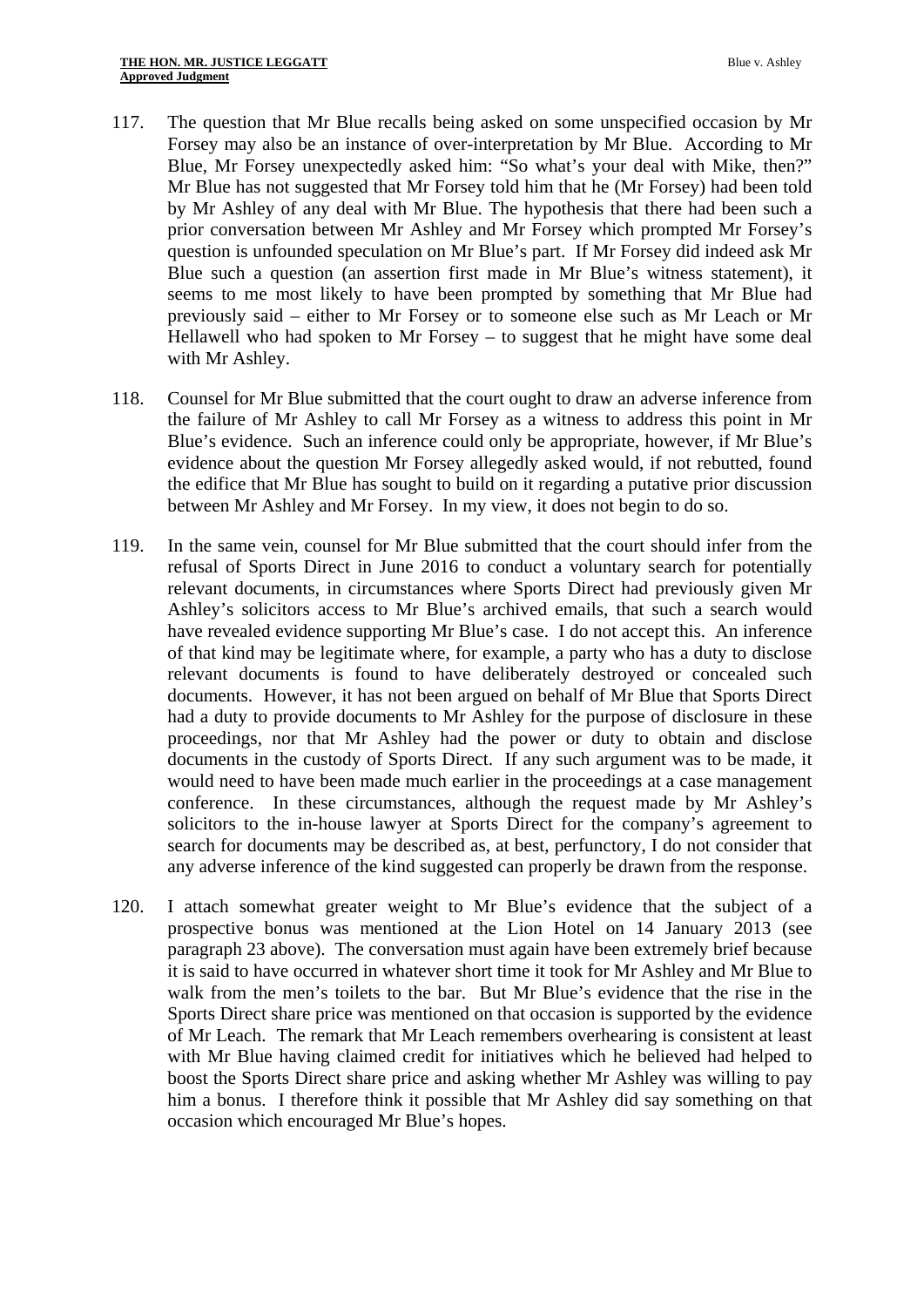# **Change in Mr Blue's standing**

121. A further relevant factor in evaluating Mr Blue's evidence about his conversations with Mr Ashley in 2014 is that there had, as I perceive, been a change in their relationship since the time of the meeting in the Horse & Groom. Although I have rejected the suggestion that Mr Blue was "a trusted and close business associate of Mr Ashley" in January 2013, I think this much nearer to the mark as a description of their relationship a year later. During that year Mr Blue had had regular contact with Mr Ashley and had gained his trust and confidence. This is apparent from, among other things, Mr Ashley's evidence that he asked Mr Blue to assist him with personal investments. It is also apparent from the fact that Mr Ashley wanted Mr Blue to become the Chief Financial Officer of Sports Direct in succession to Mr Mellors. Mr Blue and Mr Ashley both confirmed that this possibility was first discussed in late 2013. Another conversation which Mr Leach partly overheard indicates that it was being mentioned by Mr Ashley again at around the end of January 2014 (see paragraph 27 above). It is against that background that a conversation took place between Mr Ashley and Mr Blue in March 2014 in which Mr Blue says that the issue of Mr Ashley paying him a bonus was raised.

# **The conversation in March 2014**

- 122. I think it inherently probable that there was such a conversation some time in March 2014. I very much doubt that Mr Ashley initiated the conversation, as Mr Blue has claimed. It is much more likely to have been Mr Blue who raised the subject of his being paid a bonus. But the likelihood that Mr Blue did indeed raise this subject with Mr Ashley is supported by the text messages exchanged with his wife on 25 February 2014, which show that Mr Blue hoped or expected – and had led his wife to expect – that he would be paid a bonus by Mr Ashley if the share price reached £8 per share. I see no reason to doubt Mr Blue's evidence that his wife afterwards pressed him to pursue the matter with Mr Ashley – which fits with her insistence already in one of the text messages sent on 25 February 2014 that Mr Ashley needed to send an email "to back this up".
- 123. I am not convinced that the conversation in which the subject was raised necessarily took place on 7 March 2014 at the Manicomio Café, as Mr Blue now believes. That is evidently a pure piece of reconstruction on his part, as in the timeline that he prepared in January 2015, and when he wrote the letter that he handed to Mr Ashley on 13 March 2015, he thought that the conversation had taken place on 27 March 2014. The latter date fits with the text messages that Mr Blue exchanged with Mr Tracey on 27 March 2015, telling Mr Tracey that he had news. It is unclear why Mr Blue would have waited 20 days before sending a text to Mr Tracey to tell him news which, from the tone of the message, Mr Blue had only just learnt. Be that as it may, it is apparent that, whenever the conversation did take place, it led Mr Blue to believe that the role of Finance Director would now be his.
- 124. I reject as improbable Mr Blue's evidence that Mr Ashley said that he was going to "re-negotiate their deal", although this is no doubt how Mr Blue now perceives the effect of their discussion. On the other hand, I find it plausible that, when Mr Blue raised the question of a bonus based on the share price exceeding £8, Mr Ashley brushed this aside by saying that it did not matter as Mr Ashley wanted Mr Blue to become Finance Director, which would result in him being handsomely rewarded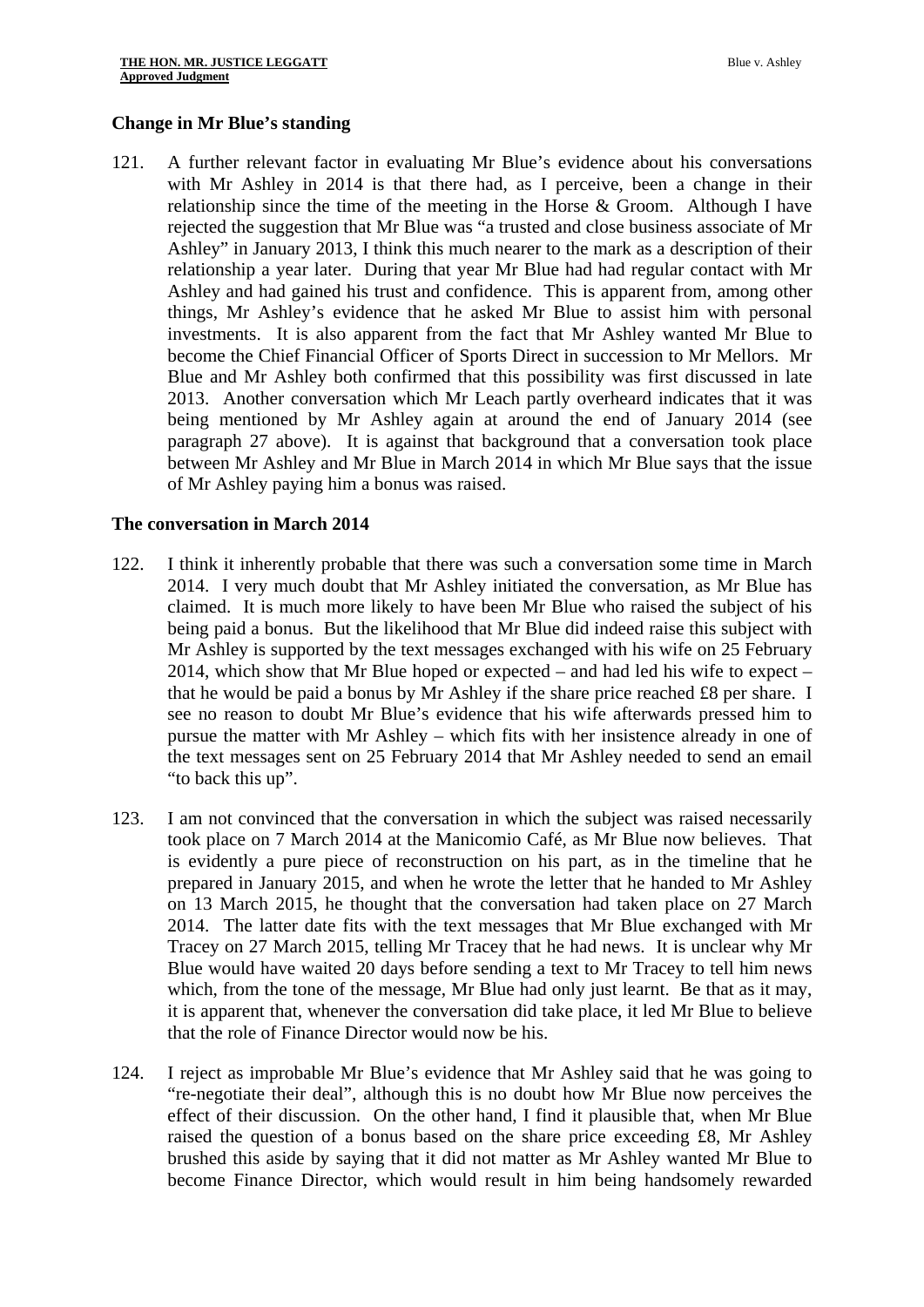through the executive bonus share scheme. I do not doubt that Mr Ashley genuinely regarded Mr Blue at that time as the most suitable person to take on the role of Finance Director following the retirement of Mr Mellors. It makes sense that in these circumstances Mr Ashley would have wanted to keep Mr Blue happy by deflecting the discussion onto the benefits that he would receive as Finance Director rather than directly addressing his expectation or hope of a bonus on account of what had been said in January 2013 in the Horse & Groom.

125. It also makes sense that, as part of the discussion of Mr Blue becoming Finance Director, Mr Blue would – as he says he did – have pointed out that the annual salary for the job (of  $£150,000$ ) would be less than his annual income under the Management Services Agreement (of £250,000) and that this would cause him some cash flow issues until he received shares under the executive share bonus scheme and was able to sell them. I accept as probably accurate Mr Blue's evidence that Mr Ashley responded to this point by indicating that he would personally be willing to advance £1.5 million on account of the bonus shares that he expected to receive.

# **The £1 million payment**

- 126. I also accept Mr Blue's evidence that he had a further conversation with Mr Ashley in late May 2014, shortly before Mr Ashley paid him £1 million on 27 May 2014, in which Mr Blue expressed frustration that nothing had happened and mentioned that his wife was also very unhappy. The frustration that Mr Blue expressed, however, could not have been at Mr Ashley's failure to "honour their agreement" to pay him a £15 million bonus, as Mr Blue implied in his witness statement. Nor does it make sense that Mr Blue would have asked Mr Ashley for "a sign of his commitment" to their "agreement", nor that Mr Ashley would have agreed to pay £1 million to Mr Blue as a sign of such a commitment. That is because, on Mr Blue's own evidence, Mr Ashley had made it clear to him in their discussion in March that the only form of bonus that he could expect to receive would be by way of shares issued to him under the executive share bonus scheme which he would join on becoming Finance Director. Against that background, Mr Blue's frustration must have been that nothing had happened since March to implement the discussion of him becoming Finance Director and therefore joining the executive share bonus scheme for which approval was going to be sought from shareholders in the near future at a General Meeting. This finding is supported by Mr Blue's note of this conversation in the timeline that he prepared in January 2015.
- 127. Mr Ashley struggled in his evidence to explain why he agreed to pay Mr Blue  $\pounds 1$ million and transferred this sum to Mr Blue's bank account. Having listened to Mr Ashley's evidence, I think the reality is that he has no real recollection now of his reasons for making the payment but has tried to think of things that would explain why he did so. Neither of the suggestions that he made, however, credibly accounts for the payment for reasons which were pointed out by Mr Blue's counsel. Mr Ashley's first suggestion was that he was rewarding Mr Blue for his work in getting Mr Ashley included in the employee share bonus scheme. However, as mentioned earlier, Mr Ashley believed strongly that he should not be part of the employee scheme but should have his own separate scheme with much more demanding performance targets. That objective had not been achieved. Nor at the end of May 2014 had Mr Ashley's inclusion in the employee scheme yet been approved by shareholders, even if such approval seemed assured. It does not make sense to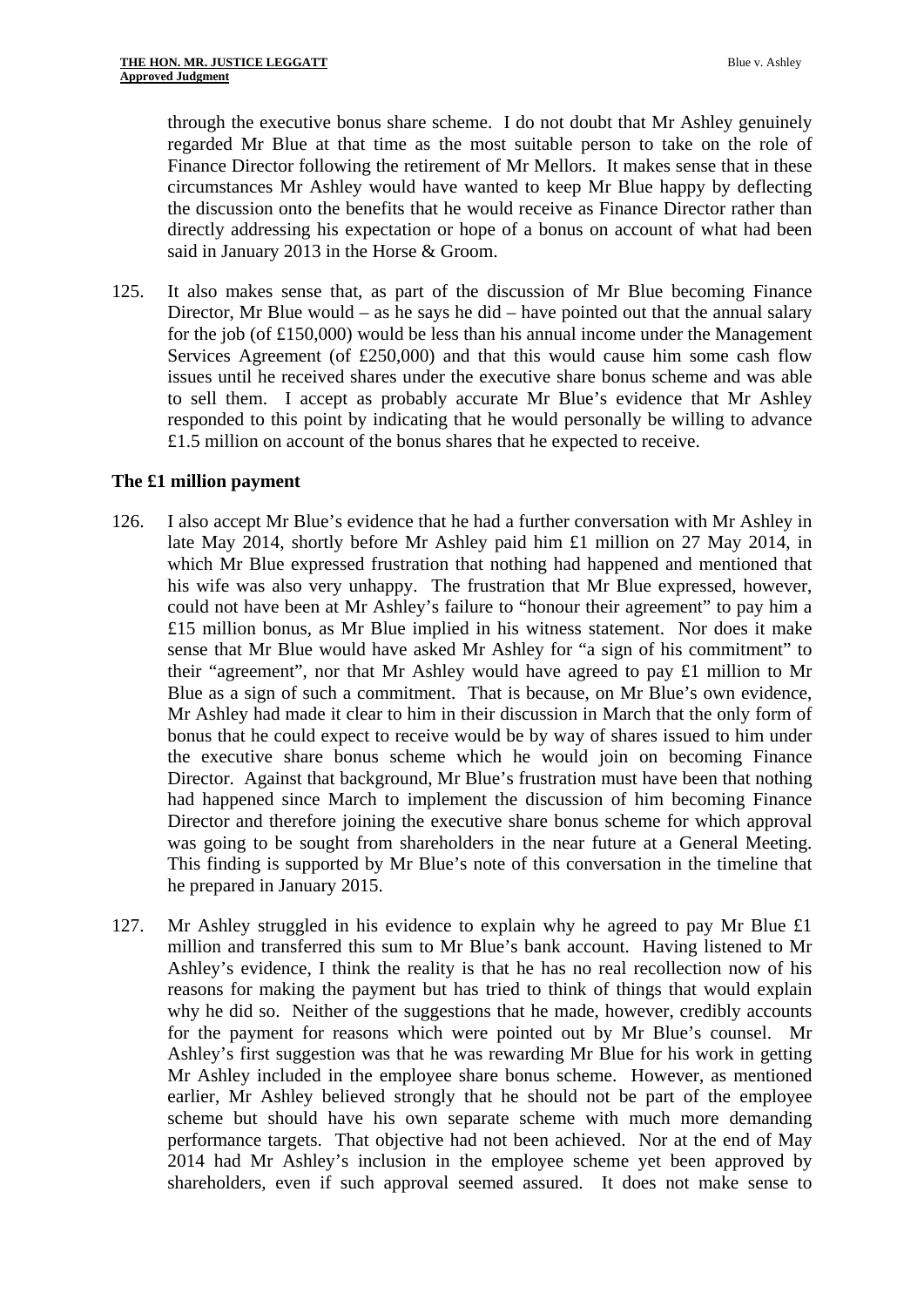suppose that Mr Ashley would pay Mr Blue £1 million to reward him for his efforts in helping to secure Mr Ashley's inclusion in a scheme which had not yet been approved and which Mr Ashley did not want to be in (and in fact withdrew from just two weeks after it was approved by the shareholders).

- 128. Mr Ashley's second suggestion was that the payment was also referable to work done by Mr Blue in arranging an £8 million property investment for Mr Ashley and advising him on other investment proposals, which were rejected. It was clear that this suggestion was an afterthought which Mr Ashley came up with for the first time in the witness box. It was not convincing. Whilst such assistance with investments may well have contributed to the confidence with which Mr Ashley evidently reposed in Mr Blue at the time and to his desire to keep Mr Blue happy, some other factor is needed to explain why Mr Ashley paid him £1 million.
- 129. In my view, the best explanation of how the payment came about is provided by the timeline which Mr Blue prepared in January 2015. This contains the following entry for 23 May 2014:

"MA insisted on a delay to JB's appointment as Group FD.

JB frustrated by delay and requested that MA demonstrate commitment to previous arrangement.

MA agrees to pay JB £1.0m."

Although Mr Blue did not accept this in his oral evidence, I think it reasonably clear – both from the document itself and for the reasons stated at paragraph 126 above – that the "previous arrangement" referred to in this note was the arrangement made in March 2014 when Mr Ashley had indicated that Mr Blue could expect to become the Group Finance Director and join the employee bonus share scheme. I have accepted Mr Blue's evidence that, as part of that discussion, Mr Ashley had agreed to advance Mr Blue £1.5 million. I think it likely that, as his note suggests, Mr Blue asked Mr Ashley to demonstrate his commitment to this arrangement by paying Mr Blue all or part of the £1.5 million that Mr Ashley had previously agreed to advance to Mr Blue on account of the proceeds that Mr Blue could expect to receive from his joining the employee bonus share scheme. This may also explain Mr Ashley's recollection that Mr Blue requested £1.5 million but that he (Mr Ashley) thought this too high and agreed to pay £1 million.

130. Whatever was or was not discussed between Mr Ashley and Mr Blue in late May 2014, however, and whatever Mr Ashley's reasons were for agreeing to pay Mr Blue the sum of £1 million, I am sure that Mr Ashley did not say anything at that time to suggest – and that Mr Blue did not understand – that in making the payment Mr Ashley was acknowledging an obligation arising from the conversation in the Horse & Groom in January 2013 to pay Mr Blue £15 million, of which the payment of £1 million was intended to be a first instalment. Had that been Mr Blue's understanding, I cannot conceive that he would have turned down Mr Ashley's offer – which he said that he specifically recalls – to have the arrangement recorded in writing. I also cannot conceive that, if that had been his understanding, Mr Blue would have sat on his hands in the following months without making any request for a further payment and without even asking Mr Ashley when he could expect to receive another payment.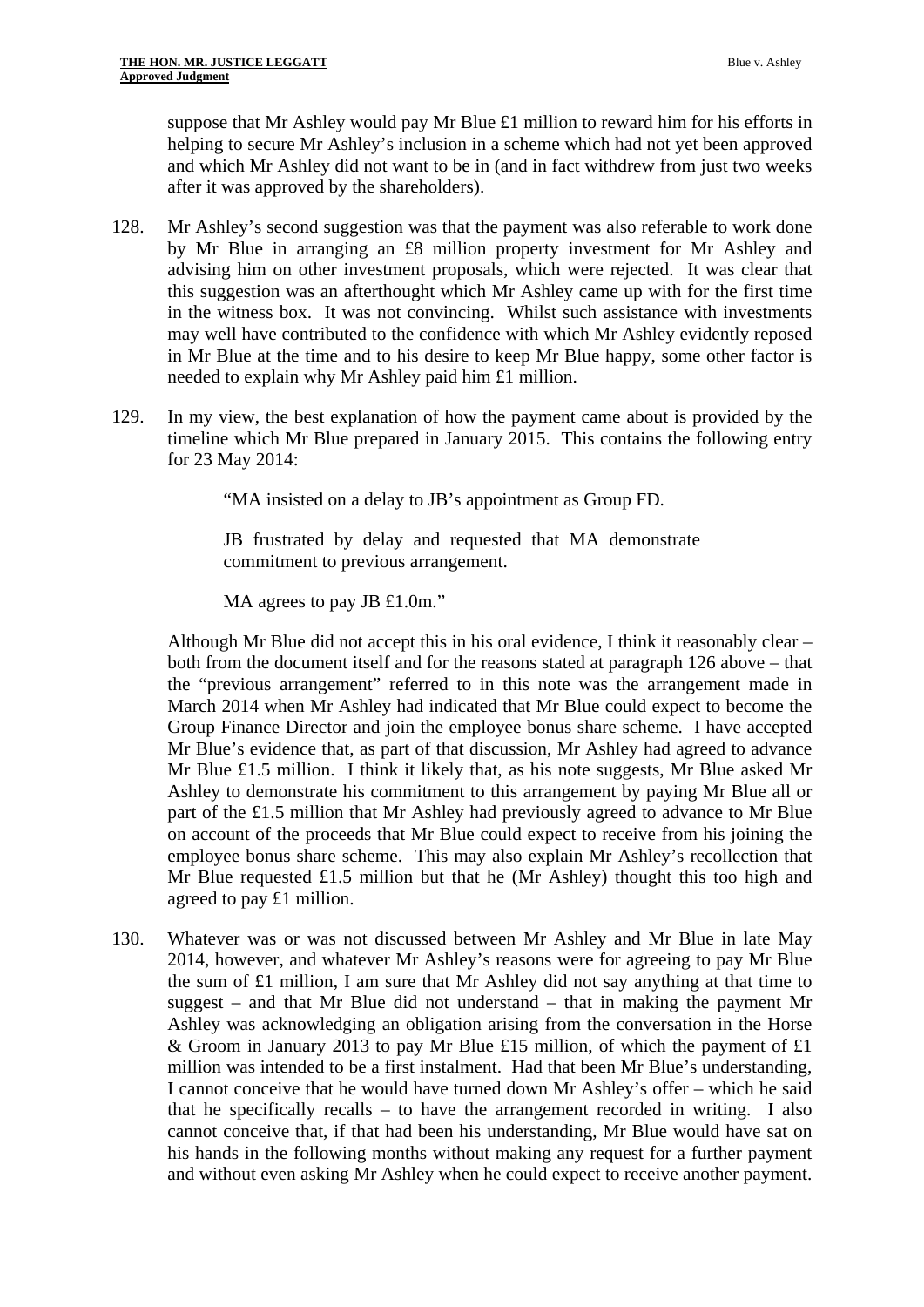Yet Mr Blue did not make any such request. After he received the payment of £1 million Mr Blue said nothing to Mr Ashley (or to anyone else) to suggest that Mr Ashley owed him any money until after he had resigned from Sports Direct, in the letter that he handed to Mr Ashley on 13 March 2015.

131. I infer that, after he had received the payment of £1 million, Mr Blue was not expecting to be paid any more money by Mr Ashley. What he was expecting was to be made Finance Director of Sports Direct, an expectation which Mr Ashley had encouraged. When he heard nothing further about this, Mr Blue became increasingly frustrated and disappointed. His frustration finally boiled over at the end of November 2014 when he raised the issue with Mr Ashley in a conversation of which he made a contemporaneous note (quoted in paragraph 39 above). It is telling that the only issue raised in that conversation was the issue of Mr Blue becoming Finance Director and that no suggestion was made by Mr Blue that Mr Ashley owed him any money. It is even more telling that no such suggestion was made in Mr Blue's resignation letter dated 24 December 2014, even though the letter was addressed to Mr Ashley personally. The complaints made in that letter referred to recent changes in Mr Blue's role and responsibilities and "a complete lack of clarity in regards to my position going forward". There was no suggestion that Mr Blue was discontented because Mr Ashley had promised to pay him a £15 million bonus of which only £1 million had been paid. It was only after Mr Blue had resigned that, as I interpret the sequence of events, he looked back and formed the belief that, in circumstances where he had not been given the Finance Director role which he had seen (with some encouragement from Mr Ashley) as replacing the bonus that he had expected, he had an entitlement to be paid more money by Mr Ashley.

# **Conclusion**

132. I conclude that the events after the conversation in the Horse & Groom, including the payment of £1 million in May 2014, do not support the suggestion that Mr Ashley believed that he had promised to pay Mr Blue a bonus if the share price reached £8. Nor does the evidence of those events show that Mr Blue believed that he had a right to such a payment before he advanced such a claim after he resigned. Still less does the evidence of subsequent events provide grounds for inferring that, at the time when the conversation in the Horse & Groom took place, Mr Ashley or Mr Blue thought that the talk of a bonus for Mr Blue was a serious contractual offer. I am sure that neither of them had any such understanding at the time, any more than did Mr Tracey, Mr McEvoy or Mr Clifton. I am also satisfied, for the all reasons given earlier, that no reasonable person present on 24 January 2013 would have had such an understanding.

# **Was the arrangement sufficiently certain to be enforceable?**

- 133. I mentioned earlier that it has also been argued on behalf of Mr Ashley that what he said in the Horse & Groom was too vague and incomplete to give rise to a legally binding agreement.
- 134. There is, as I have indicated already, substantial difficulty in giving the statement of what Mr Blue had to do in order to qualify for the £15 million bonus any sensible content. On the one hand, to interpret what was said literally as meaning that Mr Blue had to show that he had caused the share price to reach £8 per share would make the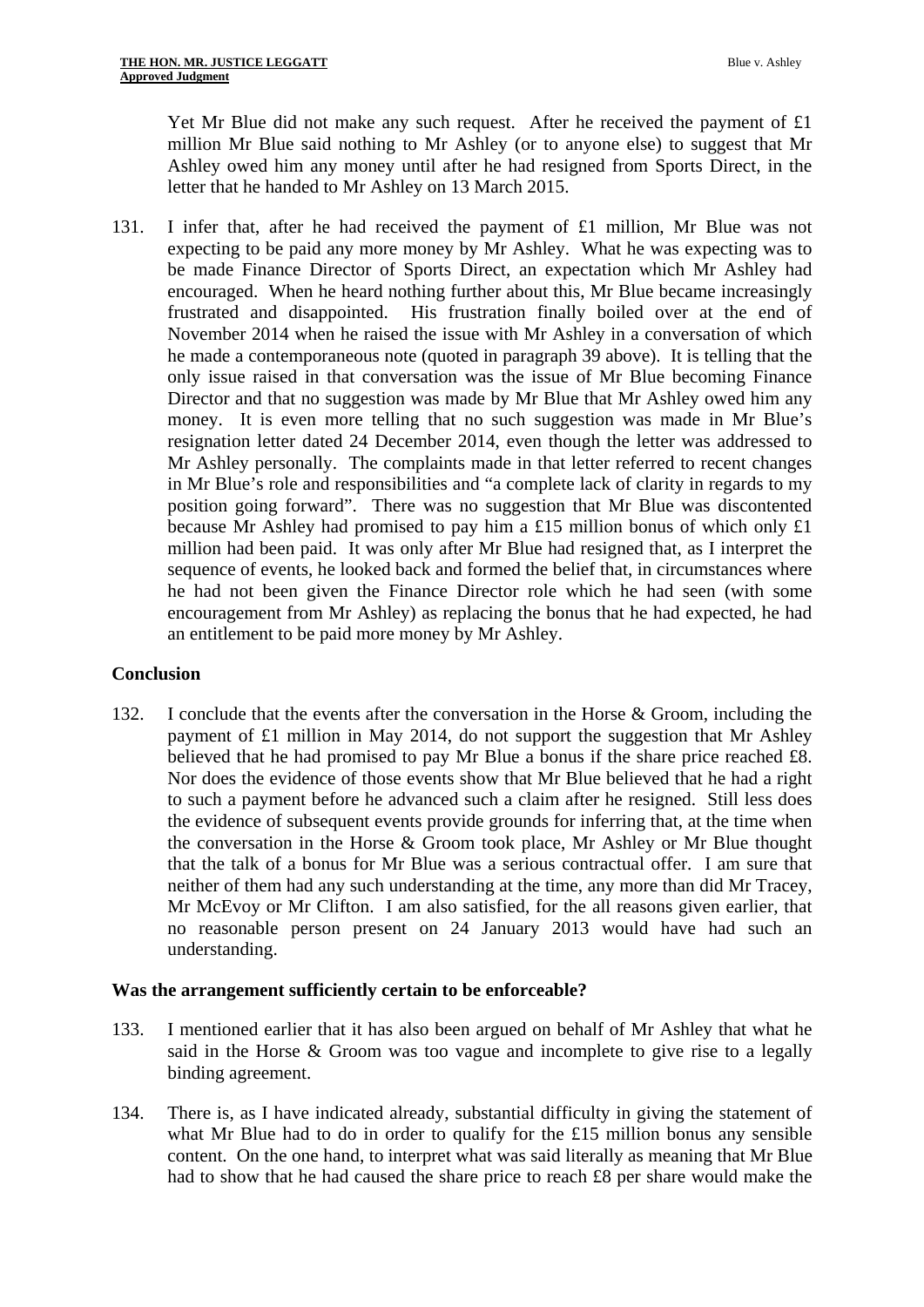payment condition in practice impossible to satisfy. On the other hand, it is difficult to interpret what was said as meaning that Mr Blue merely had to show that he had done work aimed at increasing the share price and that the share price had in fact risen to £8, since that is also an uncommercial intention to attribute to the parties, particularly when the work that Mr Blue had to do was left entirely undefined. Those are reasons (amongst others) for inferring that no contract was intended.

- 135. It does not follow, however, that if a clear intention had been shown to make a contract on terms that Mr Ashley promised to pay Mr Blue £15 million in the event that Mr Blue could get the Sports Direct share price to £8 a share, such an agreement would have been regarded as too vague to be enforceable. Suppose, for example, that a formal document had been signed by both parties recording an agreement in such terms. As indicated earlier, a court would in such circumstances do to its utmost to give a meaning to what had been agreed.
- 136. What, in my view, would defeat such an attempt, even if an intention to make a contract had been shown, is Mr Blue's failure to prove that a particular period was agreed within which the share price had to reach £8. That gap is not one which the court can fill. There are many situations in which an agreement is silent about the time within which something must be done and the court can give content to it by implying a term that the obligation will be performed within a reasonable time. But that is only possible when a court can apply some yardstick of what is reasonable. For example, in a contract for the carriage of goods when no date for delivery is specified, the court can assess what constitutes a reasonable period within which to expect delivery in the light of any past dealings and ordinary commercial usage, and imply a term on that basis. This does not seem to me, however, to be an approach which is available in the present case. There is no objective standard which the court can invoke to identify a period within which Mr Blue would need to get the share price to £8 in order to be paid £15 million. That is a matter which could only be decided by express agreement between the parties themselves. As Mr Blue has failed to prove that a specific period was agreed, I conclude that the "offer" made by Mr Ashley could not create a contract for the further reason that it lacked an essential term.

# **VII. WAS PAYMENT TRIGGERED?**

- 137. I also referred earlier to Mr Ashley's alternative defence that, if there was a binding contract made, Mr Blue is not entitled to payment under it unless he can show that his actions caused the Sports Direct share price to reach £8 per share, which he cannot do. To decide whether this defence is well founded, it would first be necessary to decide whether the condition which had to be fulfilled in order to trigger payment can be given a sensible meaning and, if so, what that meaning is. In circumstances where I have concluded that there was no intention to create any contract, I do not consider this a fruitful exercise to attempt. I will, however, record my finding that Mr Blue has not proved that he caused the Sports Direct share price to increase to £8 per share.
- 138. I have referred (at paragraph 108 above) to the four categories of work which Mr Blue says he undertook in reliance on his "agreement" with Mr Ashley and have rejected his claim that he did this work as a result of anything said by Mr Ashley on 24 January 2013. Mr Blue also maintains that this work had a material, positive impact on the Sports Direct share price. Even if that is true, however, it is not the same as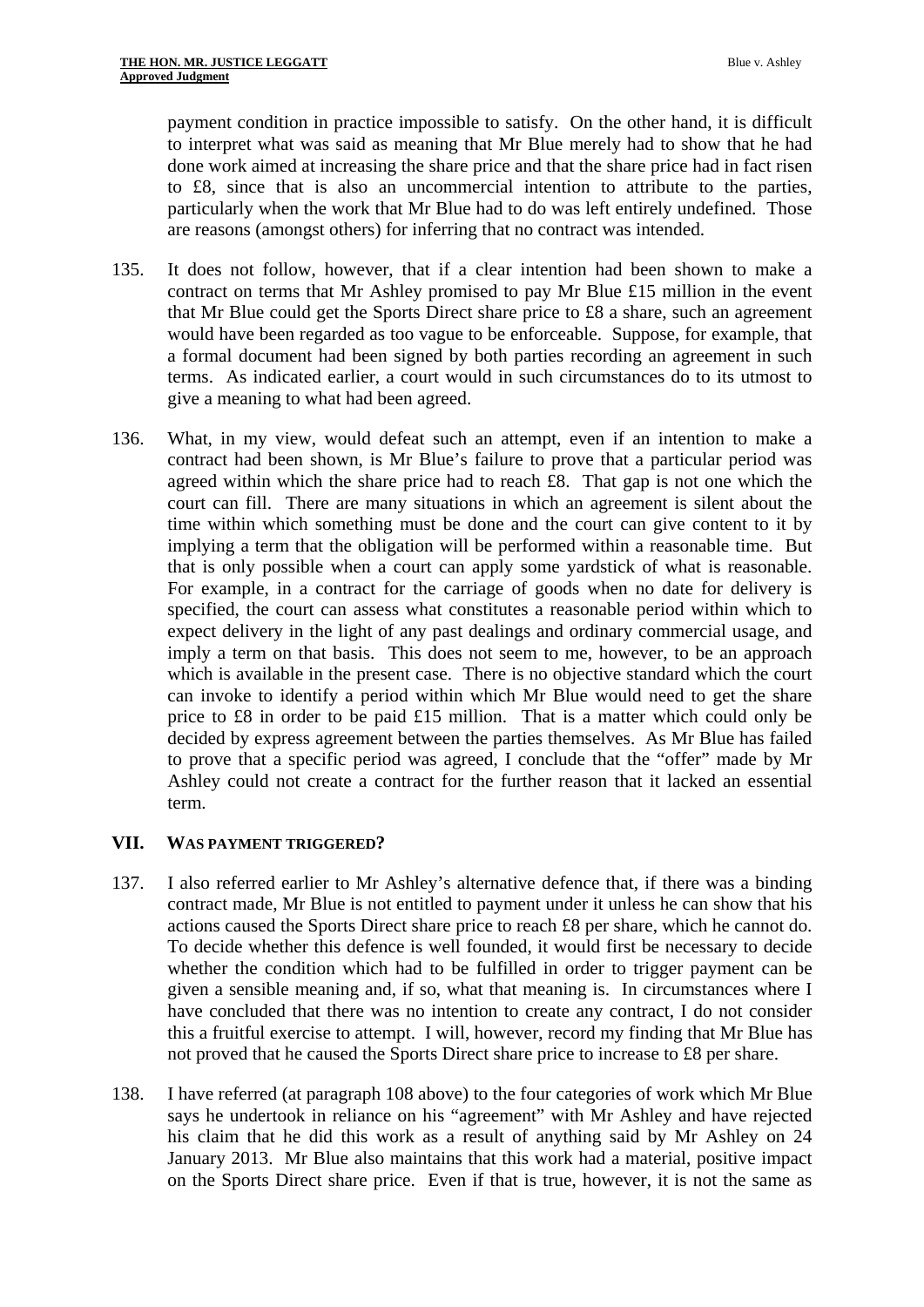saying, let alone showing, that Mr Blue's actions caused the share price to rise to the level of £8 per share reached on 25 February 2014. Generally speaking, in order to show for a legal purpose that a person's conduct has caused a particular outcome, it is necessary (though not sufficient) to prove that, but for the conduct concerned, the outcome would not have arisen. It cannot be said that the 'but for' test is satisfied in this case. No evidence has been adduced from which a court could possibly conclude that the Sports Direct share price would not have reached £8 but for Mr Blue's actions. The same is true even if the 'but for' test is not applied and it is treated as sufficient to show that Mr Blue's actions made a substantial contribution to the doubling of the share price. Again, no evidence has been adduced from which a court could properly draw that conclusion.

- 139. The first three categories of work identified by Mr Blue all fall into the general area of marketing the company to investors. Everyone agrees that two factors which affect share prices are a company's financial performance and the general economic climate. I would accept without the need for expert evidence that these are not the only relevant factors and that investor sentiment about a company which is not based solely on the company's results can have a positive or negative influence on its share price. The very fact that companies retain corporate brokers to provide advice and support with investor relations and seek to stimulate demand for the company's shares shows that such activities are perceived to be capable of having some impact. The same applies to the fact – which I am prepared to accept on the basis of Mr Blue's evidence – that companies the size of Sports Direct typically employ at least one person to deal with investor relations. But without expert evidence – which would, as it seems to me, need to include statistical analysis – it is impossible to gauge the potential or likely extent of such impact, either generally or in the specific case of the investor relations work that Mr Blue undertook as part of his role at Sports Direct. Indeed, it seems to me that the latter question may be intrinsically unanswerable as there is no means of running a counterfactual experiment to see what would have happened to the Sports Direct share price if Mr Blue had not been retained as a consultant during the relevant period.
- 140. Counsel for Mr Blue suggested that the court could form a view about the likely impact of Mr Blue's actions on the Sports Direct share price based on the "inherent probabilities" and "economic common sense". I cannot accept that those concepts provide a basis on which anyone, whatever their expertise in capital markets, can make a rational judgment on this question. They certainly do not enable a judge, who is a lawyer and not an economist or financial analyst, to do so without evidence. If required to express an untutored view about what the "inherent probabilities" and "economic common sense" suggest, however, mine would be that Mr Blue's actions are unlikely to have had more than a marginal effect on the market price of Sports Direct shares. At any rate there is no evidence that indicates otherwise.
- 141. The fourth category of work identified by Mr Blue is "improving trading liquidity". This refers to the fact that between January 2013 and February 2014 (when the share price reached £8) two large blocks of shares beneficially owned by Mr Ashley were sold. The transactions were: (i) the sale of 25 million shares on 25 February 2013 at a price of £4 a share; and (ii) the sale of 16 million shares on 23 October 2013 at a price of £6.625 a share. These sales significantly increased the "free float", i.e. the pool of shares not controlled by Mr Ashley, whose holding was reduced in consequence from